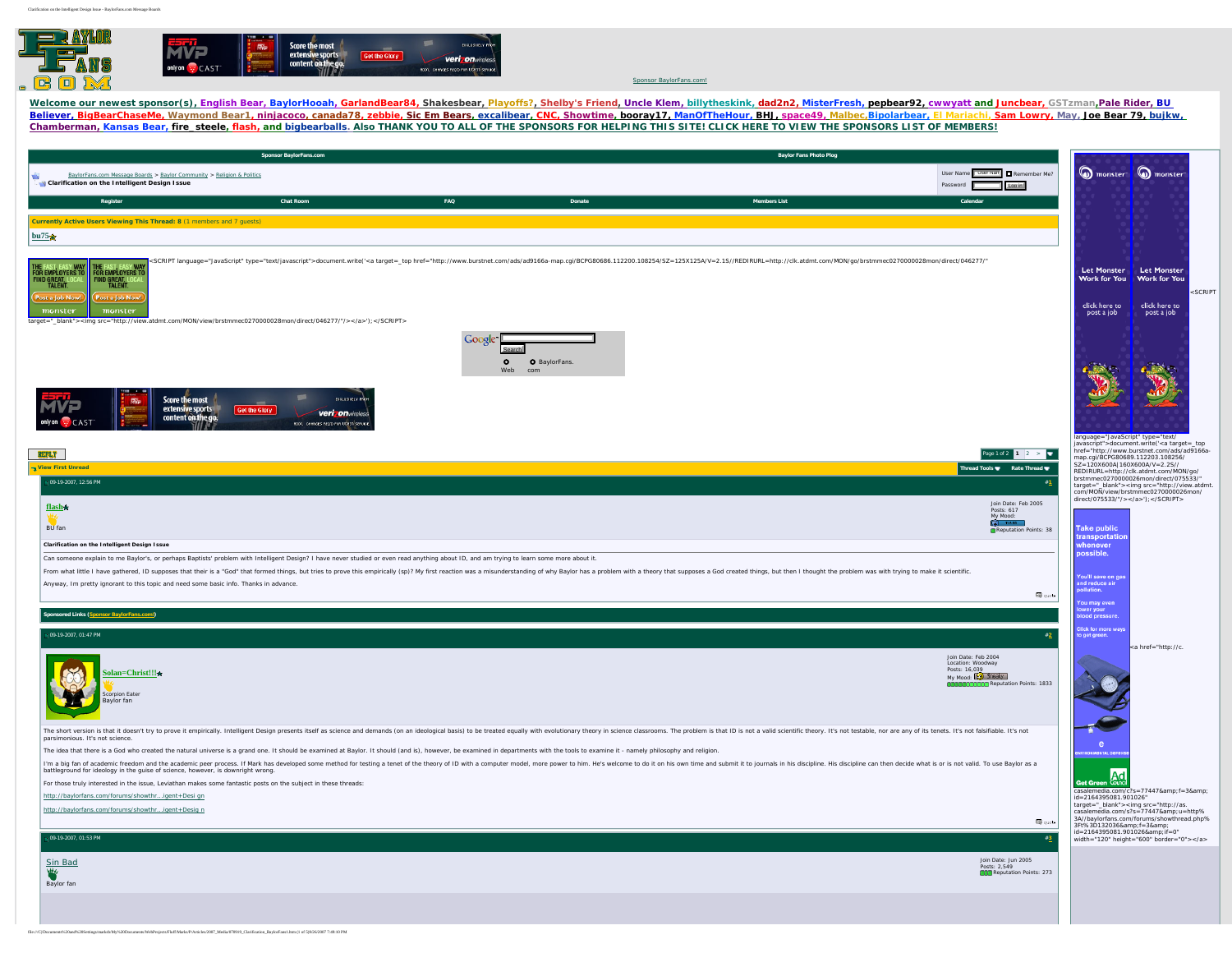#### Clarification on the Intelligent Design Issue - BaylorFans.com Message Boards

| Flash, it sounds like you have the essence of it. The problem is not that ID holds that God created everything. It's that such belief cannot be proven by science, because it is inherently un-testable. The problem comes bec<br>scientific terms, ID really is pretty silly. Its advocates don't dispute that evolution has taken place since life appeared on Earth. They say that life forms are too "irreducibly complex" to have developed by chance and e |                                                                            |                                        |
|------------------------------------------------------------------------------------------------------------------------------------------------------------------------------------------------------------------------------------------------------------------------------------------------------------------------------------------------------------------------------------------------------------------------------------------------------------------|----------------------------------------------------------------------------|----------------------------------------|
| could see the flaws in this reasoning.                                                                                                                                                                                                                                                                                                                                                                                                                           |                                                                            | NETFLIX                                |
| Opponents have long suspected that ID was simply being trotted out as a fancy dressing for creationism. Turns out they were right. There was a big trial last year or so in Pennsylvania regarding school materials that prese<br>wherever it appeared with "intelligent design."                                                                                                                                                                                | <b>Eig</b> quote                                                           |                                        |
| 09-19-2007, 02:12 PM                                                                                                                                                                                                                                                                                                                                                                                                                                             | #4                                                                         |                                        |
|                                                                                                                                                                                                                                                                                                                                                                                                                                                                  |                                                                            | <b>Get Your</b>                        |
| flash*                                                                                                                                                                                                                                                                                                                                                                                                                                                           | Join Date: Feb 2005<br>Posts: 617<br>My Mood:                              | FREE                                   |
| <b>BU</b> fan                                                                                                                                                                                                                                                                                                                                                                                                                                                    | $\binom{n}{2}$ TIREI<br>Reputation Points: 38                              | <b>TRIAL</b>                           |
| Appreciate the input fellas.                                                                                                                                                                                                                                                                                                                                                                                                                                     | <b>Eig</b> quote                                                           |                                        |
| 09-20-2007, 12:14 AM                                                                                                                                                                                                                                                                                                                                                                                                                                             | #5                                                                         |                                        |
| <b>Geaux Bears</b>                                                                                                                                                                                                                                                                                                                                                                                                                                               | Join Date: Sep 2007                                                        | DVD rentals                            |
| $\sum_{\text{Baylor fan}}$                                                                                                                                                                                                                                                                                                                                                                                                                                       | Location: K-ville<br>Posts: 8<br>Reputation Points: 7                      | delivered to                           |
| Is speciation falsifiable?                                                                                                                                                                                                                                                                                                                                                                                                                                       |                                                                            | your home                              |
|                                                                                                                                                                                                                                                                                                                                                                                                                                                                  | <b>Eig</b> quote                                                           |                                        |
| 09-20-2007, 12:53 AM                                                                                                                                                                                                                                                                                                                                                                                                                                             | #6                                                                         | <b>O</b> Click here                    |
| RD2WINAGNBEAR86                                                                                                                                                                                                                                                                                                                                                                                                                                                  | Join Date: Dec 2001<br>Location: Seguin, Tx.                               |                                        |
| ₩<br>Baylor fan                                                                                                                                                                                                                                                                                                                                                                                                                                                  | Posts: 3,620<br>My Mood: (C) Relaxed<br><b>COOD</b> Reputation Points: 321 | <b>NETFLIX</b>                         |
| I am a firm believer that it was GOD who created the "Big Bang Theory". I feel strongly both ways. Not my way or the highway! I see no reason that Evolution and Creationism can't co-exist!                                                                                                                                                                                                                                                                     |                                                                            |                                        |
| No reason to be offended by evolution. Don't believe we were monkeys, -just hairier and more hunched over versions of what we have become<br>If not, methinks wisdom teeth and our appendix must be just two Intelligent Design flaws                                                                                                                                                                                                                            |                                                                            | <b>Watch movies</b>                    |
| RD <sub>2</sub>                                                                                                                                                                                                                                                                                                                                                                                                                                                  |                                                                            | instantly<br>on your PC                |
| Last edited by RD2WINAGNBEAR86 : 09-20-2007 at 12:56 AM.                                                                                                                                                                                                                                                                                                                                                                                                         | Eigh quote                                                                 |                                        |
| 09-20-2007, 12:59 AM                                                                                                                                                                                                                                                                                                                                                                                                                                             | $H_{2}$                                                                    |                                        |
|                                                                                                                                                                                                                                                                                                                                                                                                                                                                  |                                                                            |                                        |
| Solan=Christ!!! <mark>*</mark>                                                                                                                                                                                                                                                                                                                                                                                                                                   | Join Date: Feb 2004<br>Location: Woodway<br>Posts: 16,039                  |                                        |
|                                                                                                                                                                                                                                                                                                                                                                                                                                                                  | My Mood: (6) Sneaky<br>Reputation Points: 1833                             |                                        |
| Scorpion Eater<br>Baylor fan                                                                                                                                                                                                                                                                                                                                                                                                                                     |                                                                            |                                        |
|                                                                                                                                                                                                                                                                                                                                                                                                                                                                  |                                                                            | <b>Start Your</b>                      |
| Originally Posted by Geaux Bears                                                                                                                                                                                                                                                                                                                                                                                                                                 |                                                                            | <b>Free Trial</b><br>Today!            |
| Is speciation falsifiable?                                                                                                                                                                                                                                                                                                                                                                                                                                       |                                                                            |                                        |
| Again, I'll defer to Leviathan in a thread posted above                                                                                                                                                                                                                                                                                                                                                                                                          |                                                                            |                                        |
| http://baylorfans.com/forums/showpos4&postcount=90<br>http://baylorfans.com/forums/showpos9&postcount=92                                                                                                                                                                                                                                                                                                                                                         |                                                                            | <b>O</b> Click here                    |
|                                                                                                                                                                                                                                                                                                                                                                                                                                                                  | Eigh quote                                                                 | NETFLIX                                |
| 09-20-2007, 08:33 AM                                                                                                                                                                                                                                                                                                                                                                                                                                             | $\# \underline{8}$                                                         |                                        |
| Leviathan                                                                                                                                                                                                                                                                                                                                                                                                                                                        | Join Date: Sep 2004<br>Posts: 229<br>Reputation Points: 107                | <b>Watch movies</b>                    |
| ۳<br>fan                                                                                                                                                                                                                                                                                                                                                                                                                                                         |                                                                            | <b>instantly</b><br>on your PC         |
| Quote                                                                                                                                                                                                                                                                                                                                                                                                                                                            |                                                                            |                                        |
| Originally Posted by Geaux Bears<br>Is speciation falsifiable?                                                                                                                                                                                                                                                                                                                                                                                                   |                                                                            |                                        |
| Yes.                                                                                                                                                                                                                                                                                                                                                                                                                                                             |                                                                            |                                        |
| For example, when Darwin wrote The Origin of Species--which is all about speciation--the discovery of the structure of DNA by Watson and Crick was still 100 years in the future. However, Darwin knew at the time that there<br>order for speciation to be viable. This is a testable prediction. It turns out that DNA has just such properties. But had Watson and Crick found something with different properties, properties inconsistent with the possibi  |                                                                            |                                        |
|                                                                                                                                                                                                                                                                                                                                                                                                                                                                  | <b>Eig</b> quote                                                           |                                        |
| 09-20-2007, 01:43 PM                                                                                                                                                                                                                                                                                                                                                                                                                                             | #2                                                                         |                                        |
| ecow                                                                                                                                                                                                                                                                                                                                                                                                                                                             | Join Date: Sep 2000<br>Location: moved<br>Posts: 1,843                     | <b>Start Your</b><br><b>Free Trial</b> |
| Baylor fan                                                                                                                                                                                                                                                                                                                                                                                                                                                       | Reputation Points: 30                                                      | Today!                                 |
| I don't believe that ID should be forced into the classroom to be taught equally to evolution, but I do think science classes could do a better job of pointing out where the science is not complete. Evolution is blown way<br>the weaknesses in surrounding the theory of evolution as well as it's strengths.                                                                                                                                                |                                                                            |                                        |
| The central problem in all this is that we basically don't have a pin head's worth of the knowledge that they're is to be found in the universe, but we're willing to extrapolate with that knowledge declare some things cert<br>waste a serious amount of time here, and we will never know all there is to know or even a significant portion of what their is to know about the universe we live in. Scientists, and atheists that love them, should be will |                                                                            | <b>O</b> Click here                    |
| I'm tried of little robots emerging from high schools and proclaiming that God does not exist because we can't explain the age of the earth, evolution, and the big bang.                                                                                                                                                                                                                                                                                        |                                                                            |                                        |
| Last edited by ecow : 09-20-2007 at 02:14 PM. Reason: grammar sucked                                                                                                                                                                                                                                                                                                                                                                                             | Eig quote                                                                  |                                        |
| 09-20-2007, 01:59 PM                                                                                                                                                                                                                                                                                                                                                                                                                                             | $*10$                                                                      |                                        |
|                                                                                                                                                                                                                                                                                                                                                                                                                                                                  |                                                                            |                                        |
|                                                                                                                                                                                                                                                                                                                                                                                                                                                                  |                                                                            |                                        |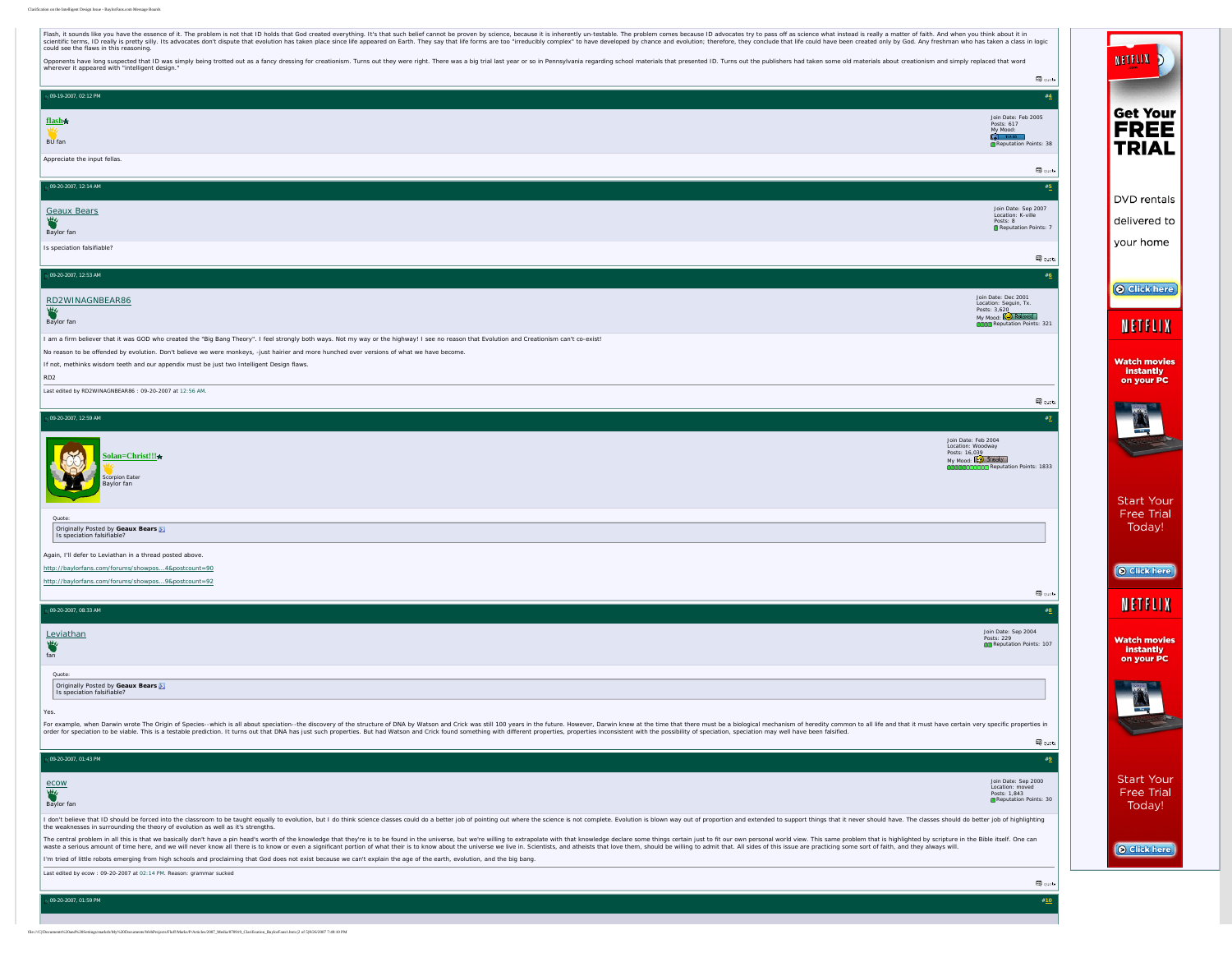| Sin Bad                                                                                                                                                                                                                                                                                                                                                                                                                                                                                                                                                      |                                                                                                                                                  |
|--------------------------------------------------------------------------------------------------------------------------------------------------------------------------------------------------------------------------------------------------------------------------------------------------------------------------------------------------------------------------------------------------------------------------------------------------------------------------------------------------------------------------------------------------------------|--------------------------------------------------------------------------------------------------------------------------------------------------|
| ₩<br>Baylor fan                                                                                                                                                                                                                                                                                                                                                                                                                                                                                                                                              | Join Date: Jun 2005<br>Posts: 2,549<br>Reputation Points: 273                                                                                    |
| I've seen straw-man arguments before. Never encountered a straw robot till now.                                                                                                                                                                                                                                                                                                                                                                                                                                                                              |                                                                                                                                                  |
| 09-20-2007, 02:59 PM                                                                                                                                                                                                                                                                                                                                                                                                                                                                                                                                         | <b>Eig</b> quote<br>$*11$                                                                                                                        |
| nein 51<br>ريفانا<br>Thesis<br>Baylor fan                                                                                                                                                                                                                                                                                                                                                                                                                                                                                                                    | Join Date: Mar 2005<br>Location: Chicago/Cleveland/Waco - The Golden Triangle<br>Posts: 16,783<br>My Mood: (C) Yeehaw<br>Reputation Points: 1617 |
| Quote:<br>Originally Posted by Sin Bad De Content Content Properties a straw robot till now.<br>I've seen straw-man arguments before. Never encountered a straw robot till now.                                                                                                                                                                                                                                                                                                                                                                              |                                                                                                                                                  |
| On the 8th day God created straw-robots                                                                                                                                                                                                                                                                                                                                                                                                                                                                                                                      |                                                                                                                                                  |
| Seriously, one of the funniest posts on here in a LONG time.<br>Some of the most successful relationships are based on lies and deceit. Since that's where they usually end up anyway, it's a logical place to start.                                                                                                                                                                                                                                                                                                                                        | Eig quote                                                                                                                                        |
| 09-20-2007, 05:48 PM                                                                                                                                                                                                                                                                                                                                                                                                                                                                                                                                         | $\# \underline{\bf 12}$                                                                                                                          |
| Bearbuns<br>Wa<br>fan                                                                                                                                                                                                                                                                                                                                                                                                                                                                                                                                        | Join Date: Jul 2004<br>Posts: 430<br>My Mood:<br>INSPIRED<br>Reputation Points: 31                                                               |
| Quote<br>Originally Posted by RD2WINAGNBEAR86<br>I am a firm believer that it was GOD who created the "Big Bang Theory". RD2                                                                                                                                                                                                                                                                                                                                                                                                                                 |                                                                                                                                                  |
| God created the Big Bang Theory?<br>Kinda reminds me of the grant proposal I ran into the other day for an engineering conference. The topic was "Jesus as the Greatest Engineering Pedagogue", or some such thing. At one point, the explanation in the abstract<br>Since, I have been wondering what man did before Jesus. Float around?                                                                                                                                                                                                                   | Eigh quote                                                                                                                                       |
| 09-20-2007, 07:44 PM                                                                                                                                                                                                                                                                                                                                                                                                                                                                                                                                         | $-13$                                                                                                                                            |
| Bearprof<br>Baylor fan                                                                                                                                                                                                                                                                                                                                                                                                                                                                                                                                       | Join Date: Jun 2003<br>Posts: 1,027<br>Reputation Points: 126                                                                                    |
| Quote<br>Originally Posted by Bearbuns<br>At one point, the explanation in the abstract read, "after all, it was Jesus that created gravity".<br>Since, I have been wondering what man did before Jesus. Float around?                                                                                                                                                                                                                                                                                                                                       |                                                                                                                                                  |
| Now that's funny. Props to you, Bearbuns                                                                                                                                                                                                                                                                                                                                                                                                                                                                                                                     | <b>Eig</b> quote                                                                                                                                 |
| 09-20-2007, 10:30 PM                                                                                                                                                                                                                                                                                                                                                                                                                                                                                                                                         | $\# \underline{14}$                                                                                                                              |
| LordByron<br>BaylorFans Sponsor<br>Baylor fan                                                                                                                                                                                                                                                                                                                                                                                                                                                                                                                | Join Date: Dec 2003<br>Location: Arlington, TX<br>Posts: 6,238<br>My Mood: <b>19 Angelic</b><br><b>CCCC</b> Reputation Points: 305               |
| Quote:<br>Originally Posted by flash<br>Can someone explain to me Baylor's, or perhaps Baptists' problem with Intelligent Design? I have never studied or even read anything about ID, and am trying to learn some more about it.<br>From what little I have gathered, ID supposes that their is a "God" that formed things, but tries to prove this empirically (sp)? My first reaction was a misunderstanding of why Baylor has a problem with a theory that supp<br>Anyway, Im pretty ignorant to this topic and need some basic info. Thanks in advance. |                                                                                                                                                  |
| The problem, flash, is that ID is religion not science. It's quite OK to believe there is an Intelligent Designer. Teach it in Sunday School, not science classes.                                                                                                                                                                                                                                                                                                                                                                                           |                                                                                                                                                  |
| We simplify internet marketing<br>www.wsimarketing.com/                                                                                                                                                                                                                                                                                                                                                                                                                                                                                                      | <b>Eig</b> quote                                                                                                                                 |
| 09-20-2007, 10:39 PM                                                                                                                                                                                                                                                                                                                                                                                                                                                                                                                                         | $+15$                                                                                                                                            |
| West_Coast_Bear<br>Baylor fan                                                                                                                                                                                                                                                                                                                                                                                                                                                                                                                                | Join Date: Jun 2000<br>Posts: 1,326<br>My Mood: (Call Relaxed)<br>QOO Reputation Points: 203                                                     |
| Quote<br>Originally Posted by LordByron and the crience. It's quite OK to believe there is an Intelligent Designer. Teach it in Sunday School, not science classes.                                                                                                                                                                                                                                                                                                                                                                                          |                                                                                                                                                  |
| How about artificial ID or stupid ID or lame ID or well you get the idea. This concept is dumber than thinking aTm could beat Miami.                                                                                                                                                                                                                                                                                                                                                                                                                         |                                                                                                                                                  |
| 09-20-2007, 11:20 PM                                                                                                                                                                                                                                                                                                                                                                                                                                                                                                                                         | <b>Eiji</b> quote<br>$*16$                                                                                                                       |
|                                                                                                                                                                                                                                                                                                                                                                                                                                                                                                                                                              |                                                                                                                                                  |
|                                                                                                                                                                                                                                                                                                                                                                                                                                                                                                                                                              |                                                                                                                                                  |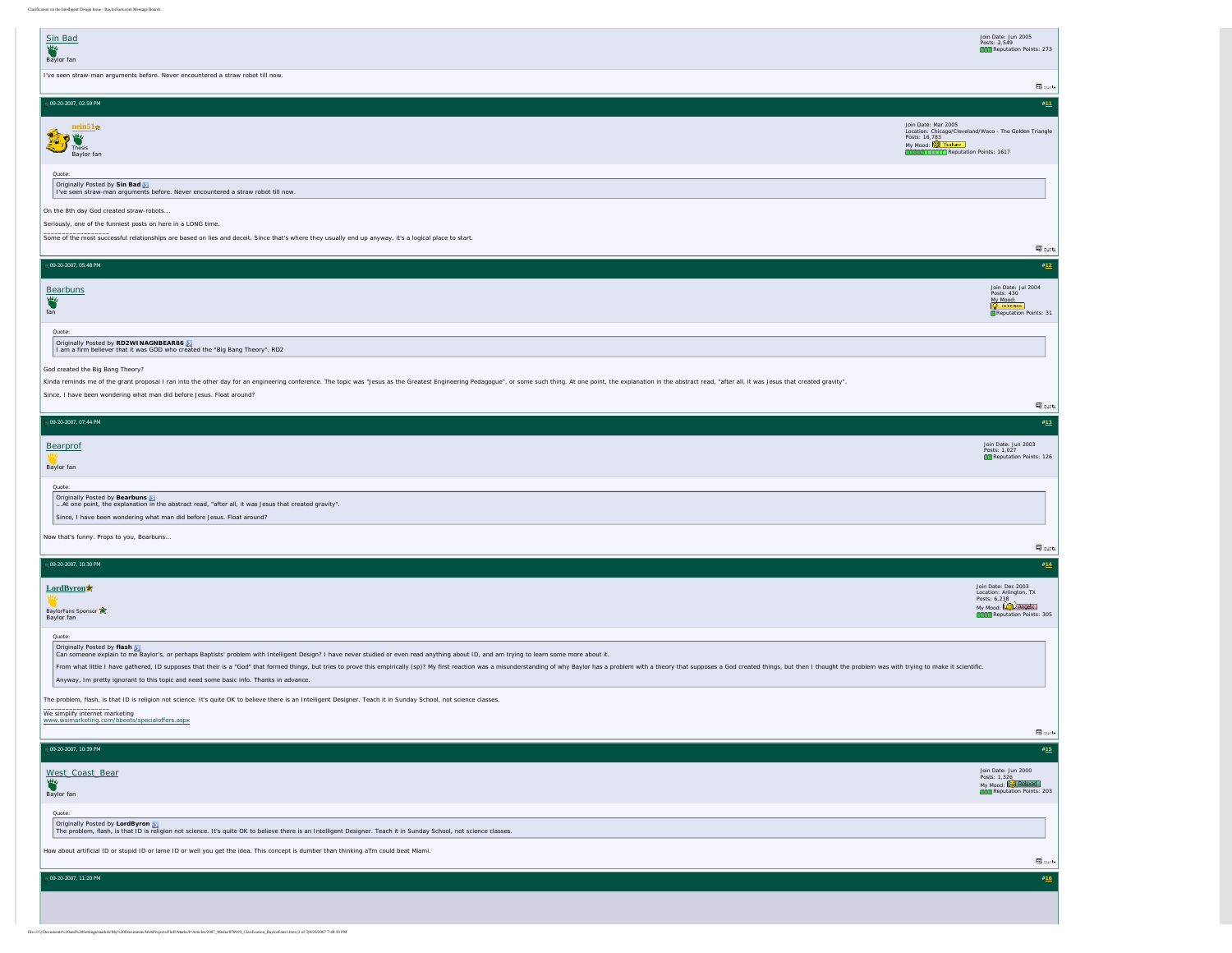Clarification on the Intelligent Design Issue - BaylorFans.com Message Boards

| Bearprof                                                                                                                                                                                                                                                                                                                                      |                                     |
|-----------------------------------------------------------------------------------------------------------------------------------------------------------------------------------------------------------------------------------------------------------------------------------------------------------------------------------------------|-------------------------------------|
|                                                                                                                                                                                                                                                                                                                                               | Join Date: Jun 2003<br>Posts: 1,027 |
| Baylor fan                                                                                                                                                                                                                                                                                                                                    | Reputation Points: 126              |
| Quote                                                                                                                                                                                                                                                                                                                                         |                                     |
| Originally Posted by LordByron                                                                                                                                                                                                                                                                                                                |                                     |
| The problem, flash, is that ID is religion not science. It's quite OK to believe there is an Intelligent Designer. Teach it in Sunday School, not science classes.                                                                                                                                                                            |                                     |
| What he said All of the hand wringing about ID from its proponents is just sad. ID isn't science. That doesn't make it better or worse, but it just isn't science. It has nothing to do with lack of faith or the light goi                                                                                                                   |                                     |
| For its proponents, however, it is one of the arrows in the conservative evangelical quiver to promote their culture war                                                                                                                                                                                                                      |                                     |
|                                                                                                                                                                                                                                                                                                                                               | Eiji quote                          |
| Yesterday, 12:39 AM                                                                                                                                                                                                                                                                                                                           | $+17$                               |
| Leviathan<br>Posts: 229                                                                                                                                                                                                                                                                                                                       | Join Date: Sep 2004                 |
| ۳                                                                                                                                                                                                                                                                                                                                             | Reputation Points: 107              |
| fan                                                                                                                                                                                                                                                                                                                                           |                                     |
| Quote                                                                                                                                                                                                                                                                                                                                         |                                     |
| Originally Posted by ecow<br>Evolution is blown way out of proportion and extended to support things that it never should have.                                                                                                                                                                                                               |                                     |
| Like what?                                                                                                                                                                                                                                                                                                                                    |                                     |
| Quote                                                                                                                                                                                                                                                                                                                                         |                                     |
| Originally Posted by ecow<br>One can waste a serious amount of time here, and we will never know all there is to know or even a significant portion of what their is to know about the universe we live in. Scientists, and atheists that love them, should                                                                                   |                                     |
|                                                                                                                                                                                                                                                                                                                                               |                                     |
| Most scientists will freely admit we know very little of what might possibly be known, and to imply otherwise is disingenuous.<br>Scientists, and atheists that love them? Could you be any more antiscience?                                                                                                                                 |                                     |
| Quote                                                                                                                                                                                                                                                                                                                                         |                                     |
| Originally Posted by ecow<br>I'm tried of little robots emerging from high schools and proclaiming that God does not exist because we can't explain the age of the earth, evolution, and the big bang.                                                                                                                                        |                                     |
|                                                                                                                                                                                                                                                                                                                                               |                                     |
| What kind of paranoid world do you live in? Your implication that high schools --and high school science classes in particular--are mass producing atheists is unfounded and absurd. How about considering the results of an a<br>American Adolescent Subjective Religiosity", Smith, Faris, Denton & Regneris, Sociology of Religion, 2003): |                                     |
| "One of the most widespread and persistent conventional beliefs about American teenagers is that they are very alienated from "established" or "organized" religion, and are becoming increasingly soBut do empirical data                                                                                                                    |                                     |
| A couple of the findings:                                                                                                                                                                                                                                                                                                                     |                                     |
| . Nearly 90% of American youth say religion has some level of importance in their lives.<br>. Two thirds pray daily or weekly.                                                                                                                                                                                                                |                                     |
|                                                                                                                                                                                                                                                                                                                                               |                                     |
| But what about trends?                                                                                                                                                                                                                                                                                                                        |                                     |
| "We therefore find no notable, consistent trend in these data reviewing the last quarter of the 20th Century of any increase in alienation or antagonism toward organized religion among American youth."<br>But perhaps you won't believe these findings because they are scientific afterall.                                               |                                     |
| Last edited by Leviathan : Yesterday at 12:41 AM. Reason: spelling                                                                                                                                                                                                                                                                            |                                     |
|                                                                                                                                                                                                                                                                                                                                               | <b>Eig</b> quote                    |
| Yesterday, 06:56 AM                                                                                                                                                                                                                                                                                                                           | $*18$                               |
|                                                                                                                                                                                                                                                                                                                                               | Join Date: Jun 2003                 |
| Bearprof<br>Posts: 1,027                                                                                                                                                                                                                                                                                                                      | Reputation Points: 126              |
| Baylor fan                                                                                                                                                                                                                                                                                                                                    |                                     |
| Quote                                                                                                                                                                                                                                                                                                                                         |                                     |
| Originally Posted by Leviathan<br>Like what?                                                                                                                                                                                                                                                                                                  |                                     |
|                                                                                                                                                                                                                                                                                                                                               |                                     |
|                                                                                                                                                                                                                                                                                                                                               |                                     |
| Most scientists will freely admit we know very little of what might possibly be known, and to imply otherwise is disingenuous.                                                                                                                                                                                                                |                                     |
| Scientists, and atheists that love them? Could you be any more antiscience?                                                                                                                                                                                                                                                                   |                                     |
|                                                                                                                                                                                                                                                                                                                                               |                                     |
| What kind of paranoid world do you live in? Your implication that high schools -- and high school science classes in particular-- are mass producing atheists is unfounded and absurd. How about considering the results of an<br>American Adolescent Subjective Religiosity", Smith, Faris, Denton & Regneris, Sociology of Religion, 2003): |                                     |
| "One of the most widespread and persistent conventional beliefs about American teenagers is that they are very alienated from "established" or "organized" religion, and are becoming increasingly soBut do empirical data                                                                                                                    |                                     |
| A couple of the findings:                                                                                                                                                                                                                                                                                                                     |                                     |
| . Nearly 90% of American youth say religion has some level of importance in their lives.<br>· Two thirds pray daily or weekly.                                                                                                                                                                                                                |                                     |
|                                                                                                                                                                                                                                                                                                                                               |                                     |
| But what about trends?                                                                                                                                                                                                                                                                                                                        |                                     |
| "We therefore find no notable, consistent trend in these data reviewing the last quarter of the 20th Century of any increase in alienation or antagonism toward organized religion among American youth."                                                                                                                                     |                                     |
| But perhaps you won't believe these findings because they are scientific afterall                                                                                                                                                                                                                                                             |                                     |
| That, ladies and gentlemen, is the academic equivalent of a smackdown. Great job, as usual, Leviathan.                                                                                                                                                                                                                                        |                                     |
|                                                                                                                                                                                                                                                                                                                                               | 国 quot                              |
| Yesterday, 08:57 AM                                                                                                                                                                                                                                                                                                                           | #19                                 |
| houstonbear                                                                                                                                                                                                                                                                                                                                   | Join Date: May 2000                 |
|                                                                                                                                                                                                                                                                                                                                               | Posts: 667<br>Reputation Points: 2  |
| Baylor fan                                                                                                                                                                                                                                                                                                                                    |                                     |
| Is the Big Bang testable? Is it falsifiable?                                                                                                                                                                                                                                                                                                  |                                     |
|                                                                                                                                                                                                                                                                                                                                               | 国 quots                             |
| Yesterday, 09:40 AM                                                                                                                                                                                                                                                                                                                           | #20                                 |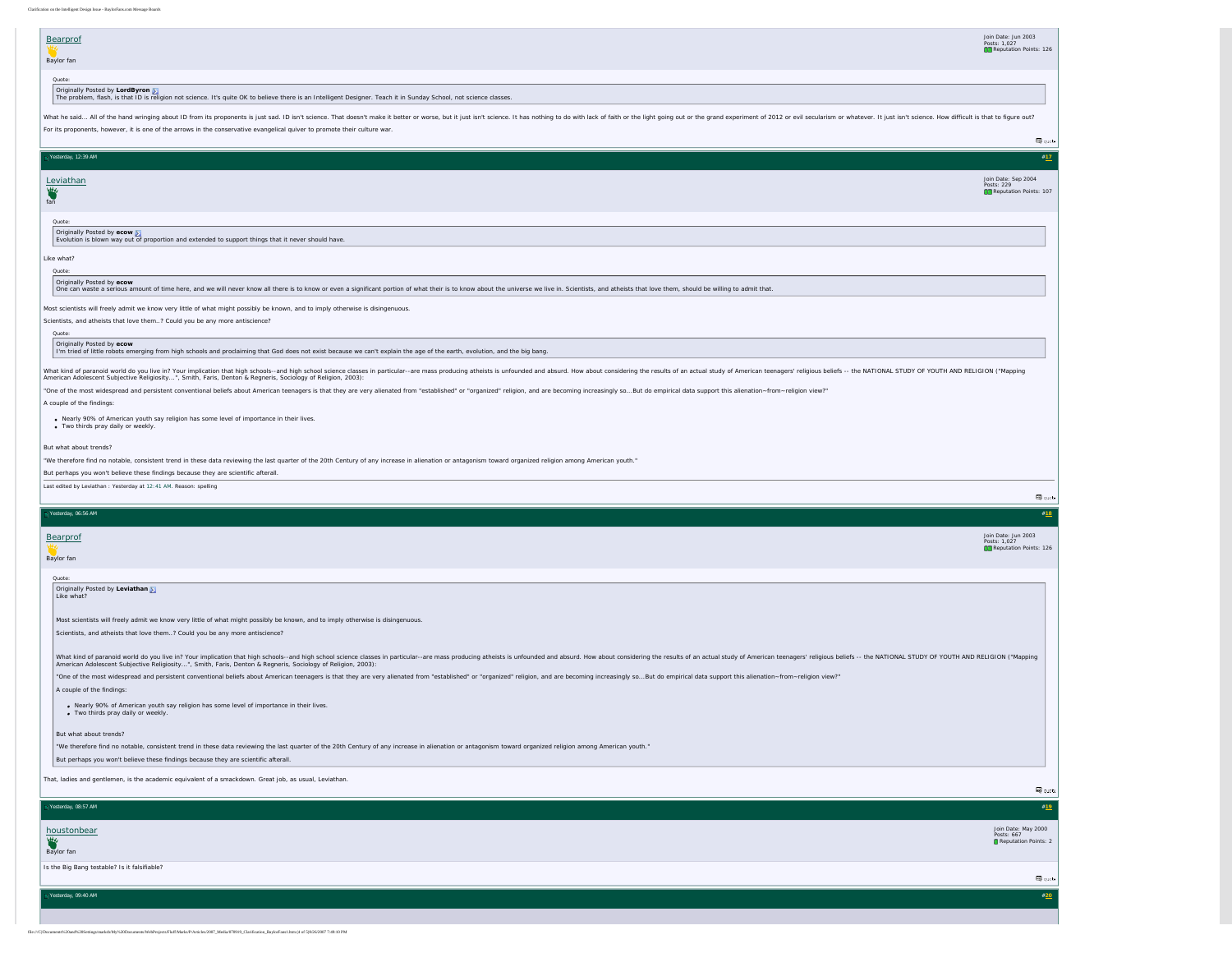Clarification on the Intelligent Design Issue - BaylorFans.com Message Boards



# REPLY

**«** [Previous Thread](http://baylorfans.com/forums/showthread.php?t=132036&goto=nextoldest) | [Next Thread](http://baylorfans.com/forums/showthread.php?t=132036&goto=nextnewest) **»**





**Forum Jump<br>Religion & Politics** 

Page 1 of [2](http://baylorfans.com/forums/showthread.php?t=132036&page=2) **1** 2 [>](http://baylorfans.com/forums/showthread.php?t=132036&page=2)  $\bullet$ 

All times are GMT -5. The time now is 10:50 AM.

Powered by yebuletin® Version a 5.6 5<br>Copyright © 2000 - 2007), alsoft Enterprises Ltd.<br>BaylorFans.com is an independent site and is not affiliated with Baylor University yer the Baylor University Athletic Department.<br>Copy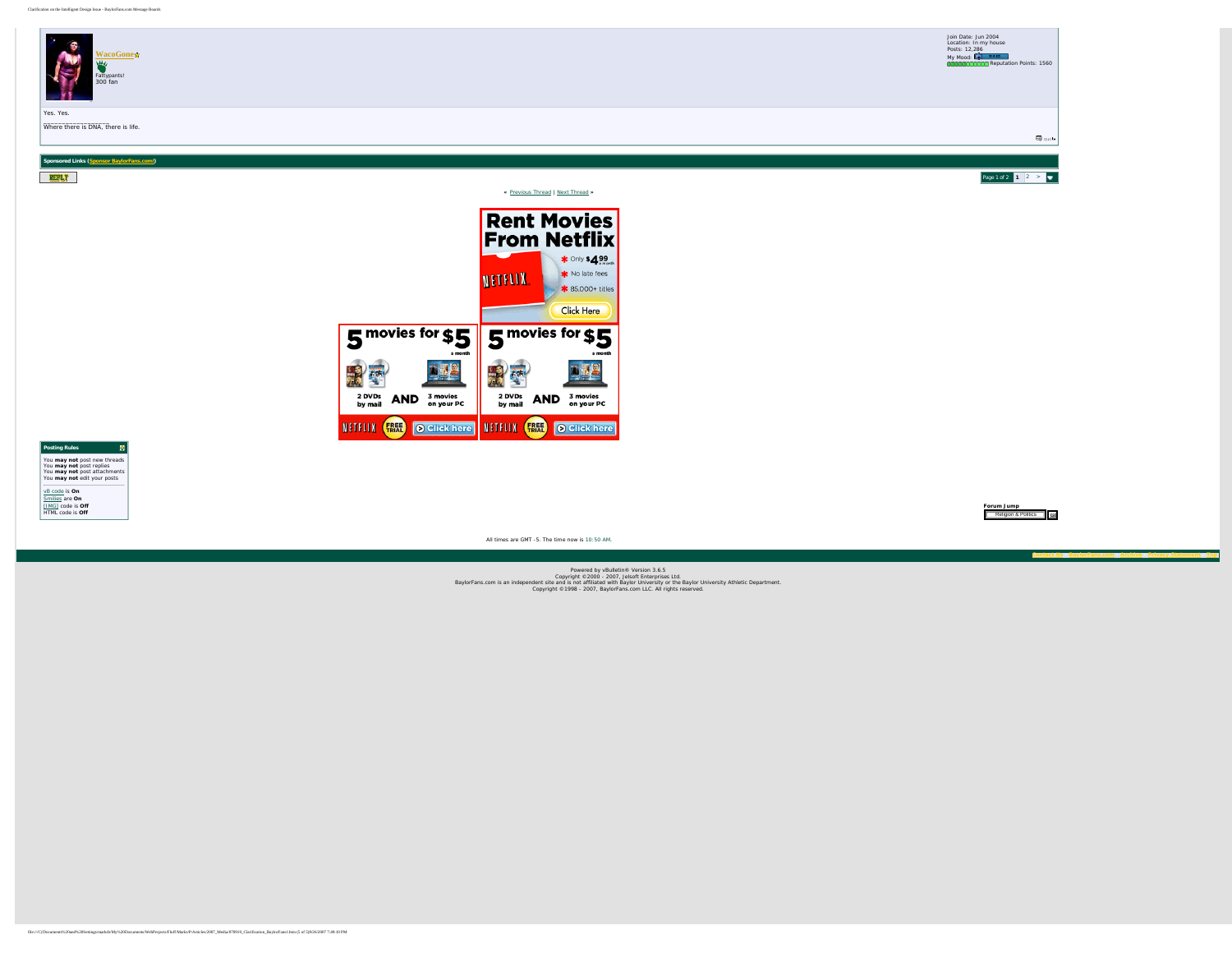Order AT&T Yahoo! High Speed \$1

nternet with no contract

99

O FASTER ?

**Rent Movies From Netflix** Only \$499 a month © Click here

 $\triangleq$  at st

<span id="page-5-0"></span>

ison of major broadband provide <SCRIPT LANGUAGE='JavaScript' TYPE='text/javascript' > document.write('<a href="http://a.tribalfusion.com/h.click/ ajmM7i5UQ2VUJBVPv4PabRSVMoPdjr0HZbxVPbN2V350UMLUAqo4mUeQArG3H3OXdvCmtEw5AMS3sv9UVJ8UcbeSAFuWdUSWFFP2FTpUqvtWavlQEMJSG3BRrepStY7UcM35F6noWEnXqau3HfGQcrtuKp9co/ http://clk.atdmt.com/ATA/go/trblfb2c0630000007ata/direct;wi.468;hi.60/01/859513241/" target="\_blank"><img src="http://view.atdmt.com/ATA/view/trblfb2c0630000007ata/direct;wi.468; hi.60/01/859513241/" /></a>');</SCRIPT> <NOSCRIPT> <A HREF='http://a.tribalfusion.com/h.click/

ajmM7i5UQ2VUJBVPv4PabRSVMoPdjr0HZbxVPbN2V350UMLUAqo4mUeQArG3H3OXdvCmtEw5AMS3sv9UVJ8UcbeSAFuWdUSWFFP2FTpUqvtWavlQEMJSG3BRrepStY7UcM35F6noWEnXqau3HfGQcrtuKp9co/ http://clk.atdmt.com/ATA/go/trblfb2c0630000007ata/direct;wi.468;hi.60/01/859513241/' TARGET='\_blank' > <IMG SRC='http://view.atdmt.com/ATA/view/trblfb2c0630000007ata/direct;wi.468; hi.60/01/859513241/' BORDER='0' > </A> </NOSCRIPT>

[Sponsor BaylorFans.com!](http://baylorfans.com/sponsor.php)

**[Welcome our newest sponsor\(s\), English Bear, BaylorHooah, GarlandBear84, Shakesbear, Playoffs?, Shelby's Friend, Uncle Klem,](http://www.baylorfans.com/forums/showgroups.php)  billytheskink, dad2n2, MisterFresh, [pepbear92, cwwyatt and Juncbear, GSTzman,Pale Rider,](http://www.baylorfans.com/forums/showgroups.php) BU Believer, BigBearChaseMe, Waymond Bear1, ninjacoco, canada78, zebbie, [Sic Em Bears, excalibear, CNC, Showtime, booray17, ManOfTheHour,](http://www.baylorfans.com/forums/showgroups.php) BHJ, space49, [Malbec,Bipolarbear, El Mariachi, Sam Lowry, May,](http://www.baylorfans.com/forums/showgroups.php) Joe Bear 79, bujkw, Chamberman, Kansas Bear, fire\_steele, flash, bigbearballs, [and ecow. Also THANK YOU TO ALL OF THE SPONSORS FOR HELPING THIS SITE! CLICK HERE TO VIEW THE SPONSORS LIST OF](http://www.baylorfans.com/forums/showgroups.php) [MEMBERS!](http://www.baylorfans.com/forums/showgroups.php)**

|                                                                                                                                                                                                               | <b>Sponsor BaylorFans.com</b>                                                 |            |               | <b>Baylor Fans Photo Plog</b> |                                                                  |                         |
|---------------------------------------------------------------------------------------------------------------------------------------------------------------------------------------------------------------|-------------------------------------------------------------------------------|------------|---------------|-------------------------------|------------------------------------------------------------------|-------------------------|
| ۳y<br>Clarification on the Intelligent Design Issue                                                                                                                                                           | BaylorFans.com Message Boards > Baylor Community > Religion & Politics        |            |               |                               | User Name User Name<br>$\Box$ Remember Me?<br>Password<br>Log in |                         |
| Register                                                                                                                                                                                                      | <b>Chat Room</b>                                                              | <b>FAQ</b> | <b>Donate</b> | <b>Members List</b>           | Calendar                                                         |                         |
|                                                                                                                                                                                                               | <b>Currently Active Users Viewing This Thread: 2 (0 members and 2 guests)</b> |            |               |                               |                                                                  |                         |
|                                                                                                                                                                                                               |                                                                               |            |               |                               |                                                                  | <b>TRAVEL INSURANCE</b> |
| THE FAST, EASY WAY<br>THE FAST, EASY WAY<br>FOR EMPLOYERS TO<br><b>FIND GREAT,</b><br><b>FIND GREAT, LOCA</b><br><b>TALENT.</b><br><b>TALENT.</b><br>Post a Job Now!<br>Post a Job Now!<br>monster<br>monster | com/MON/view/brstmmec0270000028mon/direct/094195/"/>');                       |            |               |                               | <script language="JavaScript" type="text/javascript"></script>   |                         |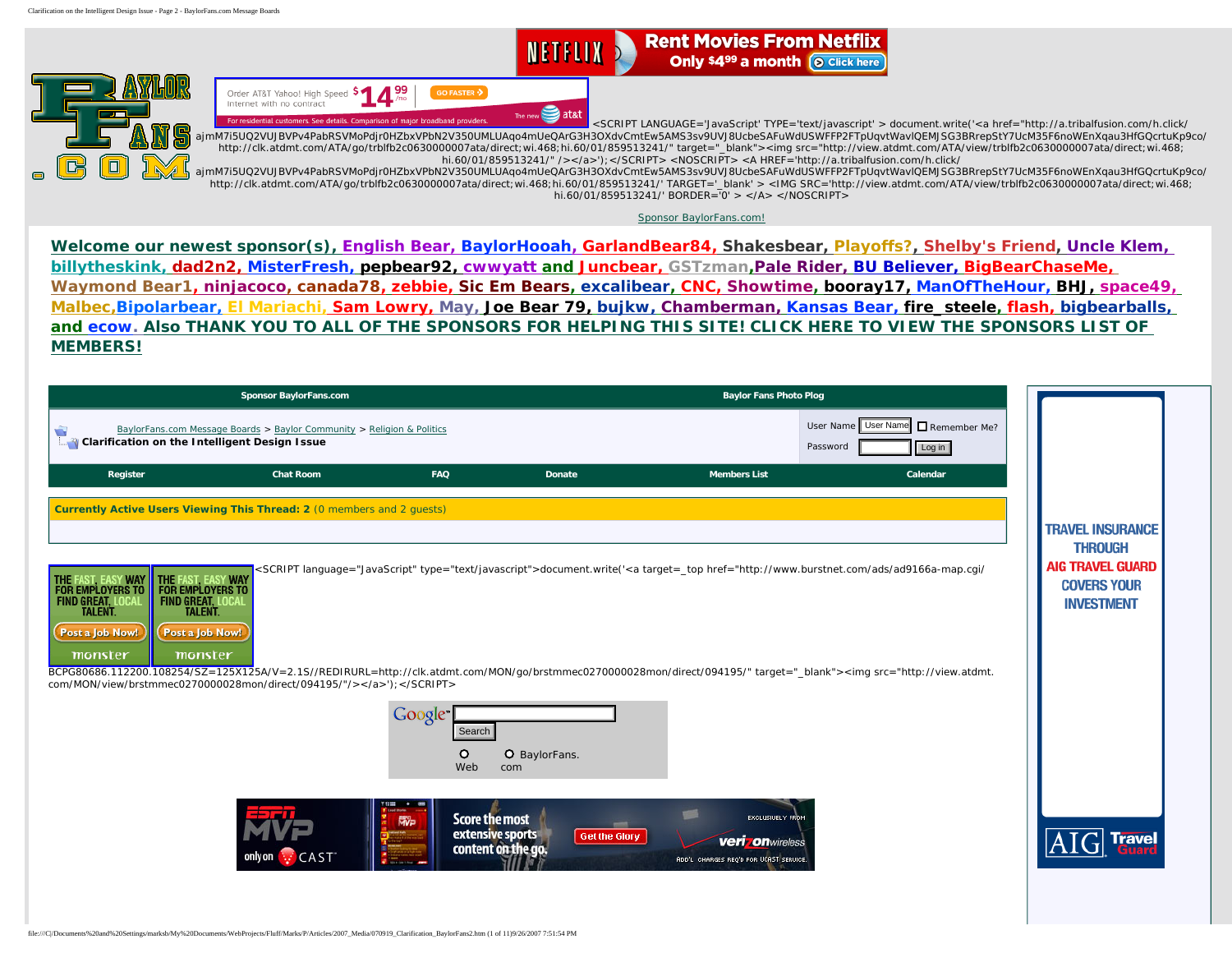<span id="page-6-0"></span>

| WHAT WOULD A NEW WEB SITE<br>Get your Web site designed<br>Network<br>DO FOR YOU?<br>by a professional.<br>Solutions.<br><b>FIND OUT »</b><br><b>GO FARTHER</b><br>N2524.BurstDirect/B2367440.7;abr=!ie;sz=728x90;click=http://www.burstnet.com/ads/ad9166a-map.cgi/BCPG80281.111707.129915/SZ=468X60A 728X90A/V=2.1S//REDIRURL=;<br>ord=17017?"><br><b>REPLY</b>                                                                              | <script a="" audience="" come="" from.="" good<br="" is="" it="" language="JavaScript1.1" maybe="" not="" on="" opinions"="" sites="" skewed="" so="" src="http://ad.doubleclick.net/adj/&lt;br&gt;&lt;b&gt;CAST&lt;/b&gt;&lt;br&gt;only on&lt;br&gt;&lt;b&gt;Score the most&lt;/b&gt;&lt;br&gt;&lt;math&gt;&lt;&lt;/math&gt; 1 2 3 4 &gt;&lt;br&gt;▼&lt;br&gt;Page 2 of 4&lt;/th&gt;&lt;/tr&gt;&lt;tr&gt;&lt;th&gt;&lt;b&gt;J&lt;/b&gt; View First Unread&lt;/th&gt;&lt;th&gt;extensive sports&lt;br&gt;Rate Thread &lt;math&gt;\blacksquare&lt;/math&gt;&lt;br&gt;Thread Tools&lt;br&gt;content on the go.&lt;/th&gt;&lt;/tr&gt;&lt;tr&gt;&lt;td&gt;09-21-2007, 10:18 AM&lt;/td&gt;&lt;td&gt;#21&lt;br&gt;Get the Glory&lt;/td&gt;&lt;/tr&gt;&lt;tr&gt;&lt;td&gt;&lt;b&gt;ecow&lt;/b&gt;&lt;br&gt;ريطه&lt;br&gt;Baylor fan&lt;/td&gt;&lt;td&gt;Join Date: Sep 2000&lt;br&gt;Location: moved&lt;br&gt;&lt;SCRIPT&lt;br&gt;Posts: 1,871&lt;br&gt;Reputation Points: 36&lt;br&gt;GLG&lt;/td&gt;&lt;/tr&gt;&lt;tr&gt;&lt;td&gt;Quote:&lt;br&gt;Originally Posted by Bearprof&lt;br&gt;That, ladies and gentlemen, is the academic equivalent of a smackdown. Great job, as usual, Leviathan.&lt;br&gt;Agreed. Unfortunately, I wasn't trying to be academic, and I don't have much more time than just come on here, read, and spill my opinions and concerns, which can obviously be picked&lt;br&gt;apart easily (it is a discussion board, not an academic debate board). I spend a lot of time browsing all sorts of websites technology related forums, web programming forums, religious&lt;br&gt;debate forums, and Christian music forums to support my own projects and that is where my " that="" the="" those="">selection, but I find people spending way more time than necessary having to defend themselves in debates with these kids about whether or not God exists. I can only hope that I am<br>wrong and that there are far more factors at play.</td><td>工程器<br><math>\bullet</math><br><b>EA 4 OAK 5 FINALE ROOM</b><br>verizon</td></tr><tr><td>DON'T KEEP IT TO<br>YOURSELF, CLICK!<br>녧<br>Sponsored Links (Sponsor BaylorFans.com!)</td><td><b>EXCLUSIVELY FROM</b><br><b>veri on</b>wireless<br>国 quote<br>ADD'L CHARGES REQ'D FOR<br>UCAST SERVICE.<br>language='JavaScript1.1'<br>SRC="http://ad.doubleclick.net/</td></tr><tr><td>09-21-2007, 10:34 AM</td><td>adj/N2998.BurstMedia/<br>B2280635.10; abr=!ie;<br>#22<br>sz=160x600;click=http://www.</td></tr><tr><td><b>JGTBH</b><br><b>Yide</b><br>Baylor fan</td><td>burstnet.com/ads/ad9166a-map.<br>cgi/BCPG78409.109389.126720/<br>Join Date: Apr 2005<br>SZ=120X600A 160X600A/<br>Posts: 727<br><math>V = 2.2</math>S//REDIRURL=;<br>My Mood:<br>ord=92631?"></script><br>Doubtful<br>Reputation Points: 28 |
|------------------------------------------------------------------------------------------------------------------------------------------------------------------------------------------------------------------------------------------------------------------------------------------------------------------------------------------------------------------------------------------------------------------------------------------------|-------------------------------------------------------------------------------------------------------------------------------------------------------------------------------------------------------------------------------------------------------------------------------------------------------------------------------------------------------------------------------------------------------------------------------------------------------------------------------------------------------------------------------------------------------------------------------------------------------------------------------------------------------------------------------------------------------------------------------------------------------------------------------------------------------------------------------------------------------------------------------------------------------------------------------------------------------------------------------------------------------------------------------------------------------------------------------------------------------------------------------------------------------------------------------------------------------------------------------------------------------------------------------------------------------------------------------------------------------------------------------------------------------------------------------------------------------------------------------------------------------------------------------------------------------------------------------------------------------------------------------------------------------------------------------------------------------------------------------------------------------------------------------------------------------------------------------------------------------------------------------------------------------------------------------------------------------------------------------------------------------------------------------------------------------------------------------------------------------------------------------------------------------------------------------------------------------------------------------------------------------------------------------------------------------------------------------------------------------------------------------------------------------------------------------------------------------------------------------------------------------------------------------------------------------------------------------------------------------------------------------------------------------------------------------------------------------------------------------------------------------------------------------------------------|
| Quote:<br>Originally Posted by Bearbuns<br>God created the Big Bang Theory?<br>Kinda reminds me of the grant proposal I ran into the other day for an engineering conference. The topic was "Jesus as the Greatest Engineering Pedagogue", or some such thing.<br>At one point, the explanation in the abstract read, "after all, it was Jesus that created gravity".<br>Since, I have been wondering what man did before Jesus. Float around? |                                                                                                                                                                                                                                                                                                                                                                                                                                                                                                                                                                                                                                                                                                                                                                                                                                                                                                                                                                                                                                                                                                                                                                                                                                                                                                                                                                                                                                                                                                                                                                                                                                                                                                                                                                                                                                                                                                                                                                                                                                                                                                                                                                                                                                                                                                                                                                                                                                                                                                                                                                                                                                                                                                                                                                                                 |
|                                                                                                                                                                                                                                                                                                                                                                                                                                                |                                                                                                                                                                                                                                                                                                                                                                                                                                                                                                                                                                                                                                                                                                                                                                                                                                                                                                                                                                                                                                                                                                                                                                                                                                                                                                                                                                                                                                                                                                                                                                                                                                                                                                                                                                                                                                                                                                                                                                                                                                                                                                                                                                                                                                                                                                                                                                                                                                                                                                                                                                                                                                                                                                                                                                                                 |
| velcro                                                                                                                                                                                                                                                                                                                                                                                                                                         | 国 quote                                                                                                                                                                                                                                                                                                                                                                                                                                                                                                                                                                                                                                                                                                                                                                                                                                                                                                                                                                                                                                                                                                                                                                                                                                                                                                                                                                                                                                                                                                                                                                                                                                                                                                                                                                                                                                                                                                                                                                                                                                                                                                                                                                                                                                                                                                                                                                                                                                                                                                                                                                                                                                                                                                                                                                                         |
| ■ 09-21-2007, 11:22 AM                                                                                                                                                                                                                                                                                                                                                                                                                         | #23                                                                                                                                                                                                                                                                                                                                                                                                                                                                                                                                                                                                                                                                                                                                                                                                                                                                                                                                                                                                                                                                                                                                                                                                                                                                                                                                                                                                                                                                                                                                                                                                                                                                                                                                                                                                                                                                                                                                                                                                                                                                                                                                                                                                                                                                                                                                                                                                                                                                                                                                                                                                                                                                                                                                                                                             |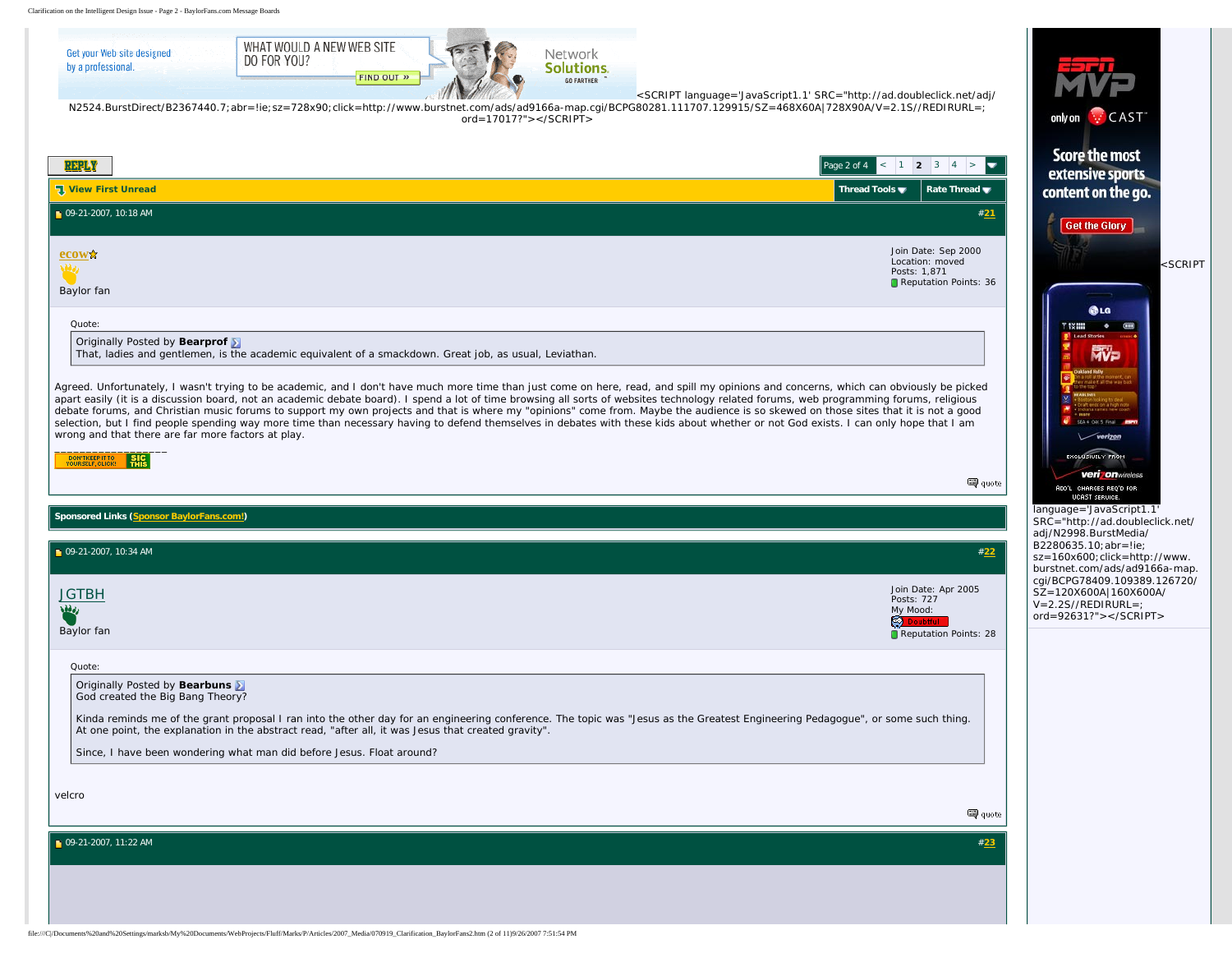Clarification on the Intelligent Design Issue - Page 2 - BaylorFans.com Message Boards

[Leviathan](http://baylorfans.com/forums/member.php?u=7994)

fan

ريفقها

Quote:

Join Date: Sep 2004 Posts: 230 **Reputation Points: 117** 

Originally Posted by **houstonbear** *Is the Big Bang testable? Is it falsifiable?*

The following draws excerpts from "Falsification and Demarcation in Astronomy and Cosmology", by Benjamin Sovacool, *Bulletin of Science, Technology & Society*, Vol. 25, No. 1, 53-62 (2005).

Your question is a legitimate one. As the article notes, cosmology raises concerns about testability/falsifiability since it is a field from which grand theories about the origins of the universe emerge. And sometimes it is hard to imagine how such grands theories can be tested in totality. The following quote from the article expresses such a concern:

Michael Heller (1997), professor of philosophy at the Pontifical Academy of Theology, explained that cosmology pays a heavy price for its breadth in attempting to explain the universe. Because its theories are most often unverified, Heller (1997) argued they are prone to philosophical and theological abuse. Scientists and philosophers alike either construct the existence of God from weak points of scientific knowledge, or reject God on grounds there are no gaps in our science, making the science behind cosmology confusing and abstract.

The article goes on to review how well cosmologists/physicists/astronomers take seriously the ideas of Karl Popper about testability/falsifiability in trying to make sure their theories are "scientific". The conclusion is that scientists are acutely aware of the importance of testability/falsifiability for the legitimacy of their theories and spend most of their waking hours trying to make sure that their work is just that.

In an article analyzing the state of cosmology at the millennium, Michael S. Turner (2001) traced the developments of cosmology throughout the century. He noted that falsification has been the driving force in the evaluation of cosmological theories. For instance, the inflationary view of the universe—that the universe is in fact smooth and situated within a much larger, smooth inflationary bubble—was only developed after multiple observations falsified existing theories. The corroboration of cosmic microwave background was essential in developing a conception of nucleosynthesis and the notion that the universe can be perceived as an early oven that cooked the elements of the periodic table. Turner (2001) pointed directly to Popper's notion of risk taking in explaining these changes: This accounting speaks to the state of cosmology today—significant progress toward answering very basic questions but important issues still unresolved and room for more surprises. A new cosmological model, inspired by inflation and cold dark matter, aspires to the title of standard cosmology. However, with its unidentified dark matter and mysterious dark energy, it is currently very much on a limb. According to Karl Popper that's what strong theories do. (p. 655) New theories, Turner (2001) stated, are sound only because they are bold and testable. Cosmology must rely on observation and experimentation—rather than conjectures to provide the testing of new theories consisting of the flatness of the universe, dark matter, and gravity waves.

Later, the article continues...

Scientists and scholars working in the field of astronomy turn directly and indirectly to Karl Popper when confronting these crises. Because astronomy, and especially cosmology, do not operate





**Take public** transportation whenever possible.

You'll save on gas and reduce air pollution. You may even lower your blood pressure. **Click for more ways** to get green.



**Get Green** 

href="http://c.casalemedia.com/  $c$ ?s=77447& f=3& id=2379288957.694431" target="\_blank"><img src="http://as.casalemedia.com/ s?s=77447& u=http%3A// baylorfans.com/forums/ showthread.php%3Ft% 3D132036%26page%3D2&  $f=3&amn$ : id=2379288957.694431& if=0" width="120" height="600" border="0"> </a>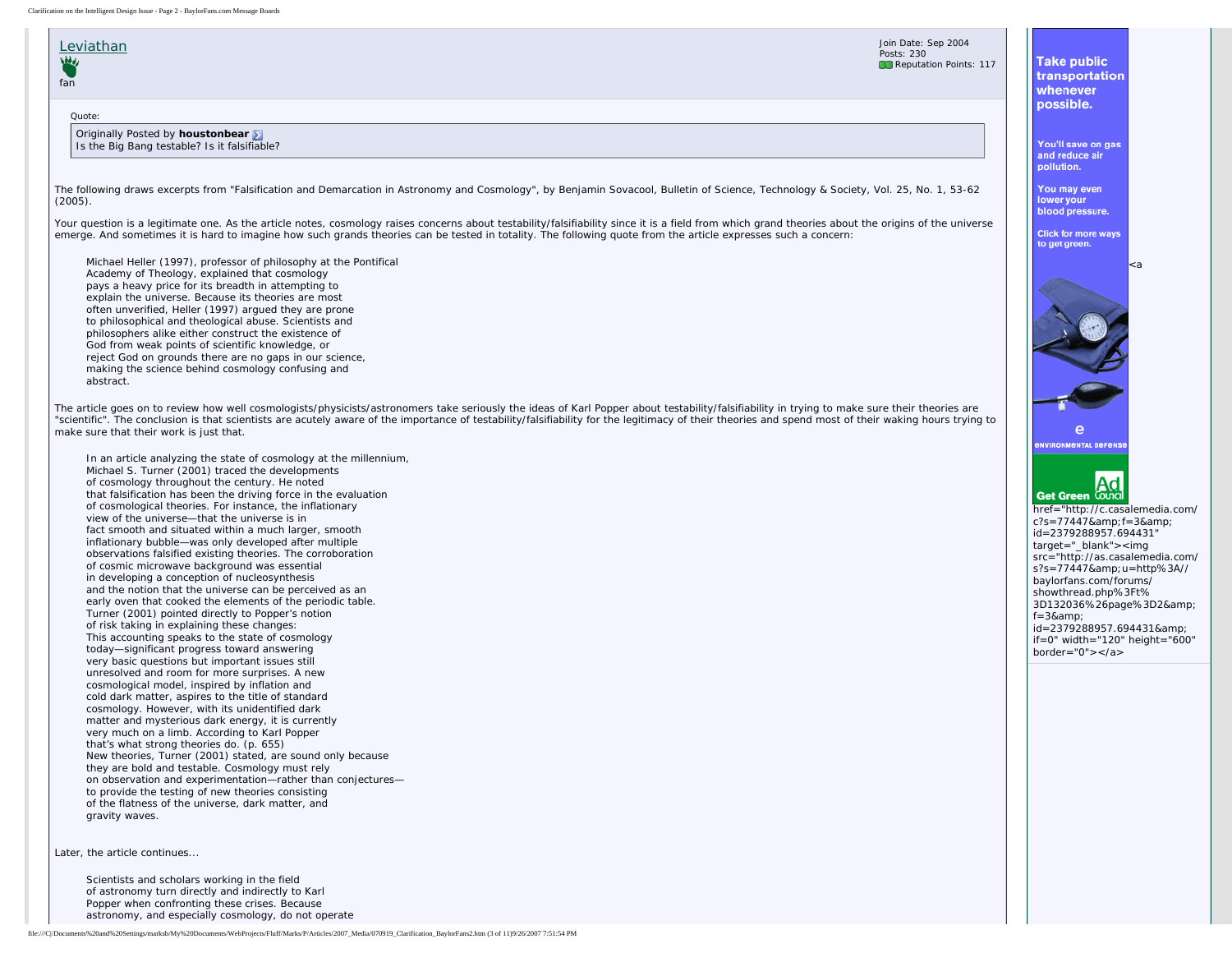Clarification on the Intelligent Design Issue - Page 2 - BaylorFans.com Message Boards

within a closed system, experiments and observations become difficult to test and verify. Many scientists use Popper to refine astronomical methodology and the construction of hypotheses. Carl Sagan relied on Popperian ideas when developing his theory of Venusian atmosphere. Boslough and Mather pointed to the use of Popper's philosophy in developing big bang theory and the discovery of cosmic background radiation. Balick and Frank place Popper as central in the construction of theories relating to planetary nebulae, stellar evolutionary theory, mass transfer in binary star systems, and putative magnetic fields. Other astronomers, coping with these changes, have come to see Popper's ideas as a fundamental necessity in testing the legitimacy of theories that already exist. Freeman and Bland-Hawthorn (2002) used Popperian ideas when questioning theories of globular clusters; Gudel (2002) when refining stellar radio astronomy's approach to a variety of problems including polarized emission, energy processes of stars, and wind-collision shocks; Arnett (2001) and Massey (2003) when separately questioning stellar

evolutionary theory. Five other astronomers have invoked Popper in a variety of ways to critique the testability of cosmology: Turner (2001) on issues of nucleosynthesis, flatness of the universe, dark matter, and gravity waves; Narlikar and Padmanabhan (2001) on parameter adjustment and auxiliary hypotheses; Coles (2003) on contrasting a Baysian inductive approach to cosmology; and Heller (1997) on creating a newmethodological rigor as a precondition for a new cosmology. Those astronomers and cosmologists that reference Popper directly demonstrate a formal familiarity with his philosophical writings. Those that referenced Popper indirectly demonstrate an informal familiarity with his concepts and ideas. In either case, they indicate the widespread acceptance of Popperian ideas within the field. Related to this conclusion, three interesting themes emerge. Astronomers tend to invoke Popper without a comprehensive investigation or review of his ideas. This indicates an assumption that their audience already grasps a fundamental understanding of Popper's philosophy. Moreover, none of the astronomers discussed here provided a comparative approach to the implications of Popper within the field. This indicates unfamiliarity with other astronomers' use of Popper's ideas. Furthermore, despite the first two themes, none seem to misunderstand or misuse Popper's concepts. Each of these tendencies seems to suggest a tacit agreement to view Popper as an important authority within the practice of astronomy.

| NETFLIX                                            |
|----------------------------------------------------|
| <b>RentMovies</b><br><b>From</b><br><b>Netflix</b> |
| v                                                  |
| <b>Free Shipping</b>                               |
| <b>No Late Fees</b>                                |
| 85,000+ Titles                                     |
| <b>O</b> Click here                                |

国 quote

# 09-21-2007, 01:49 PM #**[24](http://baylorfans.com/forums/showpost.php?p=2197930&postcount=24)** Join Date: Mar 2004 [khmerbear](http://baylorfans.com/forums/member.php?u=7460) Location: The Penh رىققا Posts: 82 Reputation Points: 0 Baylor U. fan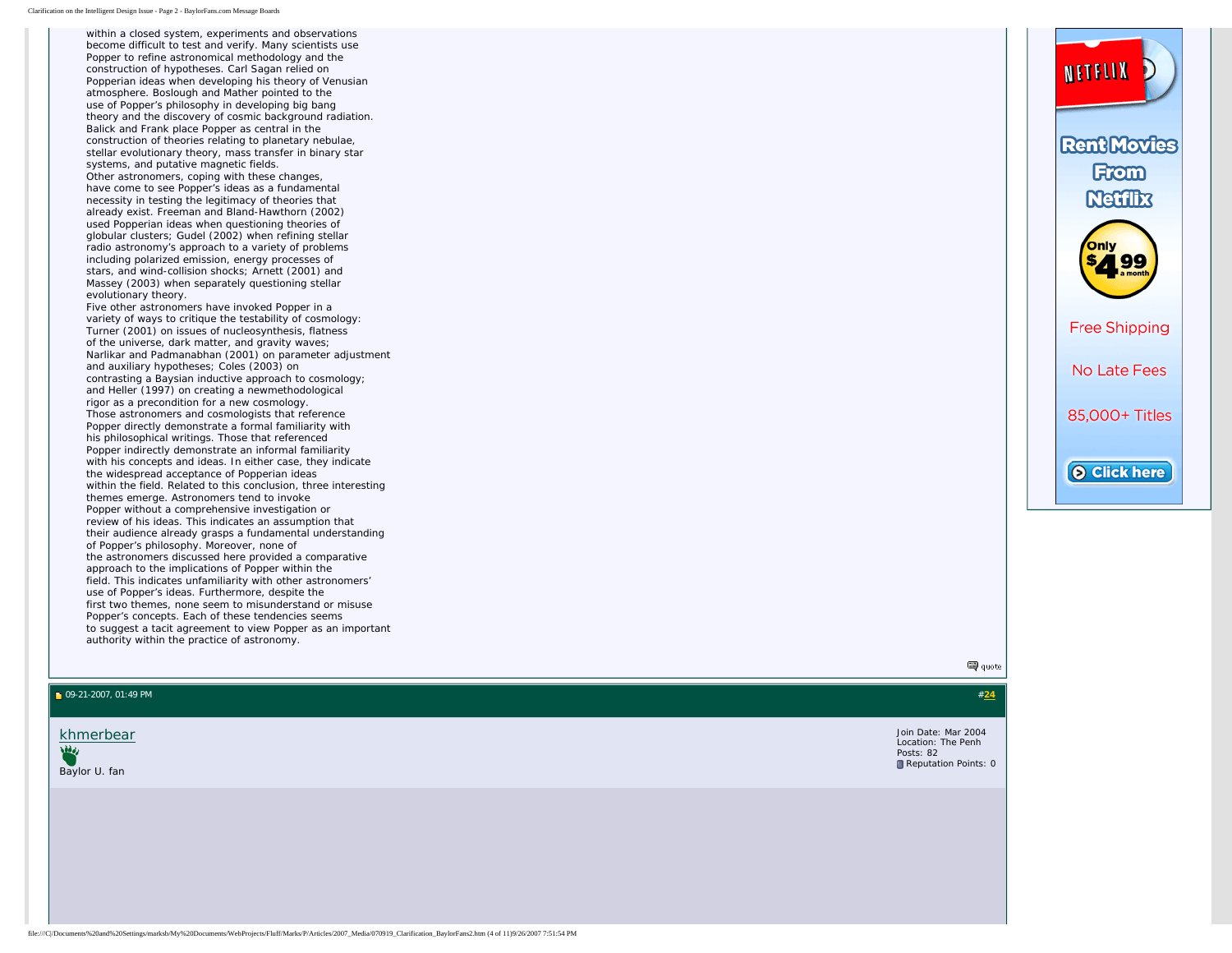#### Quote:

#### Originally Posted by **Bearprof**

*That, ladies and gentlemen, is the academic equivalent of a smackdown. Great job, as usual, Leviathan.*

The academic equivalent of a smackdown? Slashing up Ecows opinions and thoughts with such a finely sharpened intellectual rapier is more equivalent to the schoolyard bully enraged with ego instead of brawn or a sort of Don Rickels routine of academic snobbery. I have been reading this "R&P Message Board for those; Spurned by a Fundy/Needing a Place to Flex Their Knowledge That is Unwanted in the Real World/Who do not have the Capacity to Communicate Their Feelings Through Traditional Forms of Communication/ Who are Total Whackjobs" for a few years now and I can state this day that there is little reason now for me to troll a forum overrun by well...trolls. Intellectual trolls at that which is a scary concept as they hold court on the silly everyday sports fan passing through or the hopelessly un-intellectual evangelical. I am glad I guess that there is a place for you fine people to hold court with your ne plus ultra thoughts. Maybe one day after I have been spurned by this world or find myself unable to effectively communicate outside of placing a mask of a great beast (was username "behemoth" taken?) over my burgeoning desire to have a voice I will begin my quest to join the message board commune here-where Wilco is the greatest band in the world, Underwood was an academic god, and people actually listen to Ron Paul. You can have your smackdowns Bearkopf and your logically reasoned reason as well. When more than bearded literary critics (you should see the males!) and edgy cool coffee house intellectuals care about them there smackdowns drop me a note. Calvin was French, it is pronounced 'kh-mai', I love Baylor, I hate Aggies. Goodnight.

*Last edited by khmerbear : 09-21-2007 at 02:20 PM. Reason: yawn* 

国 quote

| 09-21-2007, 02:42 PM                                                                                                                                                                                                                                                                                                                                                                                                                                                                               | #25                                                                                                                                  |
|----------------------------------------------------------------------------------------------------------------------------------------------------------------------------------------------------------------------------------------------------------------------------------------------------------------------------------------------------------------------------------------------------------------------------------------------------------------------------------------------------|--------------------------------------------------------------------------------------------------------------------------------------|
| Solan=Christ!!!★<br>Scorpion Eater<br>Baylor fan                                                                                                                                                                                                                                                                                                                                                                                                                                                   | Join Date: Feb 2004<br>Location: Woodway<br>Posts: 16,059<br>My Mood: (4) Sneaky<br><b>COLORADO Reputation Points: 1849</b>          |
| How dare you people THINK and RESPOND?!                                                                                                                                                                                                                                                                                                                                                                                                                                                            | 国 quote                                                                                                                              |
| 09-21-2007, 08:25 PM                                                                                                                                                                                                                                                                                                                                                                                                                                                                               | #26                                                                                                                                  |
| RD2WINAGNBEAR86<br><b>Mark</b><br>Baylor fan                                                                                                                                                                                                                                                                                                                                                                                                                                                       | Join Date: Dec 2001<br>Location: Seguin, Tx.<br>Posts: 3,628<br>My Mood: (ت <mark>َ)</mark> Relaxed<br><b>Reputation Points: 321</b> |
| Quote:<br>Originally Posted by Bearbuns<br>God created the Big Bang Theory?                                                                                                                                                                                                                                                                                                                                                                                                                        |                                                                                                                                      |
| Kinda reminds me of the grant proposal I ran into the other day for an engineering conference. The topic was "Jesus as the Greatest Engineering Pedagogue", or some such thing.<br>At one point, the explanation in the abstract read, "after all, it was Jesus that created gravity".                                                                                                                                                                                                             |                                                                                                                                      |
| Since, I have been wondering what man did before Jesus. Float around?                                                                                                                                                                                                                                                                                                                                                                                                                              |                                                                                                                                      |
| Hello Bearbuns! I admire your skepticism.                                                                                                                                                                                                                                                                                                                                                                                                                                                          |                                                                                                                                      |
| You ask a very valid question that I even think about but quit when my brain starts aching, - "If God created the universe, then who created God?"<br>Believing in God and Jesus Christ is all about faith. No, many things about Christianity make no sense. Especially for those with a scientific background. That is why nobody has seen an<br>actual ghost or there are no remaining living witnesses of Moses parting the Red Sea. If we had these things, there would be no need for faith. |                                                                                                                                      |
| RD <sub>2</sub><br>Last edited by RD2WINAGNBEAR86: 09-21-2007 at 08:29 PM.                                                                                                                                                                                                                                                                                                                                                                                                                         |                                                                                                                                      |
|                                                                                                                                                                                                                                                                                                                                                                                                                                                                                                    | 国 quote                                                                                                                              |
| $\blacksquare$ 09-21-2007, 09:35 PM                                                                                                                                                                                                                                                                                                                                                                                                                                                                | #27                                                                                                                                  |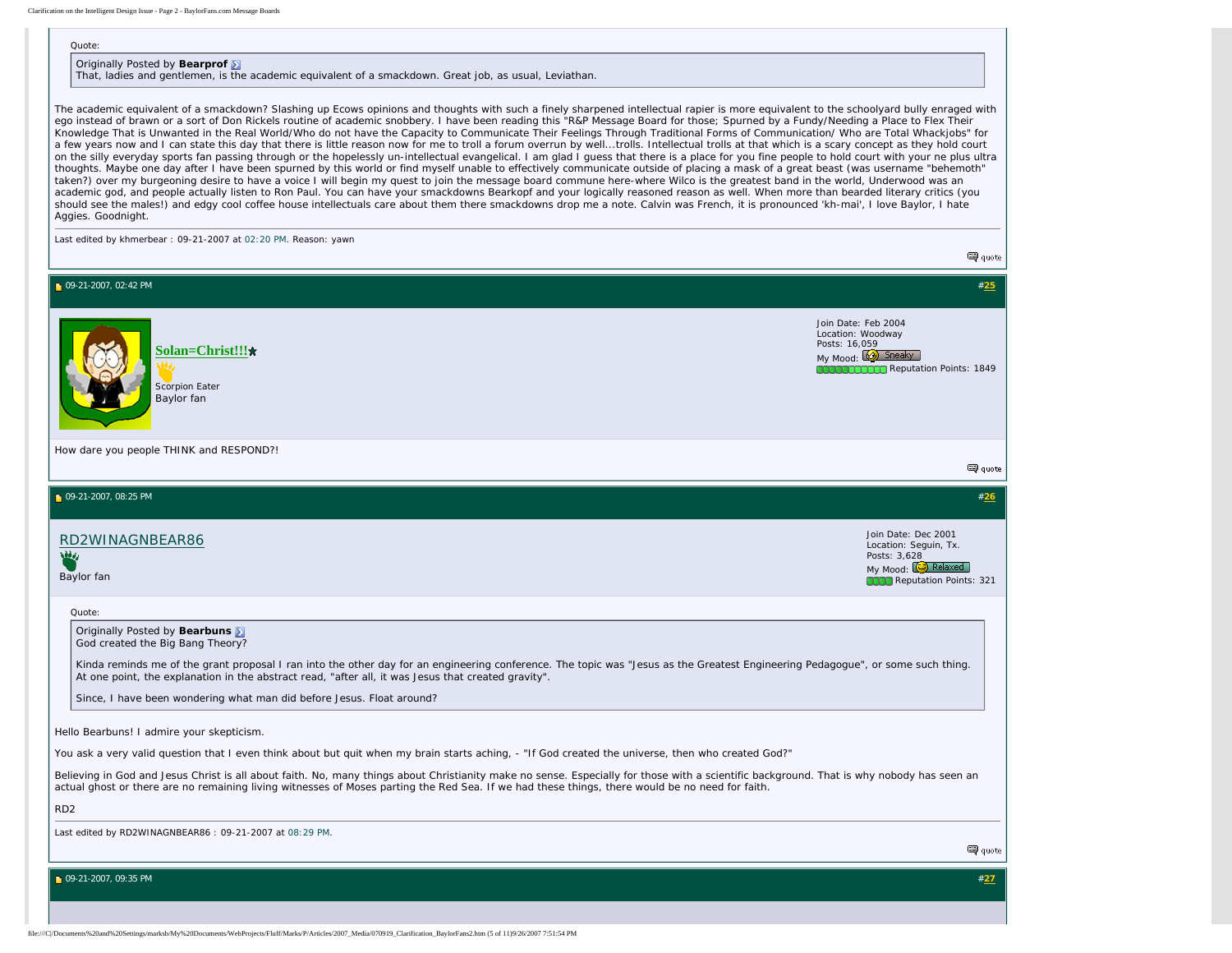$\mathbf{r}$ 

| <b>WacoGone*</b><br>豐<br>Fattypants!<br>300 fan                                                                                                                                                                                                                                                                                                                                                                                                                                                                                                                                                                                                                                                                                                                                                                                                                                                                                                                                                                                                                                                                                                                                                                                                                                                                                                                                                                                                                                                                                                                                                                                                                                                                                                                                                                                                                                                                                                                                                                                                                                                                                                                                                           | Join Date: Jun 2004<br>Location: In my house<br>Posts: 12,295<br>My Mood: (2) TIRED<br><b>COLORADO Reputation Points: 1560</b> |
|-----------------------------------------------------------------------------------------------------------------------------------------------------------------------------------------------------------------------------------------------------------------------------------------------------------------------------------------------------------------------------------------------------------------------------------------------------------------------------------------------------------------------------------------------------------------------------------------------------------------------------------------------------------------------------------------------------------------------------------------------------------------------------------------------------------------------------------------------------------------------------------------------------------------------------------------------------------------------------------------------------------------------------------------------------------------------------------------------------------------------------------------------------------------------------------------------------------------------------------------------------------------------------------------------------------------------------------------------------------------------------------------------------------------------------------------------------------------------------------------------------------------------------------------------------------------------------------------------------------------------------------------------------------------------------------------------------------------------------------------------------------------------------------------------------------------------------------------------------------------------------------------------------------------------------------------------------------------------------------------------------------------------------------------------------------------------------------------------------------------------------------------------------------------------------------------------------------|--------------------------------------------------------------------------------------------------------------------------------|
| Quote:<br>Originally Posted by Solan=Christ!!!<br>How dare you people THINK and RESPOND?!<br>And Leviathan is, without question, one of the most insightful, thoughtful, and calmly informative people on this board, if not the most. Every post has so much good, clearly articulated                                                                                                                                                                                                                                                                                                                                                                                                                                                                                                                                                                                                                                                                                                                                                                                                                                                                                                                                                                                                                                                                                                                                                                                                                                                                                                                                                                                                                                                                                                                                                                                                                                                                                                                                                                                                                                                                                                                   |                                                                                                                                |
| and well-referenced information that it just makes me guuuhreeen with envy, even as I enjoy reading them.<br>Where there is DNA, there is life.                                                                                                                                                                                                                                                                                                                                                                                                                                                                                                                                                                                                                                                                                                                                                                                                                                                                                                                                                                                                                                                                                                                                                                                                                                                                                                                                                                                                                                                                                                                                                                                                                                                                                                                                                                                                                                                                                                                                                                                                                                                           | 国 quote                                                                                                                        |
| $\blacksquare$ 09-21-2007, 11:17 PM                                                                                                                                                                                                                                                                                                                                                                                                                                                                                                                                                                                                                                                                                                                                                                                                                                                                                                                                                                                                                                                                                                                                                                                                                                                                                                                                                                                                                                                                                                                                                                                                                                                                                                                                                                                                                                                                                                                                                                                                                                                                                                                                                                       | #28                                                                                                                            |
| <b>Bearbuns</b><br>رفانا<br>fan                                                                                                                                                                                                                                                                                                                                                                                                                                                                                                                                                                                                                                                                                                                                                                                                                                                                                                                                                                                                                                                                                                                                                                                                                                                                                                                                                                                                                                                                                                                                                                                                                                                                                                                                                                                                                                                                                                                                                                                                                                                                                                                                                                           | Join Date: Jul 2004<br>Posts: 430<br>My Mood:<br><b>OF INSPIRED</b><br>Reputation Points: 31                                   |
| I'll second that.                                                                                                                                                                                                                                                                                                                                                                                                                                                                                                                                                                                                                                                                                                                                                                                                                                                                                                                                                                                                                                                                                                                                                                                                                                                                                                                                                                                                                                                                                                                                                                                                                                                                                                                                                                                                                                                                                                                                                                                                                                                                                                                                                                                         | 国 quote                                                                                                                        |
| 09-22-2007, 12:07 AM                                                                                                                                                                                                                                                                                                                                                                                                                                                                                                                                                                                                                                                                                                                                                                                                                                                                                                                                                                                                                                                                                                                                                                                                                                                                                                                                                                                                                                                                                                                                                                                                                                                                                                                                                                                                                                                                                                                                                                                                                                                                                                                                                                                      | #29                                                                                                                            |
| <b>Bearprof</b><br>رتفا<br>Baylor fan                                                                                                                                                                                                                                                                                                                                                                                                                                                                                                                                                                                                                                                                                                                                                                                                                                                                                                                                                                                                                                                                                                                                                                                                                                                                                                                                                                                                                                                                                                                                                                                                                                                                                                                                                                                                                                                                                                                                                                                                                                                                                                                                                                     | Join Date: Jun 2003<br>Posts: 1,028<br>Reputation Points: 128                                                                  |
| Quote:<br>Originally Posted by khmerbear<br>The academic equivalent of a smackdown? Slashing up Ecows opinions and thoughts with such a finely sharpened intellectual rapier is more equivalent to the schoolyard bully<br>enraged with ego instead of brawn or a sort of Don Rickels routine of academic snobbery. I have been reading this "R&P Message Board for those; Spurned by a Fundy/Needing a<br>Place to Flex Their Knowledge That is Unwanted in the Real World/Who do not have the Capacity to Communicate Their Feelings Through Traditional Forms of Communication/<br>Who are Total Whackjobs" for a few years now and I can state this day that there is little reason now for me to troll a forum overrun by welltrolls. Intellectual trolls at that which<br>is a scary concept as they hold court on the silly everyday sports fan passing through or the hopelessly un-intellectual evangelical. I am glad I guess that there is a place for you<br>fine people to hold court with your ne plus ultra thoughts. Maybe one day after I have been spurned by this world or find myself unable to effectively communicate outside of<br>placing a mask of a great beast (was username "behemoth" taken?) over my burgeoning desire to have a voice I will begin my quest to join the message board commune here-<br>where Wilco is the greatest band in the world, Underwood was an academic god, and people actually listen to Ron Paul. You can have your smackdowns Bearkopf and your<br>logically reasoned reason as well. When more than bearded literary critics (you should see the males!) and edgy cool coffee house intellectuals care about them there smackdowns<br>drop me a note. Calvin was French, it is pronounced 'kh-mai', I love Baylor, I hate Aggies. Goodnight.<br>Nice stream of consciousness. I was admiring Leviathan's dismantling of the pseudo-logic of ID proponents who still don't realize that ID isn't science. As for your message, you might<br>consider the notion that clarity of expression is greatly prized on this board. "Spurned by this world?" "Logically reasoned reason?" Please.<br>Smackdown is the right term. Lighten up, Francis. |                                                                                                                                |
|                                                                                                                                                                                                                                                                                                                                                                                                                                                                                                                                                                                                                                                                                                                                                                                                                                                                                                                                                                                                                                                                                                                                                                                                                                                                                                                                                                                                                                                                                                                                                                                                                                                                                                                                                                                                                                                                                                                                                                                                                                                                                                                                                                                                           | 国 quote                                                                                                                        |
| $\blacksquare$ 09-22-2007, 01:32 AM                                                                                                                                                                                                                                                                                                                                                                                                                                                                                                                                                                                                                                                                                                                                                                                                                                                                                                                                                                                                                                                                                                                                                                                                                                                                                                                                                                                                                                                                                                                                                                                                                                                                                                                                                                                                                                                                                                                                                                                                                                                                                                                                                                       | #30                                                                                                                            |
|                                                                                                                                                                                                                                                                                                                                                                                                                                                                                                                                                                                                                                                                                                                                                                                                                                                                                                                                                                                                                                                                                                                                                                                                                                                                                                                                                                                                                                                                                                                                                                                                                                                                                                                                                                                                                                                                                                                                                                                                                                                                                                                                                                                                           |                                                                                                                                |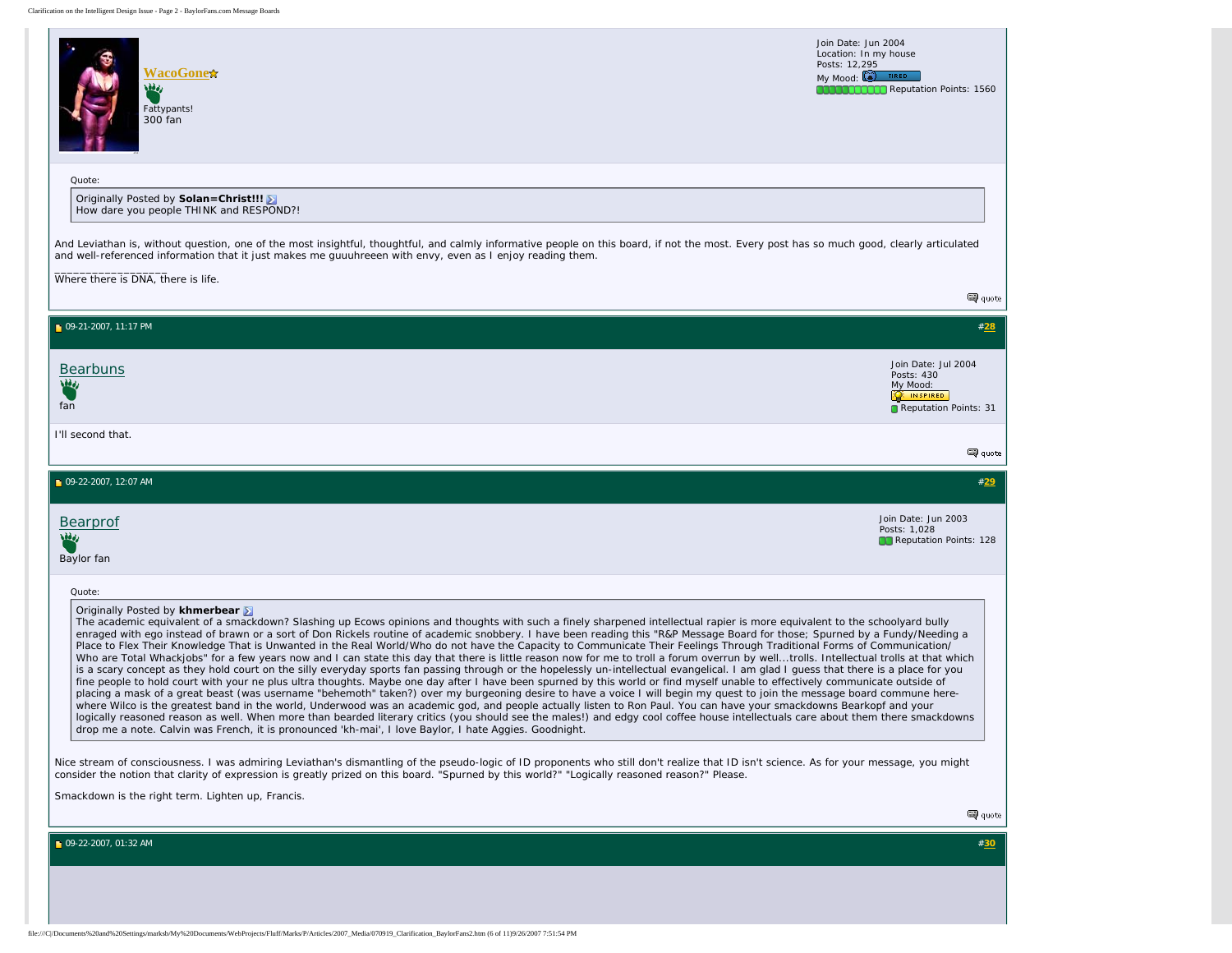Clarification on the Intelligent Design Issue - Page 2 - BaylorFans.com Message Boards

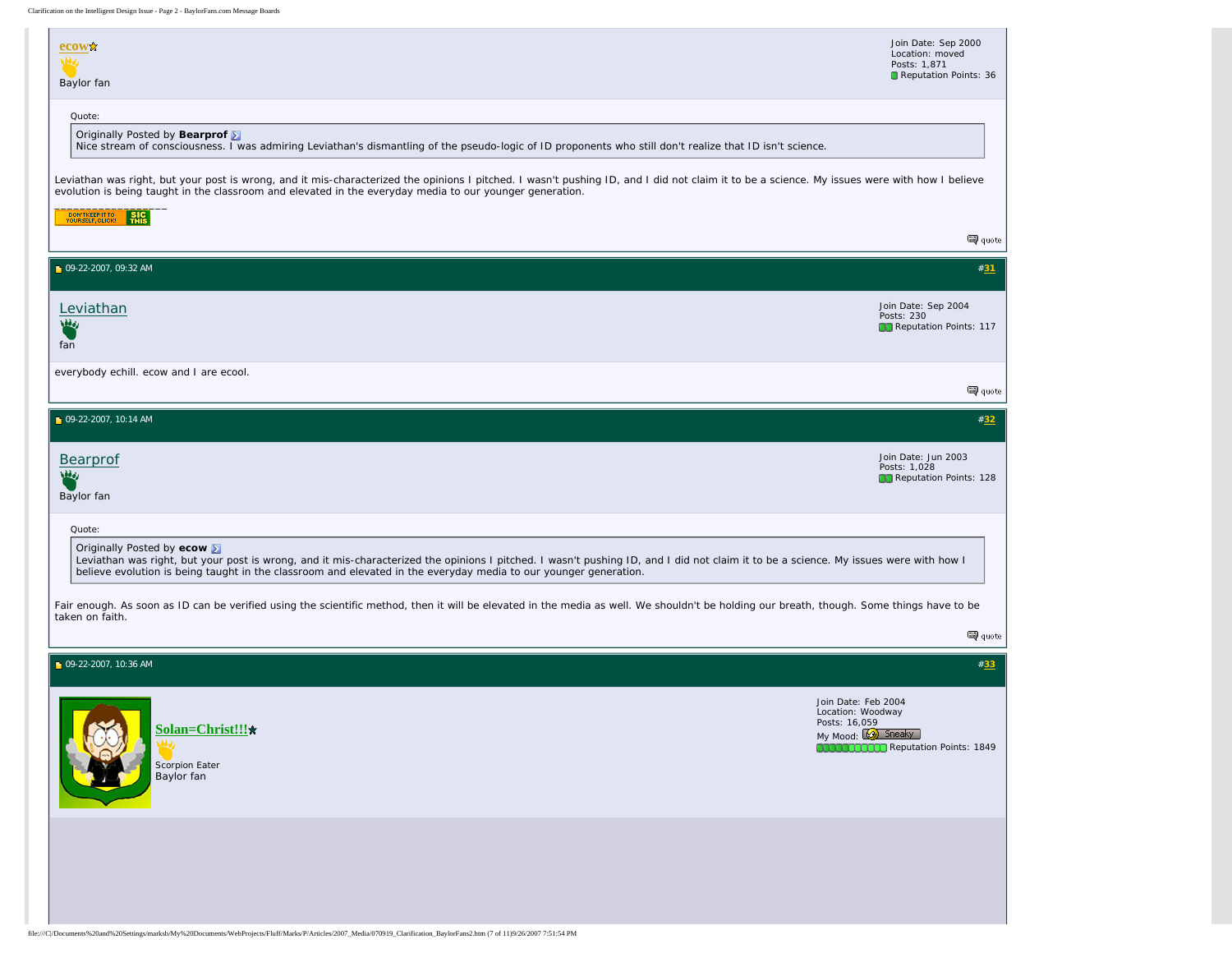#### Quote:

## Originally Posted by **WacoGone**

And Leviathan is, without question, one of the most insightful, thoughtful, and calmly informative people on this board, if not the most. Every post has so much good, clearly<br>articulated and well-referenced information tha

If I could write half that clearly and effortlessly, my job would be exponentially easier.

car

|                                                                                                                                                                                                                                                                                                                                                                                                                                                                                                                                                                                                                                                                                                                                                                                                                                                                                                                                                                                                                                                                                                                                                                                                                                                                                                                                                                                                                                                                                                                                                                                                                                                                                                                                                                                                                                                                                                                                                                                                                                                                                                                                                                                                                                                                                                                                                                                                                                                                                                                                                                                                                                                                                                                                                                                                                                                                                                                                                                                                                                                                                                                                                                                                                                                                                                                                                                                                                                                                                                                                                                                                                                                                                                    | ≔a∿dnoα               |
|----------------------------------------------------------------------------------------------------------------------------------------------------------------------------------------------------------------------------------------------------------------------------------------------------------------------------------------------------------------------------------------------------------------------------------------------------------------------------------------------------------------------------------------------------------------------------------------------------------------------------------------------------------------------------------------------------------------------------------------------------------------------------------------------------------------------------------------------------------------------------------------------------------------------------------------------------------------------------------------------------------------------------------------------------------------------------------------------------------------------------------------------------------------------------------------------------------------------------------------------------------------------------------------------------------------------------------------------------------------------------------------------------------------------------------------------------------------------------------------------------------------------------------------------------------------------------------------------------------------------------------------------------------------------------------------------------------------------------------------------------------------------------------------------------------------------------------------------------------------------------------------------------------------------------------------------------------------------------------------------------------------------------------------------------------------------------------------------------------------------------------------------------------------------------------------------------------------------------------------------------------------------------------------------------------------------------------------------------------------------------------------------------------------------------------------------------------------------------------------------------------------------------------------------------------------------------------------------------------------------------------------------------------------------------------------------------------------------------------------------------------------------------------------------------------------------------------------------------------------------------------------------------------------------------------------------------------------------------------------------------------------------------------------------------------------------------------------------------------------------------------------------------------------------------------------------------------------------------------------------------------------------------------------------------------------------------------------------------------------------------------------------------------------------------------------------------------------------------------------------------------------------------------------------------------------------------------------------------------------------------------------------------------------------------------------------------|-----------------------|
| ■ 09-22-2007, 07:13 PM                                                                                                                                                                                                                                                                                                                                                                                                                                                                                                                                                                                                                                                                                                                                                                                                                                                                                                                                                                                                                                                                                                                                                                                                                                                                                                                                                                                                                                                                                                                                                                                                                                                                                                                                                                                                                                                                                                                                                                                                                                                                                                                                                                                                                                                                                                                                                                                                                                                                                                                                                                                                                                                                                                                                                                                                                                                                                                                                                                                                                                                                                                                                                                                                                                                                                                                                                                                                                                                                                                                                                                                                                                                                             | #34                   |
| Join Date: Oct 2002<br>LiBEARal<br>Posts: 35<br>Baylor fan                                                                                                                                                                                                                                                                                                                                                                                                                                                                                                                                                                                                                                                                                                                                                                                                                                                                                                                                                                                                                                                                                                                                                                                                                                                                                                                                                                                                                                                                                                                                                                                                                                                                                                                                                                                                                                                                                                                                                                                                                                                                                                                                                                                                                                                                                                                                                                                                                                                                                                                                                                                                                                                                                                                                                                                                                                                                                                                                                                                                                                                                                                                                                                                                                                                                                                                                                                                                                                                                                                                                                                                                                                         | Reputation Points: 10 |
| Intelligent Design Is Creationism in a Cheap Tuxedo by Adrian L. Melott                                                                                                                                                                                                                                                                                                                                                                                                                                                                                                                                                                                                                                                                                                                                                                                                                                                                                                                                                                                                                                                                                                                                                                                                                                                                                                                                                                                                                                                                                                                                                                                                                                                                                                                                                                                                                                                                                                                                                                                                                                                                                                                                                                                                                                                                                                                                                                                                                                                                                                                                                                                                                                                                                                                                                                                                                                                                                                                                                                                                                                                                                                                                                                                                                                                                                                                                                                                                                                                                                                                                                                                                                            |                       |
| My deliberately provocative title is borrowed from Leonard Krishtalka, who directs the Natural History Museum at the University of Kansas. Hired-gun "design theorists" in cheap tuxedos<br>have met with some success in getting close to their target: public science education. I hope to convince you that this threat is worth paying attention to. As I write, intelligent design (ID)<br>is a hot issue in the states of Washington and Ohio (see Physics Today, May 2002, page 31*). Evolutionary biology is ID's primary target, but geology and physics are within its blast zone.<br>Creationism evolves. As in biological evolution, old forms persist alongside new. After the Scopes "Monkey Trial" of 1925, creationists tried to get public schools to teach biblical accounts of<br>the origin and diversity of life. Various courts ruled the strategy unconstitutional. Next came the invention of "creation science," which was intended to bypass constitutional protections. It,<br>too, was recognized by the courts as religion. Despite adverse court rulings, creationists persist in reapplying these old strategies locally. In many places, the pressure keeps public school<br>biology teachers intimidated and evolution quietly minimized.                                                                                                                                                                                                                                                                                                                                                                                                                                                                                                                                                                                                                                                                                                                                                                                                                                                                                                                                                                                                                                                                                                                                                                                                                                                                                                                                                                                                                                                                                                                                                                                                                                                                                                                                                                                                                                                                                                                                                                                                                                                                                                                                                                                                                                                                                                                                                                                                                         |                       |
| However, a new strategy, based on so-called ID theory, is now at the cutting edge of creationism. ID is different from its forebears. It does a better job of disguising its sectarian intent. It<br>is well funded and nationally coordinated. To appeal to a wider range of people, biblical literalism, Earth's age, and other awkward issues are swept under the rug. Indeed, ID obfuscates<br>sufficiently well that some educated people with little background in the relevant science have been taken in by it. Among ID's diverse adherents are engineers, doctors--and even                                                                                                                                                                                                                                                                                                                                                                                                                                                                                                                                                                                                                                                                                                                                                                                                                                                                                                                                                                                                                                                                                                                                                                                                                                                                                                                                                                                                                                                                                                                                                                                                                                                                                                                                                                                                                                                                                                                                                                                                                                                                                                                                                                                                                                                                                                                                                                                                                                                                                                                                                                                                                                                                                                                                                                                                                                                                                                                                                                                                                                                                                                              |                       |
| physicists.<br>ID advocates can't accept the inability of science to deal with supernatural hypotheses, and they see this limitation as a sacrilegious denial of God's work and presence. Desperately in<br>need of affirmation, they invent "theistic science" in which the design of the Creator is manifest. Perhaps because their religious faith is rather weak, they need to bolster their beliefs every<br>way they can--including hijacking science to save souls and prove the existence of God.<br>William Dembski, a mathematician and philosopher at Baylor University and one of ID's chief advocates, asserts that: " any view of the sciences that leaves Christ out of the picture<br>must be seen as fundamentally deficient."1 Whether or not they agree with Dembski on this point, most Americans hold some form of religious belief. Using what they call the Wedge<br>Strategy, 2 ID advocates seek to pry Americans away from "naturalistic science" by forcing them to choose between science and religion. ID advocates know that science will lose. They<br>portray science as we know it as innately antireligious, thereby blurring the distinction between science and how science may be interpreted.<br>When presenting their views before the public, ID advocates generally disguise their religious intent. In academic venues, they avoid any direct reference to the Designer. They portray ID<br>as merely an exercise in detecting design, citing examples from archaeology, the SETI (search for extraterrestrial intelligence) project, and other enterprises. Cambridge University Press<br>has published one ID book,3 which, the ID advocates repeatedly proclaim, constitutes evidence that their case has real scientific merit. ID creationist publications are nearly absent from<br>refereed journals, and this state of affairs is presented as evidence of censorship.<br>This censorship, ID advocates argue, justifies the exploitation of public schools and the children in them to circumvent established scientific procedures. In tort law, expert scientific<br>testimony must agree with the consensus of experts in a given field. No such limitation exists with respect to public education. ID advocates can snow the public and school boards with<br>pseudoscientific presentations. As represented by ID advocates, biological evolution is a theory in crisis, fraught with numerous plausible-sounding failures, most of which are recycled<br>from overt creationists. It is "only fair," the ID case continues, to present alternatives so that children can make up their own minds. Yesterday's alternative was "Flood geology." Today's<br>is "design theory."<br>Fairness, open discussion, and democracy are core American values and often problematic. Unfortunately, journalists routinely present controversies where none exist, or they present<br>political controversies as scientific controversies. Stories on conflicts gain readers, and advertising follows. This bias toward reporting conflicts, along with journalists' inability to evaluate<br>scientific content and their unwillingness to do accuracy checks (with notable exceptions), are among the greatest challenges to the broad public understanding of science.<br>ID creationism is largely content-free rhetoric. Michael Behe, a biochemist at Lehigh University and an ID proponent, argues that many biochemical and biophysical mechanisms are<br>"irreducibly complex."4 He means that, if partially dismembered, they would not work, so they could not have evolved. This line of argument ignores the large number of biological |                       |
| functions that look irreducibly complex, but for which intermediates have been found. One response to Behe's claims consists of the tedious task of demonstrating functions in a possible<br>evolutionary path to the claimed irreducibly complex state. When presented with these paths, Behe typically ignores them and moves on. I admire the people who are willing to spend the<br>time to put together the detailed refutations.5<br>The position of an ID creationist can be summarized as: "I can't understand how this complex outcome could have arisen, so it must be a miracle." In an inversion of the usual procedure                                                                                                                                                                                                                                                                                                                                                                                                                                                                                                                                                                                                                                                                                                                                                                                                                                                                                                                                                                                                                                                                                                                                                                                                                                                                                                                                                                                                                                                                                                                                                                                                                                                                                                                                                                                                                                                                                                                                                                                                                                                                                                                                                                                                                                                                                                                                                                                                                                                                                                                                                                                                                                                                                                                                                                                                                                                                                                                                                                                                                                                                |                       |
| in science, the null hypothesis is taken to be the thing Dembski, Behe, and their cohorts want to prove, albeit with considerable window-dressing. Dembski classifies all phenomena as<br>resulting from necessity, chance, or design. In ruling out necessity, he means approximately that one could not predict the detailed structures and information we see in biological systems<br>from the laws of physics. His reference to chance is essentially equivalent to the creationist use of one of the red herrings introduced by Fred Hoyle:<br>A junkyard contains all the bits and pieces of a Boeing 747, dismembered and in disarray. A whirlwind happens to blow through the yard. What is the chance that after its passage a fully                                                                                                                                                                                                                                                                                                                                                                                                                                                                                                                                                                                                                                                                                                                                                                                                                                                                                                                                                                                                                                                                                                                                                                                                                                                                                                                                                                                                                                                                                                                                                                                                                                                                                                                                                                                                                                                                                                                                                                                                                                                                                                                                                                                                                                                                                                                                                                                                                                                                                                                                                                                                                                                                                                                                                                                                                                                                                                                                                     |                       |
| assembled 747, ready to fly, will be found standing there?6<br>Having dispensed with necessity and chance, Dembski concludes that design has been detected on the grounds that nothing else can explain the phenomenon--at least according to him.<br>Of course, design has no predictive power. ID is not a scientific theory. If we had previously attributed the unexplainable to design, we would still be using Thor's hammer to explain<br>thunder. Nor does ID have any technological applications. It can be fun to ask ID advocates about the practical applications of their work. Evolution has numerous practical technological<br>applications, including vaccine development. ID has none.                                                                                                                                                                                                                                                                                                                                                                                                                                                                                                                                                                                                                                                                                                                                                                                                                                                                                                                                                                                                                                                                                                                                                                                                                                                                                                                                                                                                                                                                                                                                                                                                                                                                                                                                                                                                                                                                                                                                                                                                                                                                                                                                                                                                                                                                                                                                                                                                                                                                                                                                                                                                                                                                                                                                                                                                                                                                                                                                                                                           |                       |
| As organisms evolve, they become more complex, but evolution doesn't contravene the second law of thermodynamics. Dembski, like his creationist predecessors, misuses<br>thermodynamics. To support the case for ID, he has presented arguments based on a supposed Law of Conservation of Information, an axiomatic law that applies only to closed systems<br>with very restricted assumptions.7 Organisms, of course, are not closed systems.<br>ID's reach extends beyond biology to physics and cosmology. One interesting discussion concerns the fundamental constants. There is a well-known point of view that our existence<br>depends on a number of constants lying within a narrow range. As one might expect, the religious community has generally viewed this coincidence as evidence in favor of--or at least as a<br>plausibility argument for--their beliefs. The ID creationist community has adopted the fundamental constants as additional evidence for their Designer of Life--apparently not realizing that<br>many fine-tuning arguments are based on physical constants allowing evolution to proceed. Physical cosmology is largely absent from school science standards. Where present, as in                                                                                                                                                                                                                                                                                                                                                                                                                                                                                                                                                                                                                                                                                                                                                                                                                                                                                                                                                                                                                                                                                                                                                                                                                                                                                                                                                                                                                                                                                                                                                                                                                                                                                                                                                                                                                                                                                                                                                                                                                                                                                                                                                                                                                                                                                                                                                                                                                                                                         |                       |

Kansas, it is likely to come under ID attack.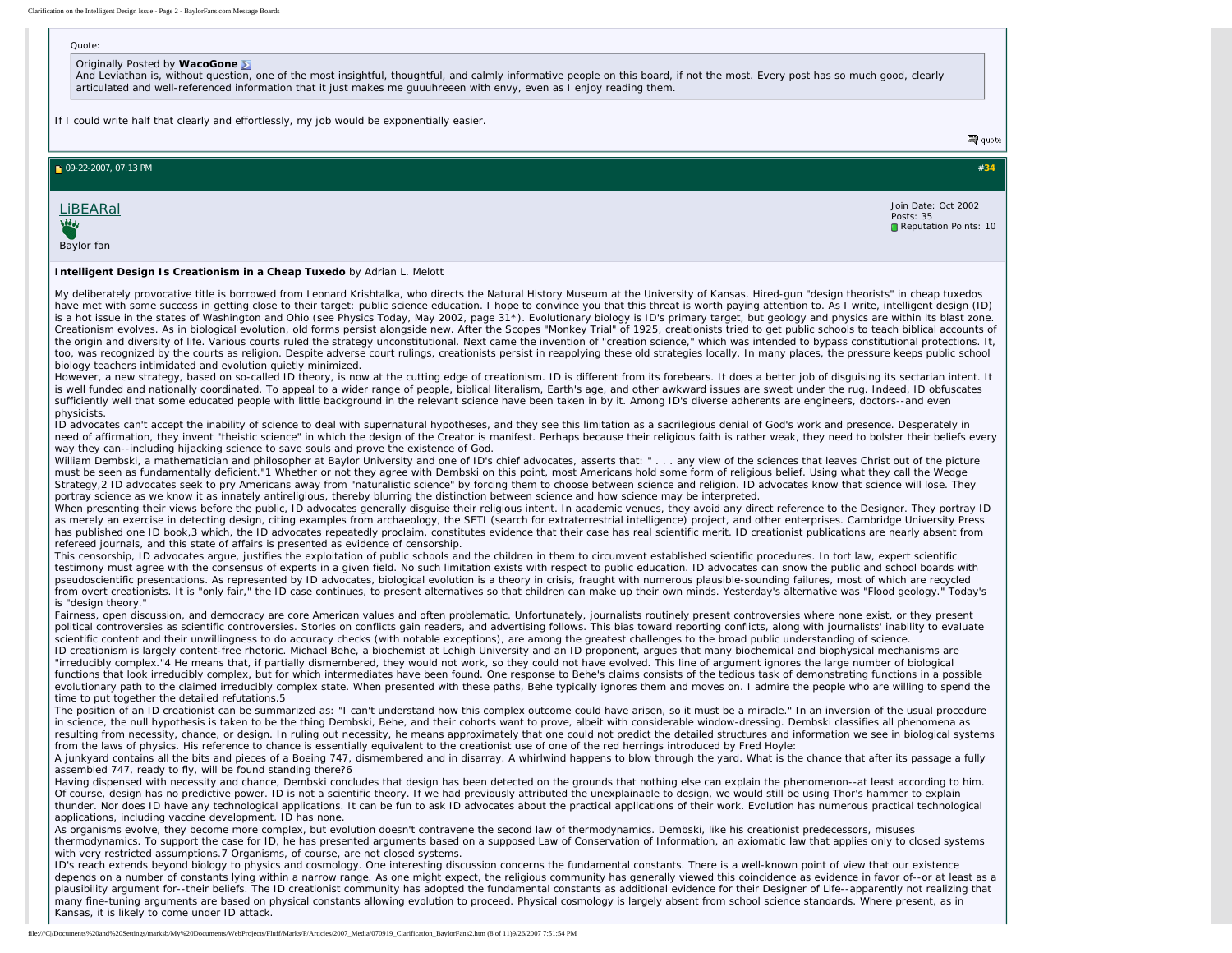| I have only scratched the surface here. Don't assume everything is fine in your school system even if it seems free of conflict. Peace may mean that evolution, the core concept of biology,<br>is minimized. No region of the country is immune. Watch out for the guys in tuxedos--they don't have violins in those cases.                                                                                                                                  |                                                                                                                              |
|---------------------------------------------------------------------------------------------------------------------------------------------------------------------------------------------------------------------------------------------------------------------------------------------------------------------------------------------------------------------------------------------------------------------------------------------------------------|------------------------------------------------------------------------------------------------------------------------------|
| Adrian Melott is a professor of physics and astronomy at the University of Kansas in Lawrence. He is also a founding board member of Kansas Citizens for Science.                                                                                                                                                                                                                                                                                             |                                                                                                                              |
| Yesterday, 12:46 PM                                                                                                                                                                                                                                                                                                                                                                                                                                           | 国 quote                                                                                                                      |
|                                                                                                                                                                                                                                                                                                                                                                                                                                                               | #35                                                                                                                          |
| caseman<br>Mar 19<br>Baylor fan                                                                                                                                                                                                                                                                                                                                                                                                                               | Join Date: Aug 2000<br>Location: Dallas<br>Posts: 15,832<br>My Mood: (C) Pensive<br><b>COOCOOO</b> Reputation Points: 1207   |
| khmer                                                                                                                                                                                                                                                                                                                                                                                                                                                         |                                                                                                                              |
| Wow dude. Nicely played!                                                                                                                                                                                                                                                                                                                                                                                                                                      |                                                                                                                              |
| Last edited by caseman: Yesterday at 01:08 PM. Reason: I made myself sound like a tacky ass-hole, and that was not my intention                                                                                                                                                                                                                                                                                                                               | 国 quote                                                                                                                      |
| Yesterday, 01:11 PM                                                                                                                                                                                                                                                                                                                                                                                                                                           | #36                                                                                                                          |
| <b>KODIAK</b><br>رىققا<br>Baylor fan                                                                                                                                                                                                                                                                                                                                                                                                                          | Join Date: Oct 1999<br>Posts: 8,740<br><b>CCC</b> Reputation Points: 280                                                     |
| What a completely dumb ass quote. " Any science that leaves Christ out is deficient" is what Dembskii said. What the hell does any science have to do with Jesus. In other words why<br>would Jesus be mentioned in a science text. Furthermore I thought the ID folks always said it is not about God but an intelligence that created. Well if so what is the deal with Jesus.                                                                              |                                                                                                                              |
| Man I'm embarrassed Baylor's name ever was or is attempted to be associated with this. This is a route to being Tier 1 like Steele was the route to a national title.                                                                                                                                                                                                                                                                                         |                                                                                                                              |
|                                                                                                                                                                                                                                                                                                                                                                                                                                                               | 国 quote                                                                                                                      |
| Yesterday, 01:11 PM                                                                                                                                                                                                                                                                                                                                                                                                                                           | #37                                                                                                                          |
| Maxwell's Silver Hammer<br>رفقة<br>Father McKenzie fan                                                                                                                                                                                                                                                                                                                                                                                                        | Join Date: Oct 1999<br>Location: Abbey Road, London<br>Posts: 7,967<br>My Mood: Psychedelic<br><b>Reputation Points: 873</b> |
| Quote:<br>Originally Posted by Tuxedo article<br>Dembski, like his creationist predecessors, misuses thermodynamics. To support the case for ID, he has presented arguments based on a supposed Law of Conservation of<br>Information, an axiomatic law that applies only to closed systems with very restricted assumptions. 7 Organisms, of course, are not closed systems.                                                                                 |                                                                                                                              |
| And here you have the link between Dembski and Marks's "evolutionary informatics" research - and probably the explanation for how Dembski ended up back on the BU payroll through a<br>soft money grant that, quite likely, came from a non-profit organization that is a front for the Discovery Institute. Sounds like Marks sets up computing systems that simulate Dembski's<br>closed systems, "proving" that such systems don't create new information. | 国 quote                                                                                                                      |
| Yesterday, 01:28 PM                                                                                                                                                                                                                                                                                                                                                                                                                                           | #38                                                                                                                          |
| caseman<br>رتفايا<br>Baylor fan                                                                                                                                                                                                                                                                                                                                                                                                                               | Join Date: Aug 2000<br>Location: Dallas<br>Posts: 15,832<br>My Mood: (C) Pensive<br><b>COOCOOO</b> Reputation Points: 1207   |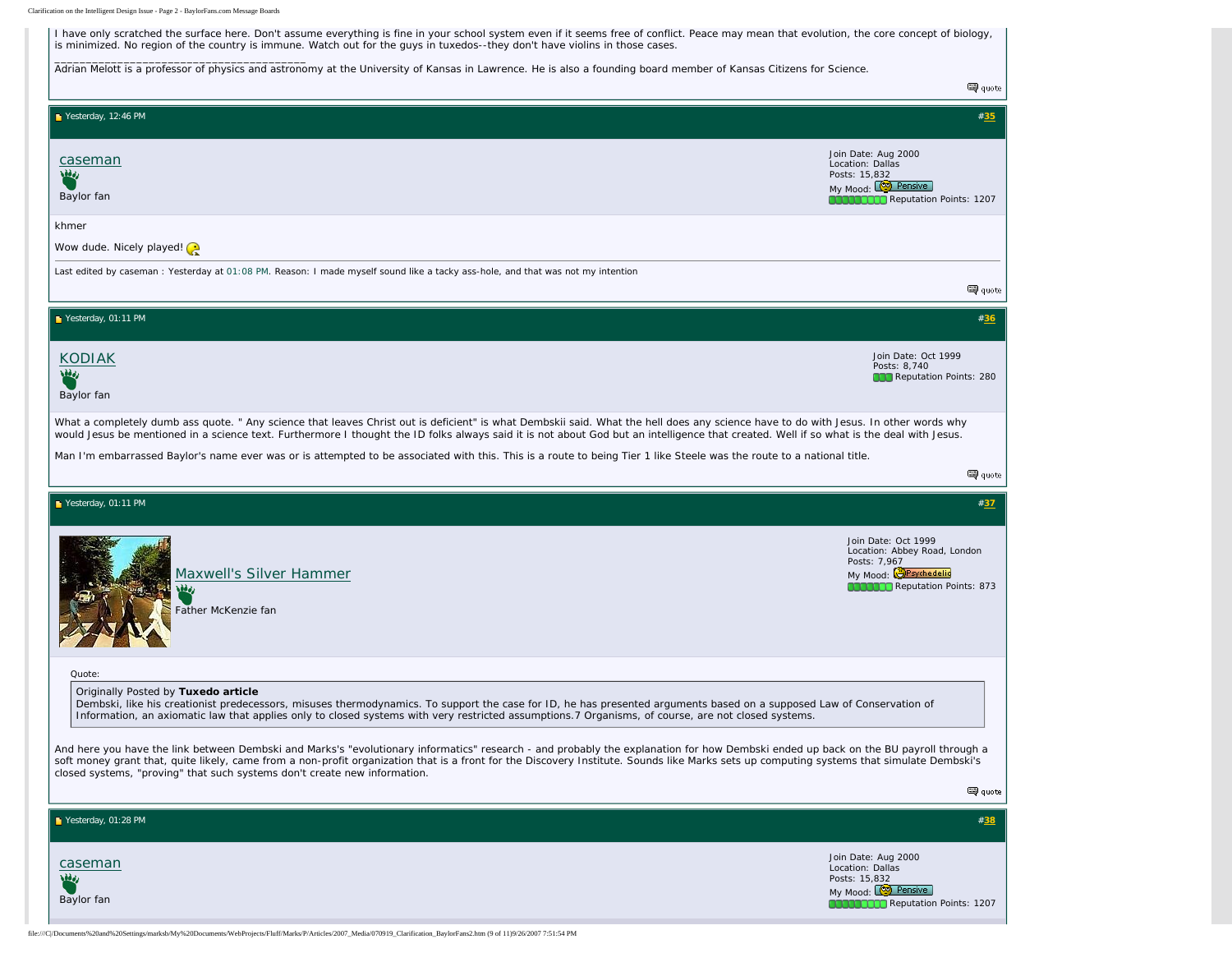Dembski is just claiming that it would be hard to imagine the intricacies of science without God. I know a lot of people do not like the man, and I certainly do not want the Polyani Institute<br>associated with my Chemistry d week or so.

Still, like I said before, I think we need to sever ties with him as my Chemistry degree may suffer due to our association...

| Yesterday, 02:30 PM<br>#39                                                                                                                                                                                                                                                                                                                                                                                                                                                                                                                                                                                                                                                                                                                                                                                                                                                                                                                                                                                                                                        |
|-------------------------------------------------------------------------------------------------------------------------------------------------------------------------------------------------------------------------------------------------------------------------------------------------------------------------------------------------------------------------------------------------------------------------------------------------------------------------------------------------------------------------------------------------------------------------------------------------------------------------------------------------------------------------------------------------------------------------------------------------------------------------------------------------------------------------------------------------------------------------------------------------------------------------------------------------------------------------------------------------------------------------------------------------------------------|
| Join Date: Jun 2004<br>Location: In my house<br>Posts: 12,295<br>WacoGone☆<br>My Mood: (4)<br>TIRED<br>رىققا<br><b>COLORATION</b> Reputation Points: 1560<br>Fattypants!<br>300 fan                                                                                                                                                                                                                                                                                                                                                                                                                                                                                                                                                                                                                                                                                                                                                                                                                                                                               |
| He's not "just" claiming that, case. He's being disingenuous in a way that reflects badly on both science and religion. He and his colleagues are part of a planned agenda to drive a wedge--<br>their word--between science and religion. I don't care if he got his PhD in mathematics from God. His "science" is awful. His hypotheses are untestable nonsense not subjectable to the<br>standards or practice of the scientific method. The entire "movement" is designed to get creationism into science classrooms, and not just any creationism, but specifically Christian<br>creationism. It would be laughable, what with the reactionary spawning of the Flying Spaghetti Monster, etc.--were not some dullards out there on various school boards actually taking<br>this idiocy seriously.                                                                                                                                                                                                                                                           |
| Go to their Website. The entire thing is disingenuous from beginning to end. They have a statement on their about "Darwinism" (a code word for them; no scientist I know actually<br>seriously refers to themselves as a Darwinist; we've come waaay too far beyond Darwin at this point to limit any of this to him) and natural selection. It happens to be a statement that<br>ANY scientist with decent training would agree with. It's called "A scientific dissent from Darwinism," and the statement is as follows:                                                                                                                                                                                                                                                                                                                                                                                                                                                                                                                                        |
| Quote:<br>Originally Posted by Discovery Insitute<br>We are skeptical of claims for the ability of random mutation and natural selection to account for the complexity of life. Careful examination of the evidence for Darwinian theory<br>should be encouraged.                                                                                                                                                                                                                                                                                                                                                                                                                                                                                                                                                                                                                                                                                                                                                                                                 |
| Guess what? NO SCIENTIST who knows anything about this subject claims that random mutation and natural selection account for the complexity of life. There are many many other ways<br>that DNA is rearranged and transferred that do not involve either of these mechanisms. And of course, careful examination of "Darwinian theory" is not only encouraged among actual<br>scientists, but required, and it always has been. What is NOT stated in this little manifesto is the underlying agenda, which is actually directly counter to this call for a "careful examination"<br>of anything scientific. What they really intend is for this to be a condemnation of "Darwinism" in favor of Christian creationism. Many scientists have signed this statement, quite a few<br>from non-English-speaking countries. It's quite easy to take the statement at face value and agree with it. But these people operate at a much deeper level, and this carefully worded<br>statement is fully intended to dupe and deceive for the furtherance of their agenda. |
| Where there is DNA, there is life.<br>国 quote                                                                                                                                                                                                                                                                                                                                                                                                                                                                                                                                                                                                                                                                                                                                                                                                                                                                                                                                                                                                                     |
| Yesterday, 02:35 PM<br>#40                                                                                                                                                                                                                                                                                                                                                                                                                                                                                                                                                                                                                                                                                                                                                                                                                                                                                                                                                                                                                                        |
| Join Date: Aug 2000<br>caseman<br>Location: Dallas<br>Posts: 15,832<br>My Mood: (C) Pensive<br>Baylor fan<br>Reputation Points: 1207                                                                                                                                                                                                                                                                                                                                                                                                                                                                                                                                                                                                                                                                                                                                                                                                                                                                                                                              |
| I am not a huge fan, but his books are thought provoking. I was just defending his education because it was inferred that he was a complete dumbass due to his statement. Not so.<br>国 quote                                                                                                                                                                                                                                                                                                                                                                                                                                                                                                                                                                                                                                                                                                                                                                                                                                                                      |
|                                                                                                                                                                                                                                                                                                                                                                                                                                                                                                                                                                                                                                                                                                                                                                                                                                                                                                                                                                                                                                                                   |
| Sponsored Links (Sponsor BaylorFans.com!)                                                                                                                                                                                                                                                                                                                                                                                                                                                                                                                                                                                                                                                                                                                                                                                                                                                                                                                                                                                                                         |
| $<$ 1 2 3 4 ><br>REFLY<br>Page 2 of 4                                                                                                                                                                                                                                                                                                                                                                                                                                                                                                                                                                                                                                                                                                                                                                                                                                                                                                                                                                                                                             |
| « Previous Thread   Next Thread »                                                                                                                                                                                                                                                                                                                                                                                                                                                                                                                                                                                                                                                                                                                                                                                                                                                                                                                                                                                                                                 |
|                                                                                                                                                                                                                                                                                                                                                                                                                                                                                                                                                                                                                                                                                                                                                                                                                                                                                                                                                                                                                                                                   |
|                                                                                                                                                                                                                                                                                                                                                                                                                                                                                                                                                                                                                                                                                                                                                                                                                                                                                                                                                                                                                                                                   |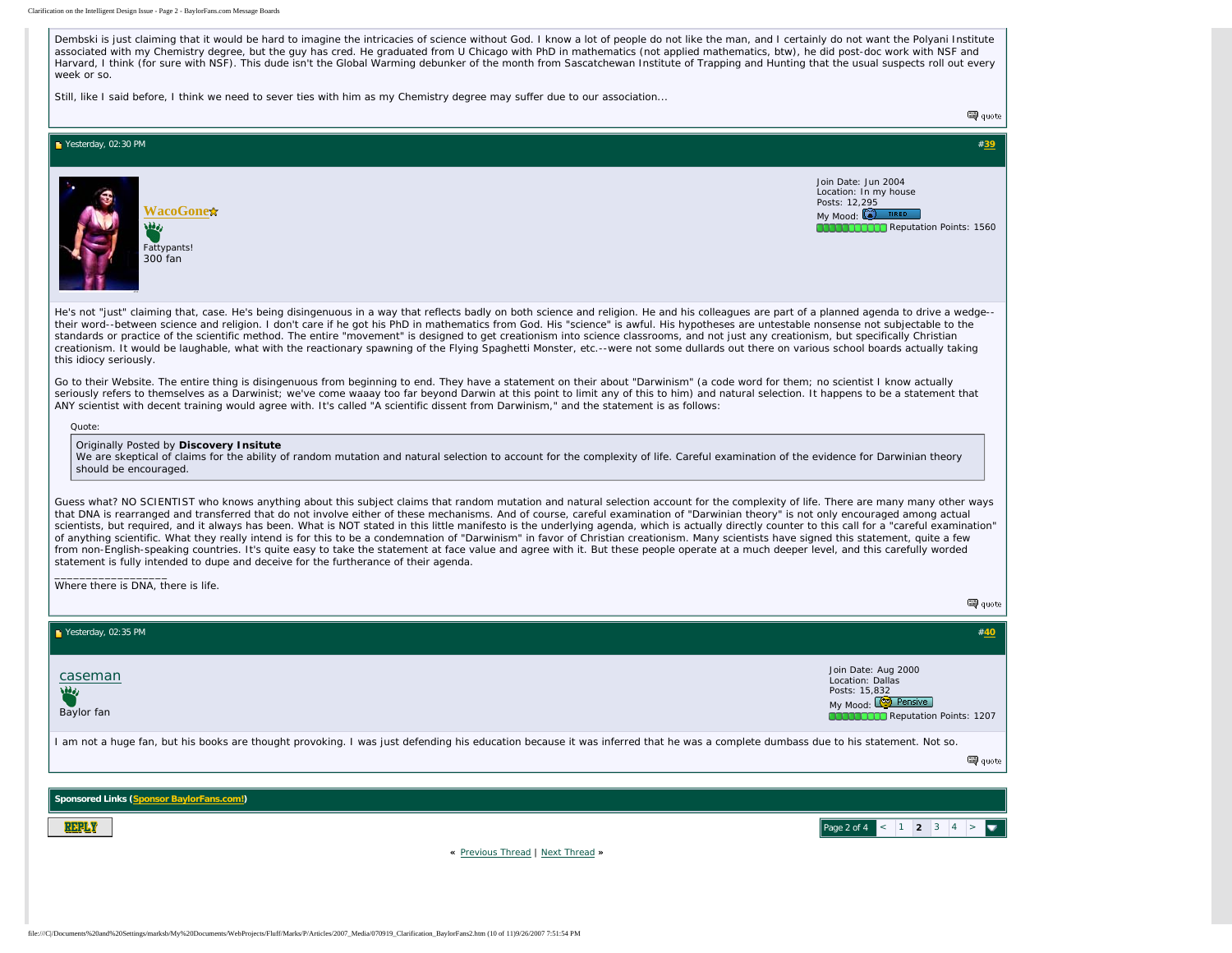

**Posting Rules** 

You **may not** post new threads You **may not** post replies You **may not** post attachments You **may not** edit your posts

 $\bullet$ 

[vB code](http://baylorfans.com/forums/misc.php?do=bbcode) is **On** [Smilies](http://baylorfans.com/forums/misc.php?do=showsmilies) are **On** [\[IMG\]](http://baylorfans.com/forums/misc.php?do=bbcode#imgcode) code is **Off** HTML code is **Off**

**Forum Jump** Religion & Politics Go

All times are GMT -5. The time now is 10:32 PM.

Powered by vBulletin® Version 3.6.5 Copyright ©2000 - 2007, Jelsoft Enterprises Ltd.<br>BaylorFans.com is an independent site and is not affiliated with Baylor University or the Baylor University Athletic Department. Copyright ©1998 - 2007, BaylorFans.com LLC. All rights reserved.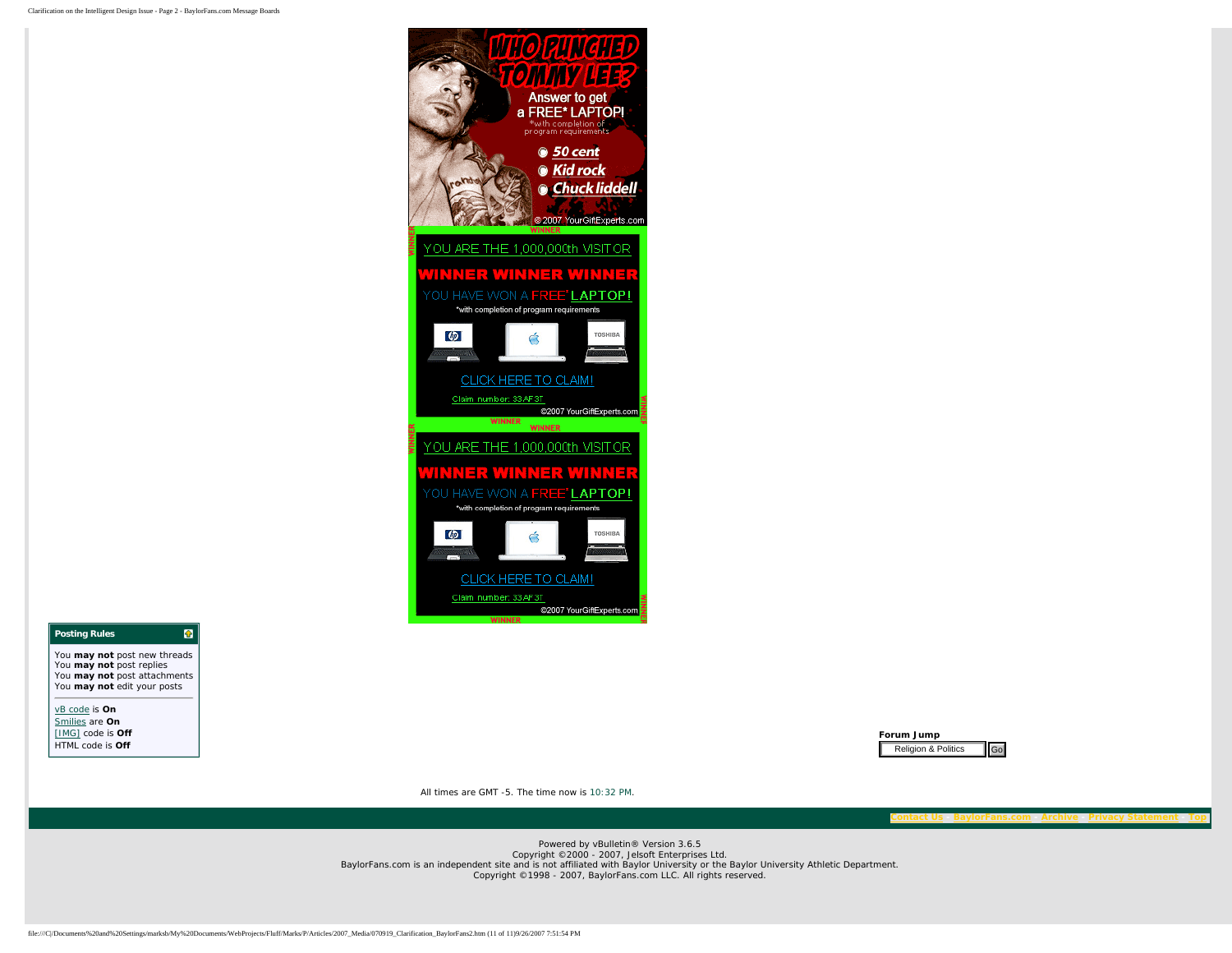<span id="page-16-1"></span>

[Sponsor BaylorFans.com!](http://baylorfans.com/sponsor.php)

**[Welcome our newest sponsor\(s\), English Bear, BaylorHooah, GarlandBear84, Shakesbear, Playoffs?, Shelby's Friend, Uncle Klem, billytheskink,](http://www.baylorfans.com/forums/showgroups.php) dad2n2, MisterFresh, [pepbear92, cwwyatt and Juncbear, GSTzman,Pale Rider,](http://www.baylorfans.com/forums/showgroups.php) BU Believer, BigBearChaseMe, Waymond Bear1, ninjacoco, canada78, zebbie, [Sic Em Bears, excalibear, CNC, Showtime, booray17, ManOfTheHour,](http://www.baylorfans.com/forums/showgroups.php) BHJ, space49, Malbec,Bipolarbear, El Mariachi, Sam Lowry, May, Joe Bear 79, bujkw, Chamberman, Kansas Bear, fire\_steele, flash, [bigbearballs, and ecow. Also THANK YOU TO ALL OF THE SPONSORS FOR](http://www.baylorfans.com/forums/showgroups.php) [HELPING THIS SITE! CLICK HERE TO VIEW THE SPONSORS LIST OF MEMBERS!](http://www.baylorfans.com/forums/showgroups.php)**

<span id="page-16-0"></span>

|                                                                                                                                                                                          | <b>Sponsor BaylorFans.com</b>                                          |            |        | <b>Baylor Fans Photo Plog</b>                                                                                                                            |                                                                                                                                                                                                                                                                                                                                                   | <b>ALL-NEW 2008</b> |                               |  |                                                                                                                                                                                                                                                                                                                                                                                                                                                                                                                                                                                                                                                                                                                                                                                                                                                                                                                                                                                                                                                                                                                                                                                                                                                                                                                                                                                                                                                                                                                                                                                                                                                                                                                                                                                                                                            |  |  |
|------------------------------------------------------------------------------------------------------------------------------------------------------------------------------------------|------------------------------------------------------------------------|------------|--------|----------------------------------------------------------------------------------------------------------------------------------------------------------|---------------------------------------------------------------------------------------------------------------------------------------------------------------------------------------------------------------------------------------------------------------------------------------------------------------------------------------------------|---------------------|-------------------------------|--|--------------------------------------------------------------------------------------------------------------------------------------------------------------------------------------------------------------------------------------------------------------------------------------------------------------------------------------------------------------------------------------------------------------------------------------------------------------------------------------------------------------------------------------------------------------------------------------------------------------------------------------------------------------------------------------------------------------------------------------------------------------------------------------------------------------------------------------------------------------------------------------------------------------------------------------------------------------------------------------------------------------------------------------------------------------------------------------------------------------------------------------------------------------------------------------------------------------------------------------------------------------------------------------------------------------------------------------------------------------------------------------------------------------------------------------------------------------------------------------------------------------------------------------------------------------------------------------------------------------------------------------------------------------------------------------------------------------------------------------------------------------------------------------------------------------------------------------------|--|--|
| Clarification on the Intelligent Design Issue                                                                                                                                            | BaylorFans.com Message Boards > Baylor Community > Religion & Politics |            |        |                                                                                                                                                          | $\Box$ Remember Me?<br>User Name<br>User Name<br>Log in<br>Password                                                                                                                                                                                                                                                                               | <b>FORD TAURUS</b>  |                               |  |                                                                                                                                                                                                                                                                                                                                                                                                                                                                                                                                                                                                                                                                                                                                                                                                                                                                                                                                                                                                                                                                                                                                                                                                                                                                                                                                                                                                                                                                                                                                                                                                                                                                                                                                                                                                                                            |  |  |
| Register                                                                                                                                                                                 | <b>Chat Room</b>                                                       | <b>FAQ</b> | Donate | <b>Members List</b>                                                                                                                                      | Calendar                                                                                                                                                                                                                                                                                                                                          |                     |                               |  |                                                                                                                                                                                                                                                                                                                                                                                                                                                                                                                                                                                                                                                                                                                                                                                                                                                                                                                                                                                                                                                                                                                                                                                                                                                                                                                                                                                                                                                                                                                                                                                                                                                                                                                                                                                                                                            |  |  |
|                                                                                                                                                                                          | Currently Active Users Viewing This Thread: 2 (0 members and 2 guests) |            |        |                                                                                                                                                          |                                                                                                                                                                                                                                                                                                                                                   |                     |                               |  |                                                                                                                                                                                                                                                                                                                                                                                                                                                                                                                                                                                                                                                                                                                                                                                                                                                                                                                                                                                                                                                                                                                                                                                                                                                                                                                                                                                                                                                                                                                                                                                                                                                                                                                                                                                                                                            |  |  |
|                                                                                                                                                                                          |                                                                        |            |        |                                                                                                                                                          |                                                                                                                                                                                                                                                                                                                                                   | * * * *             |                               |  |                                                                                                                                                                                                                                                                                                                                                                                                                                                                                                                                                                                                                                                                                                                                                                                                                                                                                                                                                                                                                                                                                                                                                                                                                                                                                                                                                                                                                                                                                                                                                                                                                                                                                                                                                                                                                                            |  |  |
| earch is Ov<br><b>ASY WAY</b><br>Post jobs easily.<br>FOR EMPLOYERS TO<br>Hear from qualifie<br>local candidates<br>FIND GREAT, LO<br>instantly.<br>Post a Job Now!<br>Post a Job Now! I |                                                                        |            |        |                                                                                                                                                          | <script language="JavaScript" type="text/javascript">document.write('<a target=_top href="http://www.burstnet.com/ads/ad9166a-map.cgi/BCPG80686.112200.108254/</td><td><b>Rated The Safest Full-</b><br>Size Car in America*<br><b>GET THE ASSURING FACTS O</b></td></tr><tr><td>monster<br><b>O</b> monster<br>direct/079461/"/></a>');</script> |                     | Google <sup>-</sup><br>Search |  | SZ=125X125A/V=2.1S//REDIRURL=http://clk.atdmt.com/MON/qo/brstmmec0270000028mon/direct/079461/" target="_blank"> <img <="" ad.doubleclick.net="" adj="" http:="" n2524.burstdirect="" src="http://view.atdmt.com/MON/view/brstmmec0270000028mon/&lt;/td&gt;&lt;td&gt;&lt;/td&gt;&lt;td&gt;&lt;/td&gt;&lt;/tr&gt;&lt;tr&gt;&lt;td&gt;&lt;/td&gt;&lt;td&gt;&lt;/td&gt;&lt;td&gt;&lt;math&gt;\circ&lt;/math&gt;&lt;br&gt;Web&lt;/td&gt;&lt;td&gt;O BaylorFans.&lt;br&gt;com&lt;/td&gt;&lt;td&gt;&lt;/td&gt;&lt;td&gt;&lt;/td&gt;&lt;td&gt;Based on both NHTSA five-star&lt;br&gt;crash test ratings and with&lt;br&gt;optional electronic stability&lt;/td&gt;&lt;/tr&gt;&lt;tr&gt;&lt;td&gt;&lt;/td&gt;&lt;td&gt;&lt;math&gt;\cdot&lt;/math&gt; CAST&lt;br&gt;only on&lt;/td&gt;&lt;td&gt;&lt;b&gt;Score the most&lt;/b&gt;&lt;br&gt;WP&lt;br&gt;extensive sports&lt;br&gt;content on the go.&lt;/td&gt;&lt;td&gt;&lt;b&gt;Get the Glory&lt;/b&gt;&lt;/td&gt;&lt;td&gt;&lt;b&gt;EXCLUSIVELY FROM&lt;/b&gt;&lt;br&gt;&lt;b&gt;Veri&lt;/b&gt; &lt;b&gt;On&lt;/b&gt;wireless&lt;br&gt;ADD'L CHARGES REQ'D FOR UCAST SERVICE.&lt;/td&gt;&lt;td&gt;&lt;/td&gt;&lt;td&gt;control [or AdvanceTrac®], IIHS&lt;br&gt;Top Safety Pick. Star ratings are&lt;br&gt;part of U.S. Dept. of&lt;br&gt;Transportation's Safercar.gov&lt;br&gt;program (www.safercar.gov)&lt;br&gt;&lt;b&gt;&lt;i&gt;Stord&lt;/i&gt;&lt;/b&gt; BOLDMOVES&lt;/td&gt;&lt;/tr&gt;&lt;tr&gt;&lt;td&gt;Create a Web site -- easy as&lt;br&gt;1-2-3. Just \$9.95 / mo.&lt;/td&gt;&lt;td&gt;WHAT WOULD A NEW WEB SITE&lt;br&gt;DO FOR YOU?&lt;br&gt;&lt;b&gt;FIND OUT »&lt;/b&gt;&lt;/td&gt;&lt;td&gt;&lt;/td&gt;&lt;td&gt;Network&lt;br&gt;&lt;b&gt;Solutions&lt;/b&gt;&lt;br&gt;GO FARTHER&lt;/td&gt;&lt;td&gt;&lt;SCRIPT language='JavaScript1.1' SRC=" td=""/> <td></td> <td></td> |  |  |
|                                                                                                                                                                                          |                                                                        |            |        | B2367440.7;abr=!ie;sz=728x90;click=http://www.burstnet.com/ads/ad9166a-map.cgi/BCPG80281.111707.129915/SZ=468X60A 728X90A/V=2.1S//REDIRURL=;ord=64091?"> |                                                                                                                                                                                                                                                                                                                                                   |                     |                               |  |                                                                                                                                                                                                                                                                                                                                                                                                                                                                                                                                                                                                                                                                                                                                                                                                                                                                                                                                                                                                                                                                                                                                                                                                                                                                                                                                                                                                                                                                                                                                                                                                                                                                                                                                                                                                                                            |  |  |
| <b>REPLY</b>                                                                                                                                                                             |                                                                        |            |        |                                                                                                                                                          | $1 \quad 2 \quad 3 \quad 4$<br>$\bullet$<br>Page 3 of 4<br>$\ge$                                                                                                                                                                                                                                                                                  |                     |                               |  |                                                                                                                                                                                                                                                                                                                                                                                                                                                                                                                                                                                                                                                                                                                                                                                                                                                                                                                                                                                                                                                                                                                                                                                                                                                                                                                                                                                                                                                                                                                                                                                                                                                                                                                                                                                                                                            |  |  |
| <b>7 View First Unread</b>                                                                                                                                                               |                                                                        |            |        |                                                                                                                                                          | Thread Tools ■ Rate Thread ■                                                                                                                                                                                                                                                                                                                      |                     |                               |  |                                                                                                                                                                                                                                                                                                                                                                                                                                                                                                                                                                                                                                                                                                                                                                                                                                                                                                                                                                                                                                                                                                                                                                                                                                                                                                                                                                                                                                                                                                                                                                                                                                                                                                                                                                                                                                            |  |  |
| Yesterday, 02:40 PM                                                                                                                                                                      |                                                                        |            |        |                                                                                                                                                          | #41                                                                                                                                                                                                                                                                                                                                               |                     |                               |  |                                                                                                                                                                                                                                                                                                                                                                                                                                                                                                                                                                                                                                                                                                                                                                                                                                                                                                                                                                                                                                                                                                                                                                                                                                                                                                                                                                                                                                                                                                                                                                                                                                                                                                                                                                                                                                            |  |  |
|                                                                                                                                                                                          |                                                                        |            |        |                                                                                                                                                          |                                                                                                                                                                                                                                                                                                                                                   |                     |                               |  |                                                                                                                                                                                                                                                                                                                                                                                                                                                                                                                                                                                                                                                                                                                                                                                                                                                                                                                                                                                                                                                                                                                                                                                                                                                                                                                                                                                                                                                                                                                                                                                                                                                                                                                                                                                                                                            |  |  |
|                                                                                                                                                                                          |                                                                        |            |        |                                                                                                                                                          |                                                                                                                                                                                                                                                                                                                                                   |                     |                               |  |                                                                                                                                                                                                                                                                                                                                                                                                                                                                                                                                                                                                                                                                                                                                                                                                                                                                                                                                                                                                                                                                                                                                                                                                                                                                                                                                                                                                                                                                                                                                                                                                                                                                                                                                                                                                                                            |  |  |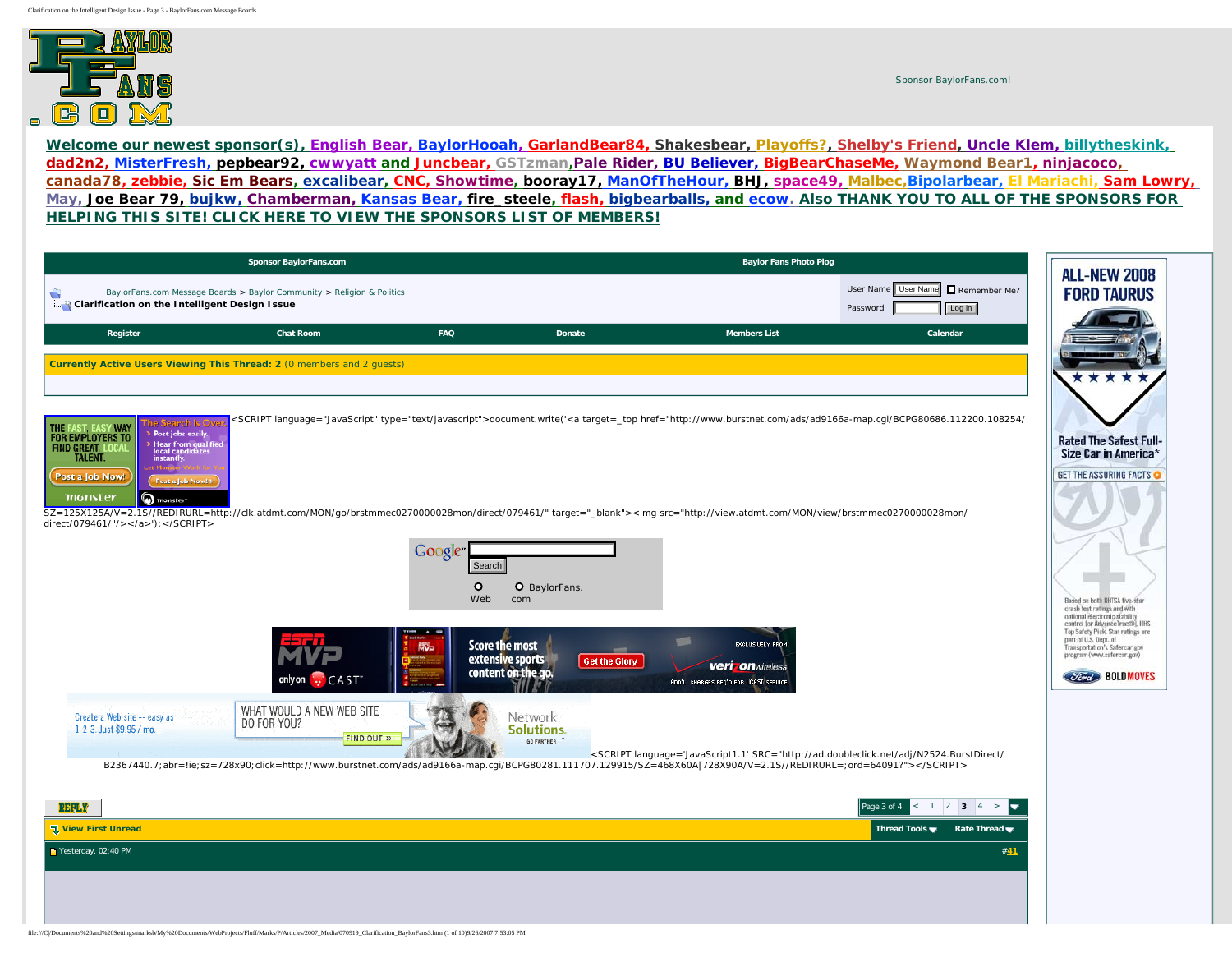```
Clarification on the Intelligent Design Issue - Page 3 - BaylorFans.com Message Boards
```

| Join Date: Aug 2000<br>caseman<br>Location: Dallas<br>鳖<br>Posts: 15,832<br>My Mood: (C) Pensive<br>Baylor fan<br><b>COLODOD</b> Reputation Points: 1207                                                                                                                                                                                                                                                                                                                                                                                                                                          |         |                                                                                                        |
|---------------------------------------------------------------------------------------------------------------------------------------------------------------------------------------------------------------------------------------------------------------------------------------------------------------------------------------------------------------------------------------------------------------------------------------------------------------------------------------------------------------------------------------------------------------------------------------------------|---------|--------------------------------------------------------------------------------------------------------|
| oh and by the way, I am well aware about the "Darwinist" stuff. It is, like you said, driving a wedge between good, God-fearing people who either don't understand science, or listen to the Ayn Rand<br>masturbators about scientists being all ivory tower liberals with no use (read: not contributing to the economy supposedly) to industrialized society versus those good, God-fearing people who are educated in<br>science, or at least understand it, and think it is wonderful that we are shooting for manned missions to Mars and trying to understand biologically how we got here. |         | only on CAST                                                                                           |
| I hate it as a Christian more than anythingand like I said earlier, the Polyani Institute's association with Baylor could be costly to me and any other BS/MS/PhD holder from the biological and physical sciences<br>at Baylor.                                                                                                                                                                                                                                                                                                                                                                  | 国 quote | Score the most<br>extensive sports<br>content on the go.                                               |
| Sponsored Links (Sponsor BaylorFans.com!)                                                                                                                                                                                                                                                                                                                                                                                                                                                                                                                                                         |         | Get the Glory                                                                                          |
| Yesterday, 02:57 PM                                                                                                                                                                                                                                                                                                                                                                                                                                                                                                                                                                               | #42     | <script< td=""></script<>                                                                              |
| Join Date: Jun 2004<br>Location: In my house<br>Posts: 12,295<br><b>WacoGone</b> ☆<br>My Mood: (a) TIRED<br>ببين<br><b>Reputation Points: 1560</b><br>Fattypants!<br>300 fan                                                                                                                                                                                                                                                                                                                                                                                                                      |         | GLG<br><b>Tixilli</b><br>$+ 0$<br><b>RVP</b><br>SEA 4 DAKS FINANCE ROOM                                |
| Quote:<br>Originally Posted by caseman<br>I am not a huge fan, but his books are thought provoking. I was just defending his education because it was inferred that he was a complete dumbass due to his statement. Not so.                                                                                                                                                                                                                                                                                                                                                                       |         | $\sqrt{vortzen}$<br><b>EXCLUSIVELY FROM</b>                                                            |
| As my children demonstrate daily, one can be extremely bright yet have no real common sense.                                                                                                                                                                                                                                                                                                                                                                                                                                                                                                      |         | <b>veri</b> onwireless<br><b>ADD'L</b> CHARGES REQ'D FOR<br>UCAST SERVICE.<br>language='JavaScript1.1' |
| Where there is DNA, there is life.                                                                                                                                                                                                                                                                                                                                                                                                                                                                                                                                                                | 国 quote | SRC="http://ad.doubleclick.net/<br>adj/N2998.BurstMedia/<br>B2280635.10; abr=!ie;                      |
| Yesterday, 04:19 PM                                                                                                                                                                                                                                                                                                                                                                                                                                                                                                                                                                               | #43     | sz=160x600;click=http://www.<br>burstnet.com/ads/ad9166a-map.<br>cgi/BCPG78409.109389.126720/          |
| Join Date: Sep 2000<br><b>ecows</b><br>Location: moved<br><b>MAG</b><br>Posts: 1,871<br>Reputation Points: 36<br>Baylor fan                                                                                                                                                                                                                                                                                                                                                                                                                                                                       |         | SZ=120X600A 160X600A/<br>$V = 2.2$ S//REDIRURL=;<br>ord=28092?">                                       |
| Quote:                                                                                                                                                                                                                                                                                                                                                                                                                                                                                                                                                                                            |         | <b>Take public</b><br>transportation                                                                   |
| Originally Posted by KODIAK<br>What a completely dumb ass quote. " Any science that leaves Christ out is deficient" is what Dembskii said. What the hell does any science have to do with Jesus. In other words why would Jesus be<br>mentioned in a science text. Furthermore I thought the ID folks always said it is not about God but an intelligence that created. Well if so what is the deal with Jesus.                                                                                                                                                                                   |         | whenever<br>possible.                                                                                  |
| Man I'm embarrassed Baylor's name ever was or is attempted to be associated with this. This is a route to being Tier 1 like Steele was the route to a national title.                                                                                                                                                                                                                                                                                                                                                                                                                             |         | You'll save on gas<br>and reduce air                                                                   |
| Even one is going to bother to believe in Christ than how can it not be relevant to their own Science? It is a factor. Should it be used to stop research and education in some fields? I don't think so.                                                                                                                                                                                                                                                                                                                                                                                         |         | pollution.                                                                                             |
| The reason they have to say "It's not about God." is because they don't want the distraction. If what they are then saying is not science, then disprove it and let's move on. This appears to be a failure of<br>communication. They don't believe they are being being disproven, but people here clearly think they are.                                                                                                                                                                                                                                                                       |         | You may even<br>ower your<br>blood pressure.                                                           |
| I'm not embarrassed about God's role in science being discussed at a University with religious ties. However, I am a believer myself, if I was not then I might be embarrassed, who knows.                                                                                                                                                                                                                                                                                                                                                                                                        |         | <b>Click for more ways</b><br>to get green.                                                            |
| DON'T KEEP IT TO<br>YOURSELF, CLICK!<br>$\frac{\text{SIC}}{\text{THIS}}$                                                                                                                                                                                                                                                                                                                                                                                                                                                                                                                          |         | ka >                                                                                                   |
| Last edited by ecow : Yesterday at 04:24 PM.                                                                                                                                                                                                                                                                                                                                                                                                                                                                                                                                                      | 国 quote |                                                                                                        |
| Yesterday, 05:51 PM                                                                                                                                                                                                                                                                                                                                                                                                                                                                                                                                                                               | #44     |                                                                                                        |
|                                                                                                                                                                                                                                                                                                                                                                                                                                                                                                                                                                                                   |         |                                                                                                        |

**Contract Contract Contract Contract Contract Contract Contract Contract Contract Contract Contract Contract Contract Contract Contract Contract Contract Contract Contract Contract Contract Contract Contract Contract Contr**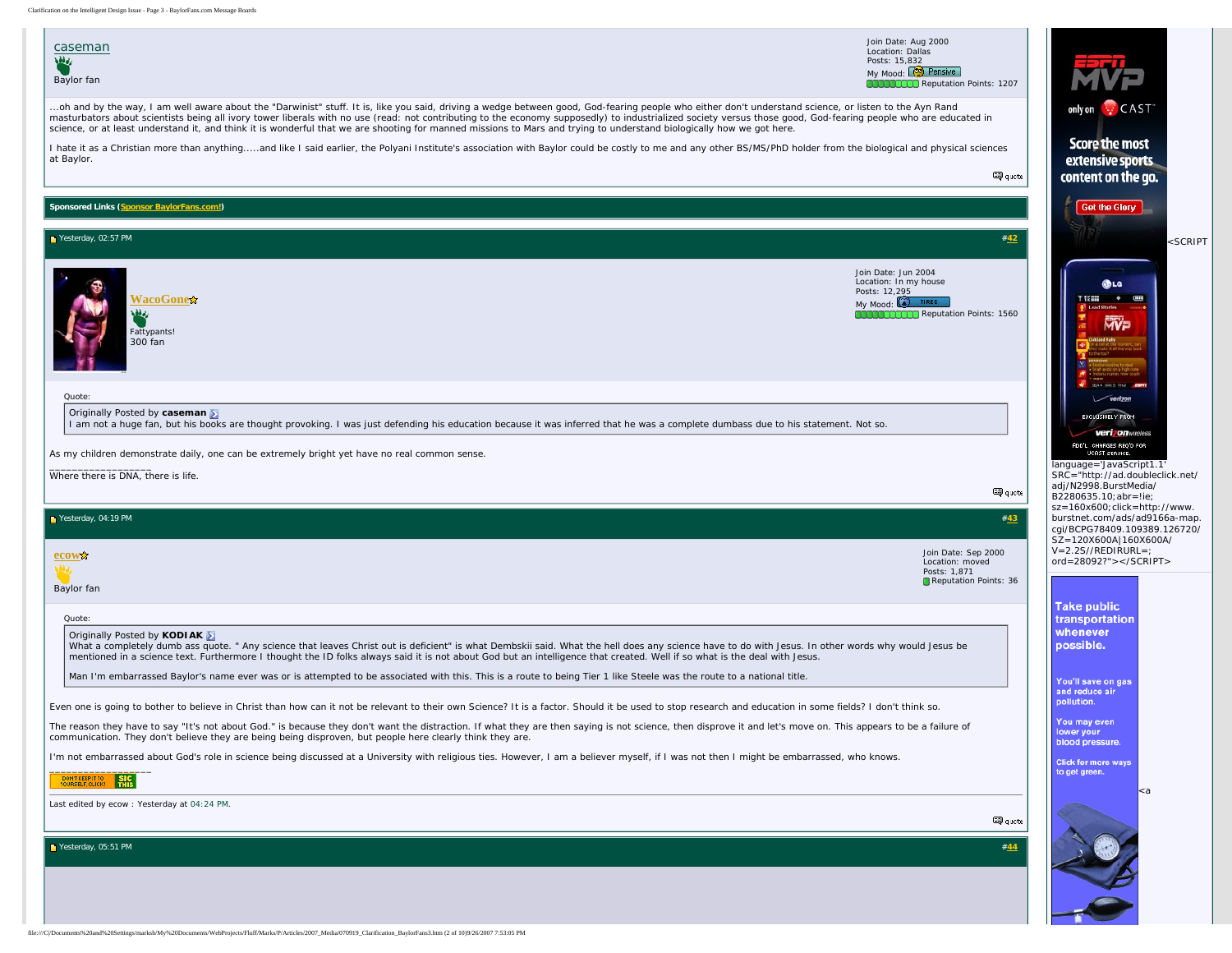Clarification on the Intelligent Design Issue - Page 3 - BaylorFans.com Message Boards

| Get Green Council<br>He said Jesus not God. Show me anything scientific that is written in red in the Gospels for Heaven's sake.<br>国 quote<br>c?s=77447&f=3&<br>Yesterday, 06:09 PM<br>#45<br>s?s=77447&u=http%3A//<br>Join Date: Aug 2000<br>caseman<br>Location: Dallas<br>豐<br>Posts: 15,832<br>My Mood: (2) Pensive<br>$f = 3$ &<br>Baylor fan<br><b>COLORED Reputation Points: 1207</b><br>$if=0"$ width="120" height="600"<br>Good point, Kodiak, I didn't realize that. The only 'scientific' parts of the bible are in Genesis or the Psalms.<br>border="0"><br>Yes, Dembski is disingenuous and yes, one can be book smart and not street smart. However, I am pretty certain that Dembski himself doesn't parade himself as a Scientist, but a mathematician and philosopher.<br>He likely has a little of common sense, as well. THis isn't a blind support of the ID movement by me, quite the contrary. I do think that Dembski has some credentials in various academic fields.<br>国 quote<br>Yesterday, 06:17 PM<br>#46<br>Join Date: Jun 2004<br>Location: In my house<br>Posts: 12,295<br>WacoGone∗<br>My Mood: (a) TIRED<br>₩<br><b>CODODODOO</b> Reputation Points: 1560<br>Fattypants!<br>300 fan<br>Quote:<br>Originally Posted by ecow<br>Even one is going to bother to believe in Christ than how can it not be relevant to their own Science? It is a factor. Should it be used to stop research and education in some fields? I don't think so.<br>It may not be irrelevant to the practice of their work, to the ethics that they apply, to their day-to-day interactions with colleagues and others, or their decision not to engage in stem cell research. However, belief<br>or disbelief in Christ has absolutely nothing to do with the conduct and implementation of the scientific method, the steps of which are:<br>1. Observe and formulate a question (e.g., How do people smell stuff?)<br>2. Hypothesize<br>School <u>Here:</u><br>3. Design experiments to test hypothesis.<br>4. Gather data/information.<br>5. Analyze data/information. Do the results fit the prediction of the hypothesis? If no, discard or adjust hypothesis. If yes, lather, rinse, repeat.<br>– City –<br>There is no need or place for religion in this practice. God, if He is what people say, is indeed above all of this, literally metaphysical, supernatural. He cannot be hypothesized and experimentalized and tested, and<br>to aver that He can is, in my opinion, demeaning Him.<br>Search<br>Quote:<br>The reason they have to say "It's not about God." is because they don't want the distraction. If what they are then saying is not science, then disprove it and let's move on. This appears to be a failure of<br>communication. They don't believe they are being being disproven, but people here clearly think they are.<br>No. The reason they have to say that is because it's not about God. It's about the physical, material world. Sure, God coulda made that. But science cannot prove or disprove that or even design experiments to do<br>so. Ergo, God is not a distraction in the conduct of a scientific investigation because God is not part of the questions being addressed. These questions are not about why, but about how, and the only "how<br>lowly humans can address scientifically relates to the physical laws of the universe. When we stray into discussing "why," we've crossed into philosophy. Lovely stuff, but not science.<br>There is no failure of communication to say that the hypotheses proposed by IDers, and yea verily, even their fallacious arguments, simply are not addressible as science. They just aren't, God or not.<br>Quote:<br>I'm not embarrassed about God's role in science being discussed at a University with religious ties. However, I am a believer myself, if I was not then I might be embarrassed, who knows.<br>You make the mistake here of equating Dembski et al. and their goofy, insupportable ideas with God. God will have a role in whatever God presumably wants a role. Being a believer or not actually should not<br>influence one's attitude about this ID nonsense. Either way, one should be embarrassed to have one's university associated with ID. It is bad science because it is untestable and not subject to the scientific<br>method. It is bad theology because it attempts to reduce God to science, to something that can be established empirically. ID, in effect, attempts to efface faith from the theological equation. Where is God in that?<br>Where there is DNA, there is life. | <b>KODIAK</b><br>Baylor fan | Join Date: Oct 1999<br>Posts: 8,740<br><b>Reputation Points: 280</b> | e<br><b>NVIRONMENTAL DEFENSE</b>                                                               |
|----------------------------------------------------------------------------------------------------------------------------------------------------------------------------------------------------------------------------------------------------------------------------------------------------------------------------------------------------------------------------------------------------------------------------------------------------------------------------------------------------------------------------------------------------------------------------------------------------------------------------------------------------------------------------------------------------------------------------------------------------------------------------------------------------------------------------------------------------------------------------------------------------------------------------------------------------------------------------------------------------------------------------------------------------------------------------------------------------------------------------------------------------------------------------------------------------------------------------------------------------------------------------------------------------------------------------------------------------------------------------------------------------------------------------------------------------------------------------------------------------------------------------------------------------------------------------------------------------------------------------------------------------------------------------------------------------------------------------------------------------------------------------------------------------------------------------------------------------------------------------------------------------------------------------------------------------------------------------------------------------------------------------------------------------------------------------------------------------------------------------------------------------------------------------------------------------------------------------------------------------------------------------------------------------------------------------------------------------------------------------------------------------------------------------------------------------------------------------------------------------------------------------------------------------------------------------------------------------------------------------------------------------------------------------------------------------------------------------------------------------------------------------------------------------------------------------------------------------------------------------------------------------------------------------------------------------------------------------------------------------------------------------------------------------------------------------------------------------------------------------------------------------------------------------------------------------------------------------------------------------------------------------------------------------------------------------------------------------------------------------------------------------------------------------------------------------------------------------------------------------------------------------------------------------------------------------------------------------------------------------------------------------------------------------------------------------------------------------------------------------------------------------------------------------------------------------------------------------------------------------------------------------------------------------------------------------------------------------------------------------------------------------------------------------------------------------------------------------------------------------------------------------------------------------------------------------------------------------------------------------------------------------------------------------------------------------------------------------------------------------------------------------------------------------------------------------------------------------------------------------------------------------------------------------------------------------------------------------------------------------------|-----------------------------|----------------------------------------------------------------------|------------------------------------------------------------------------------------------------|
|                                                                                                                                                                                                                                                                                                                                                                                                                                                                                                                                                                                                                                                                                                                                                                                                                                                                                                                                                                                                                                                                                                                                                                                                                                                                                                                                                                                                                                                                                                                                                                                                                                                                                                                                                                                                                                                                                                                                                                                                                                                                                                                                                                                                                                                                                                                                                                                                                                                                                                                                                                                                                                                                                                                                                                                                                                                                                                                                                                                                                                                                                                                                                                                                                                                                                                                                                                                                                                                                                                                                                                                                                                                                                                                                                                                                                                                                                                                                                                                                                                                                                                                                                                                                                                                                                                                                                                                                                                                                                                                                                                                                                                  |                             |                                                                      | href="http://c.casalemedia.com/                                                                |
|                                                                                                                                                                                                                                                                                                                                                                                                                                                                                                                                                                                                                                                                                                                                                                                                                                                                                                                                                                                                                                                                                                                                                                                                                                                                                                                                                                                                                                                                                                                                                                                                                                                                                                                                                                                                                                                                                                                                                                                                                                                                                                                                                                                                                                                                                                                                                                                                                                                                                                                                                                                                                                                                                                                                                                                                                                                                                                                                                                                                                                                                                                                                                                                                                                                                                                                                                                                                                                                                                                                                                                                                                                                                                                                                                                                                                                                                                                                                                                                                                                                                                                                                                                                                                                                                                                                                                                                                                                                                                                                                                                                                                                  |                             |                                                                      | id=2379352208.683652"<br>target="_blank"> <img<br>src="http://as.casalemedia.com/</img<br>     |
|                                                                                                                                                                                                                                                                                                                                                                                                                                                                                                                                                                                                                                                                                                                                                                                                                                                                                                                                                                                                                                                                                                                                                                                                                                                                                                                                                                                                                                                                                                                                                                                                                                                                                                                                                                                                                                                                                                                                                                                                                                                                                                                                                                                                                                                                                                                                                                                                                                                                                                                                                                                                                                                                                                                                                                                                                                                                                                                                                                                                                                                                                                                                                                                                                                                                                                                                                                                                                                                                                                                                                                                                                                                                                                                                                                                                                                                                                                                                                                                                                                                                                                                                                                                                                                                                                                                                                                                                                                                                                                                                                                                                                                  |                             |                                                                      | baylorfans.com/forums/<br>showthread.php%3Ft%<br>3D132036%26page%3D3&<br>id=2379352208.683652& |
|                                                                                                                                                                                                                                                                                                                                                                                                                                                                                                                                                                                                                                                                                                                                                                                                                                                                                                                                                                                                                                                                                                                                                                                                                                                                                                                                                                                                                                                                                                                                                                                                                                                                                                                                                                                                                                                                                                                                                                                                                                                                                                                                                                                                                                                                                                                                                                                                                                                                                                                                                                                                                                                                                                                                                                                                                                                                                                                                                                                                                                                                                                                                                                                                                                                                                                                                                                                                                                                                                                                                                                                                                                                                                                                                                                                                                                                                                                                                                                                                                                                                                                                                                                                                                                                                                                                                                                                                                                                                                                                                                                                                                                  |                             |                                                                      |                                                                                                |
|                                                                                                                                                                                                                                                                                                                                                                                                                                                                                                                                                                                                                                                                                                                                                                                                                                                                                                                                                                                                                                                                                                                                                                                                                                                                                                                                                                                                                                                                                                                                                                                                                                                                                                                                                                                                                                                                                                                                                                                                                                                                                                                                                                                                                                                                                                                                                                                                                                                                                                                                                                                                                                                                                                                                                                                                                                                                                                                                                                                                                                                                                                                                                                                                                                                                                                                                                                                                                                                                                                                                                                                                                                                                                                                                                                                                                                                                                                                                                                                                                                                                                                                                                                                                                                                                                                                                                                                                                                                                                                                                                                                                                                  |                             |                                                                      |                                                                                                |
|                                                                                                                                                                                                                                                                                                                                                                                                                                                                                                                                                                                                                                                                                                                                                                                                                                                                                                                                                                                                                                                                                                                                                                                                                                                                                                                                                                                                                                                                                                                                                                                                                                                                                                                                                                                                                                                                                                                                                                                                                                                                                                                                                                                                                                                                                                                                                                                                                                                                                                                                                                                                                                                                                                                                                                                                                                                                                                                                                                                                                                                                                                                                                                                                                                                                                                                                                                                                                                                                                                                                                                                                                                                                                                                                                                                                                                                                                                                                                                                                                                                                                                                                                                                                                                                                                                                                                                                                                                                                                                                                                                                                                                  |                             |                                                                      |                                                                                                |
|                                                                                                                                                                                                                                                                                                                                                                                                                                                                                                                                                                                                                                                                                                                                                                                                                                                                                                                                                                                                                                                                                                                                                                                                                                                                                                                                                                                                                                                                                                                                                                                                                                                                                                                                                                                                                                                                                                                                                                                                                                                                                                                                                                                                                                                                                                                                                                                                                                                                                                                                                                                                                                                                                                                                                                                                                                                                                                                                                                                                                                                                                                                                                                                                                                                                                                                                                                                                                                                                                                                                                                                                                                                                                                                                                                                                                                                                                                                                                                                                                                                                                                                                                                                                                                                                                                                                                                                                                                                                                                                                                                                                                                  |                             |                                                                      | <b>THEY GOT</b><br><b>MARRIED???</b>                                                           |
|                                                                                                                                                                                                                                                                                                                                                                                                                                                                                                                                                                                                                                                                                                                                                                                                                                                                                                                                                                                                                                                                                                                                                                                                                                                                                                                                                                                                                                                                                                                                                                                                                                                                                                                                                                                                                                                                                                                                                                                                                                                                                                                                                                                                                                                                                                                                                                                                                                                                                                                                                                                                                                                                                                                                                                                                                                                                                                                                                                                                                                                                                                                                                                                                                                                                                                                                                                                                                                                                                                                                                                                                                                                                                                                                                                                                                                                                                                                                                                                                                                                                                                                                                                                                                                                                                                                                                                                                                                                                                                                                                                                                                                  |                             |                                                                      |                                                                                                |
|                                                                                                                                                                                                                                                                                                                                                                                                                                                                                                                                                                                                                                                                                                                                                                                                                                                                                                                                                                                                                                                                                                                                                                                                                                                                                                                                                                                                                                                                                                                                                                                                                                                                                                                                                                                                                                                                                                                                                                                                                                                                                                                                                                                                                                                                                                                                                                                                                                                                                                                                                                                                                                                                                                                                                                                                                                                                                                                                                                                                                                                                                                                                                                                                                                                                                                                                                                                                                                                                                                                                                                                                                                                                                                                                                                                                                                                                                                                                                                                                                                                                                                                                                                                                                                                                                                                                                                                                                                                                                                                                                                                                                                  |                             |                                                                      |                                                                                                |
|                                                                                                                                                                                                                                                                                                                                                                                                                                                                                                                                                                                                                                                                                                                                                                                                                                                                                                                                                                                                                                                                                                                                                                                                                                                                                                                                                                                                                                                                                                                                                                                                                                                                                                                                                                                                                                                                                                                                                                                                                                                                                                                                                                                                                                                                                                                                                                                                                                                                                                                                                                                                                                                                                                                                                                                                                                                                                                                                                                                                                                                                                                                                                                                                                                                                                                                                                                                                                                                                                                                                                                                                                                                                                                                                                                                                                                                                                                                                                                                                                                                                                                                                                                                                                                                                                                                                                                                                                                                                                                                                                                                                                                  |                             |                                                                      | <b>Find Your Old</b>                                                                           |
|                                                                                                                                                                                                                                                                                                                                                                                                                                                                                                                                                                                                                                                                                                                                                                                                                                                                                                                                                                                                                                                                                                                                                                                                                                                                                                                                                                                                                                                                                                                                                                                                                                                                                                                                                                                                                                                                                                                                                                                                                                                                                                                                                                                                                                                                                                                                                                                                                                                                                                                                                                                                                                                                                                                                                                                                                                                                                                                                                                                                                                                                                                                                                                                                                                                                                                                                                                                                                                                                                                                                                                                                                                                                                                                                                                                                                                                                                                                                                                                                                                                                                                                                                                                                                                                                                                                                                                                                                                                                                                                                                                                                                                  |                             |                                                                      |                                                                                                |
|                                                                                                                                                                                                                                                                                                                                                                                                                                                                                                                                                                                                                                                                                                                                                                                                                                                                                                                                                                                                                                                                                                                                                                                                                                                                                                                                                                                                                                                                                                                                                                                                                                                                                                                                                                                                                                                                                                                                                                                                                                                                                                                                                                                                                                                                                                                                                                                                                                                                                                                                                                                                                                                                                                                                                                                                                                                                                                                                                                                                                                                                                                                                                                                                                                                                                                                                                                                                                                                                                                                                                                                                                                                                                                                                                                                                                                                                                                                                                                                                                                                                                                                                                                                                                                                                                                                                                                                                                                                                                                                                                                                                                                  |                             |                                                                      |                                                                                                |
|                                                                                                                                                                                                                                                                                                                                                                                                                                                                                                                                                                                                                                                                                                                                                                                                                                                                                                                                                                                                                                                                                                                                                                                                                                                                                                                                                                                                                                                                                                                                                                                                                                                                                                                                                                                                                                                                                                                                                                                                                                                                                                                                                                                                                                                                                                                                                                                                                                                                                                                                                                                                                                                                                                                                                                                                                                                                                                                                                                                                                                                                                                                                                                                                                                                                                                                                                                                                                                                                                                                                                                                                                                                                                                                                                                                                                                                                                                                                                                                                                                                                                                                                                                                                                                                                                                                                                                                                                                                                                                                                                                                                                                  |                             |                                                                      | $-$ State $ -$                                                                                 |
|                                                                                                                                                                                                                                                                                                                                                                                                                                                                                                                                                                                                                                                                                                                                                                                                                                                                                                                                                                                                                                                                                                                                                                                                                                                                                                                                                                                                                                                                                                                                                                                                                                                                                                                                                                                                                                                                                                                                                                                                                                                                                                                                                                                                                                                                                                                                                                                                                                                                                                                                                                                                                                                                                                                                                                                                                                                                                                                                                                                                                                                                                                                                                                                                                                                                                                                                                                                                                                                                                                                                                                                                                                                                                                                                                                                                                                                                                                                                                                                                                                                                                                                                                                                                                                                                                                                                                                                                                                                                                                                                                                                                                                  |                             |                                                                      |                                                                                                |
|                                                                                                                                                                                                                                                                                                                                                                                                                                                                                                                                                                                                                                                                                                                                                                                                                                                                                                                                                                                                                                                                                                                                                                                                                                                                                                                                                                                                                                                                                                                                                                                                                                                                                                                                                                                                                                                                                                                                                                                                                                                                                                                                                                                                                                                                                                                                                                                                                                                                                                                                                                                                                                                                                                                                                                                                                                                                                                                                                                                                                                                                                                                                                                                                                                                                                                                                                                                                                                                                                                                                                                                                                                                                                                                                                                                                                                                                                                                                                                                                                                                                                                                                                                                                                                                                                                                                                                                                                                                                                                                                                                                                                                  |                             |                                                                      | classmates-com                                                                                 |
|                                                                                                                                                                                                                                                                                                                                                                                                                                                                                                                                                                                                                                                                                                                                                                                                                                                                                                                                                                                                                                                                                                                                                                                                                                                                                                                                                                                                                                                                                                                                                                                                                                                                                                                                                                                                                                                                                                                                                                                                                                                                                                                                                                                                                                                                                                                                                                                                                                                                                                                                                                                                                                                                                                                                                                                                                                                                                                                                                                                                                                                                                                                                                                                                                                                                                                                                                                                                                                                                                                                                                                                                                                                                                                                                                                                                                                                                                                                                                                                                                                                                                                                                                                                                                                                                                                                                                                                                                                                                                                                                                                                                                                  |                             |                                                                      |                                                                                                |
|                                                                                                                                                                                                                                                                                                                                                                                                                                                                                                                                                                                                                                                                                                                                                                                                                                                                                                                                                                                                                                                                                                                                                                                                                                                                                                                                                                                                                                                                                                                                                                                                                                                                                                                                                                                                                                                                                                                                                                                                                                                                                                                                                                                                                                                                                                                                                                                                                                                                                                                                                                                                                                                                                                                                                                                                                                                                                                                                                                                                                                                                                                                                                                                                                                                                                                                                                                                                                                                                                                                                                                                                                                                                                                                                                                                                                                                                                                                                                                                                                                                                                                                                                                                                                                                                                                                                                                                                                                                                                                                                                                                                                                  |                             |                                                                      |                                                                                                |
|                                                                                                                                                                                                                                                                                                                                                                                                                                                                                                                                                                                                                                                                                                                                                                                                                                                                                                                                                                                                                                                                                                                                                                                                                                                                                                                                                                                                                                                                                                                                                                                                                                                                                                                                                                                                                                                                                                                                                                                                                                                                                                                                                                                                                                                                                                                                                                                                                                                                                                                                                                                                                                                                                                                                                                                                                                                                                                                                                                                                                                                                                                                                                                                                                                                                                                                                                                                                                                                                                                                                                                                                                                                                                                                                                                                                                                                                                                                                                                                                                                                                                                                                                                                                                                                                                                                                                                                                                                                                                                                                                                                                                                  |                             |                                                                      |                                                                                                |
|                                                                                                                                                                                                                                                                                                                                                                                                                                                                                                                                                                                                                                                                                                                                                                                                                                                                                                                                                                                                                                                                                                                                                                                                                                                                                                                                                                                                                                                                                                                                                                                                                                                                                                                                                                                                                                                                                                                                                                                                                                                                                                                                                                                                                                                                                                                                                                                                                                                                                                                                                                                                                                                                                                                                                                                                                                                                                                                                                                                                                                                                                                                                                                                                                                                                                                                                                                                                                                                                                                                                                                                                                                                                                                                                                                                                                                                                                                                                                                                                                                                                                                                                                                                                                                                                                                                                                                                                                                                                                                                                                                                                                                  |                             |                                                                      |                                                                                                |
|                                                                                                                                                                                                                                                                                                                                                                                                                                                                                                                                                                                                                                                                                                                                                                                                                                                                                                                                                                                                                                                                                                                                                                                                                                                                                                                                                                                                                                                                                                                                                                                                                                                                                                                                                                                                                                                                                                                                                                                                                                                                                                                                                                                                                                                                                                                                                                                                                                                                                                                                                                                                                                                                                                                                                                                                                                                                                                                                                                                                                                                                                                                                                                                                                                                                                                                                                                                                                                                                                                                                                                                                                                                                                                                                                                                                                                                                                                                                                                                                                                                                                                                                                                                                                                                                                                                                                                                                                                                                                                                                                                                                                                  |                             |                                                                      |                                                                                                |
|                                                                                                                                                                                                                                                                                                                                                                                                                                                                                                                                                                                                                                                                                                                                                                                                                                                                                                                                                                                                                                                                                                                                                                                                                                                                                                                                                                                                                                                                                                                                                                                                                                                                                                                                                                                                                                                                                                                                                                                                                                                                                                                                                                                                                                                                                                                                                                                                                                                                                                                                                                                                                                                                                                                                                                                                                                                                                                                                                                                                                                                                                                                                                                                                                                                                                                                                                                                                                                                                                                                                                                                                                                                                                                                                                                                                                                                                                                                                                                                                                                                                                                                                                                                                                                                                                                                                                                                                                                                                                                                                                                                                                                  |                             |                                                                      |                                                                                                |
| 国 quote                                                                                                                                                                                                                                                                                                                                                                                                                                                                                                                                                                                                                                                                                                                                                                                                                                                                                                                                                                                                                                                                                                                                                                                                                                                                                                                                                                                                                                                                                                                                                                                                                                                                                                                                                                                                                                                                                                                                                                                                                                                                                                                                                                                                                                                                                                                                                                                                                                                                                                                                                                                                                                                                                                                                                                                                                                                                                                                                                                                                                                                                                                                                                                                                                                                                                                                                                                                                                                                                                                                                                                                                                                                                                                                                                                                                                                                                                                                                                                                                                                                                                                                                                                                                                                                                                                                                                                                                                                                                                                                                                                                                                          |                             |                                                                      |                                                                                                |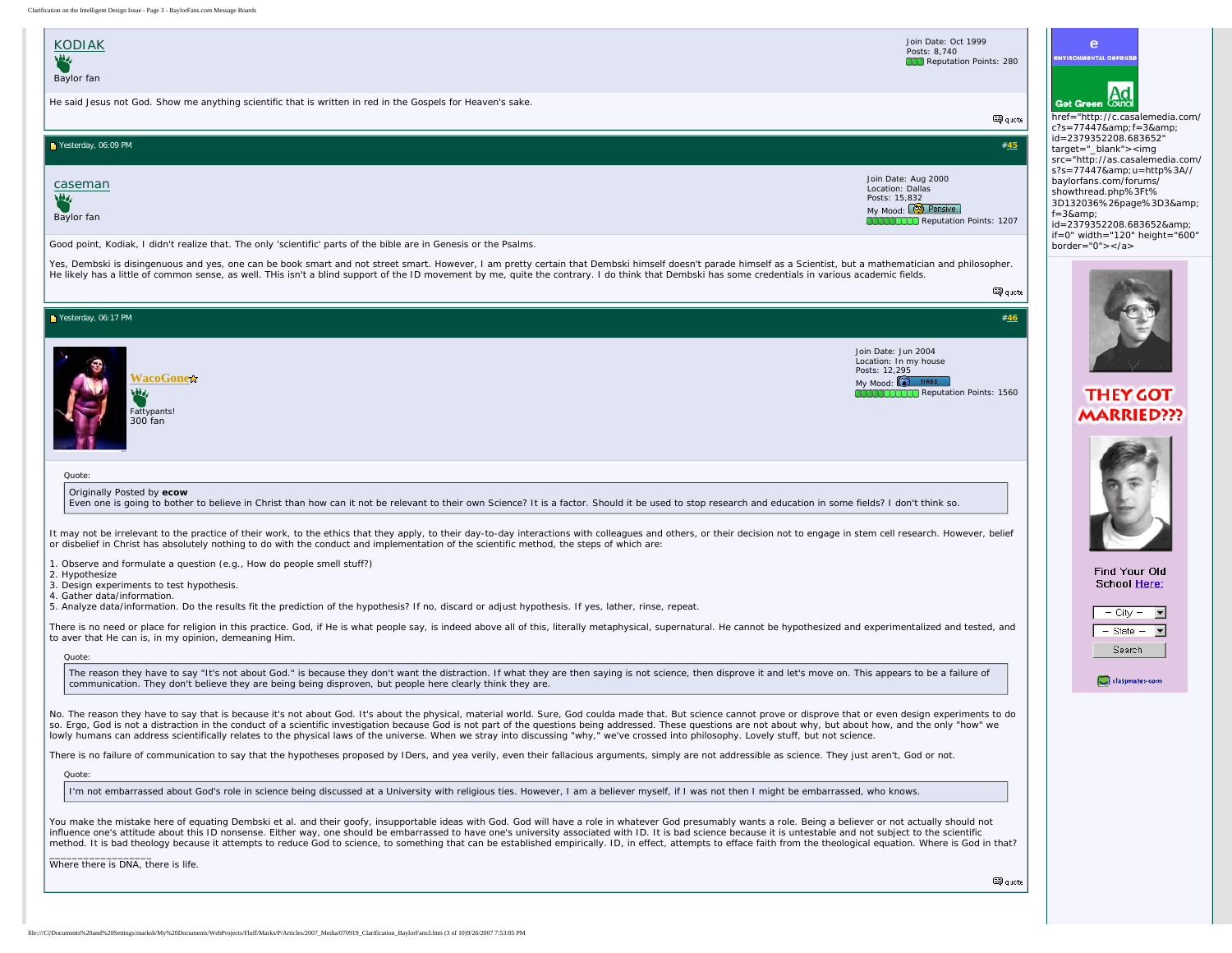Clarification on the Intelligent Design Issue - Page 3 - BaylorFans.com Message Boards

| Yesterday, 06:20 PM<br>#47                                                                                                                                                                                                                                                                                                                                                                                                                                                                                                                                                                                                              |  |
|-----------------------------------------------------------------------------------------------------------------------------------------------------------------------------------------------------------------------------------------------------------------------------------------------------------------------------------------------------------------------------------------------------------------------------------------------------------------------------------------------------------------------------------------------------------------------------------------------------------------------------------------|--|
| Join Date: Jun 2004<br>Location: In my house<br>Posts: 12,295<br>WacoGone☆<br>My Mood: (a) TIRED<br>鬯<br><b>COLOROOP</b> Reputation Points: 1560<br>Fattypants!<br>300 fan                                                                                                                                                                                                                                                                                                                                                                                                                                                              |  |
|                                                                                                                                                                                                                                                                                                                                                                                                                                                                                                                                                                                                                                         |  |
| Quote:<br>Originally Posted by caseman<br>Good point, Kodiak, I didn't realize that. The only 'scientific' parts of the bible are in Genesis or the Psalms.<br>Yes, Dembski is disingenuous and yes, one can be book smart and not street smart. However, I am pretty certain that Dembski himself doesn't parade himself as a Scientist, but a mathematician and<br>philosopher. He likely has a little of common sense, as well. This isn't a blind support of the ID movement by me, quite the contrary. I do think that Dembski has some credentials in various academic<br>fields.                                                 |  |
| I've read his stuff, and I find it irritatingly transparent in ideology and lacking in imagination. I don't even think he's a very good philosopher. And don't get me started on Behe. I don't really care how they<br>"parade" themselves. It's what they're obviously attempting to parade as science that I find insidious.<br>Where there is DNA, there is life.                                                                                                                                                                                                                                                                    |  |
| 国 quote                                                                                                                                                                                                                                                                                                                                                                                                                                                                                                                                                                                                                                 |  |
| Yesterday, 06:21 PM<br>#48                                                                                                                                                                                                                                                                                                                                                                                                                                                                                                                                                                                                              |  |
| Join Date: Sep 2000<br>ecow*<br>Location: moved<br><b>VBO</b><br>Posts: 1,871<br>Reputation Points: 36<br>Baylor fan                                                                                                                                                                                                                                                                                                                                                                                                                                                                                                                    |  |
| Quote:<br>Originally Posted by KODIAK                                                                                                                                                                                                                                                                                                                                                                                                                                                                                                                                                                                                   |  |
| He said Jesus not God. Show me anything scientific that is written in red in the Gospels for Heaven's sake.                                                                                                                                                                                                                                                                                                                                                                                                                                                                                                                             |  |
| News flash, to many people that is one in the same and their relationship with Jesus might just effect their life and beliefs some. Why limit Jesus to the red text?<br>DON'T KEEP IT TO<br>YOURSELF, CLICK!<br><b>ALC</b>                                                                                                                                                                                                                                                                                                                                                                                                              |  |
| 国 quote<br>Yesterday, 06:34 PM<br>#49                                                                                                                                                                                                                                                                                                                                                                                                                                                                                                                                                                                                   |  |
| Join Date: Sep 2000<br><b>ecows</b><br>Location: moved<br>Posts: 1,871<br>Reputation Points: 36<br>Baylor fan                                                                                                                                                                                                                                                                                                                                                                                                                                                                                                                           |  |
| Quote:                                                                                                                                                                                                                                                                                                                                                                                                                                                                                                                                                                                                                                  |  |
| Originally Posted by WacoGone<br>It may not be irrelevant to the practice of their work, to the ethics that they apply, to their day-to-day interactions with colleagues and others, or their decision not to engage in stem cell research.<br>However, belief or disbelief in Christ has absolutely nothing to do with the conduct and implementation of the scientific method, the steps of which are:                                                                                                                                                                                                                                |  |
| 1. Observe and formulate a question (e.g., How do people smell stuff?)<br>2. Hypothesize<br>3. Design experiments to test hypothesis.                                                                                                                                                                                                                                                                                                                                                                                                                                                                                                   |  |
| 4. Gather data/information.<br>5. Analyze data/information. Do the results fit the prediction of the hypothesis? If no, discard or adjust hypothesis. If yes, lather, rinse, repeat.                                                                                                                                                                                                                                                                                                                                                                                                                                                    |  |
| There is no need or place for religion in this practice. God, if He is what people say, is indeed above all of this, literally metaphysical, supernatural. He cannot be hypothesized and experimentalized and<br>tested, and to aver that He can is, in my opinion, demeaning Him.                                                                                                                                                                                                                                                                                                                                                      |  |
| No. The reason they have to say that is because it's not about God. It's about the physical, material world. Sure, God coulda made that. But science cannot prove or disprove that or even design<br>experiments to do so. Ergo, God is not a distraction in the conduct of a scientific investigation because God is not part of the questions being addressed. These questions are not about why, but about how,<br>and the only "how" we lowly humans can address scientifically relates to the physical laws of the universe. When we stray into discussing "why," we've crossed into philosophy. Lovely stuff, but not<br>science. |  |
| There is no failure of communication to say that the hypotheses proposed by IDers, and yea verily, even their fallacious arguments, simply are not addressible as science. They just aren't, God or not.                                                                                                                                                                                                                                                                                                                                                                                                                                |  |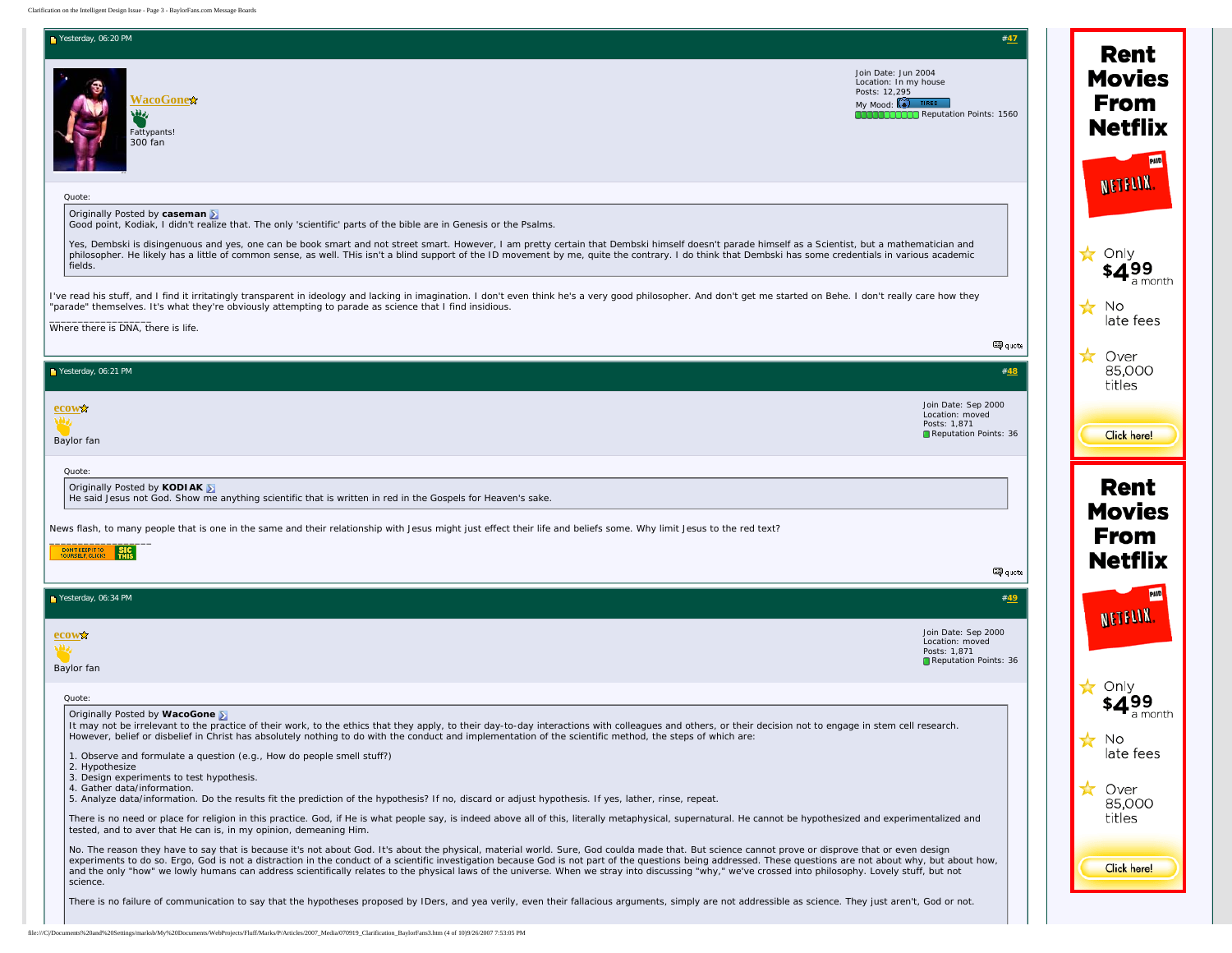#### Clarification on the Intelligent Design Issue - Page 3 - BaylorFans.com Message Boards

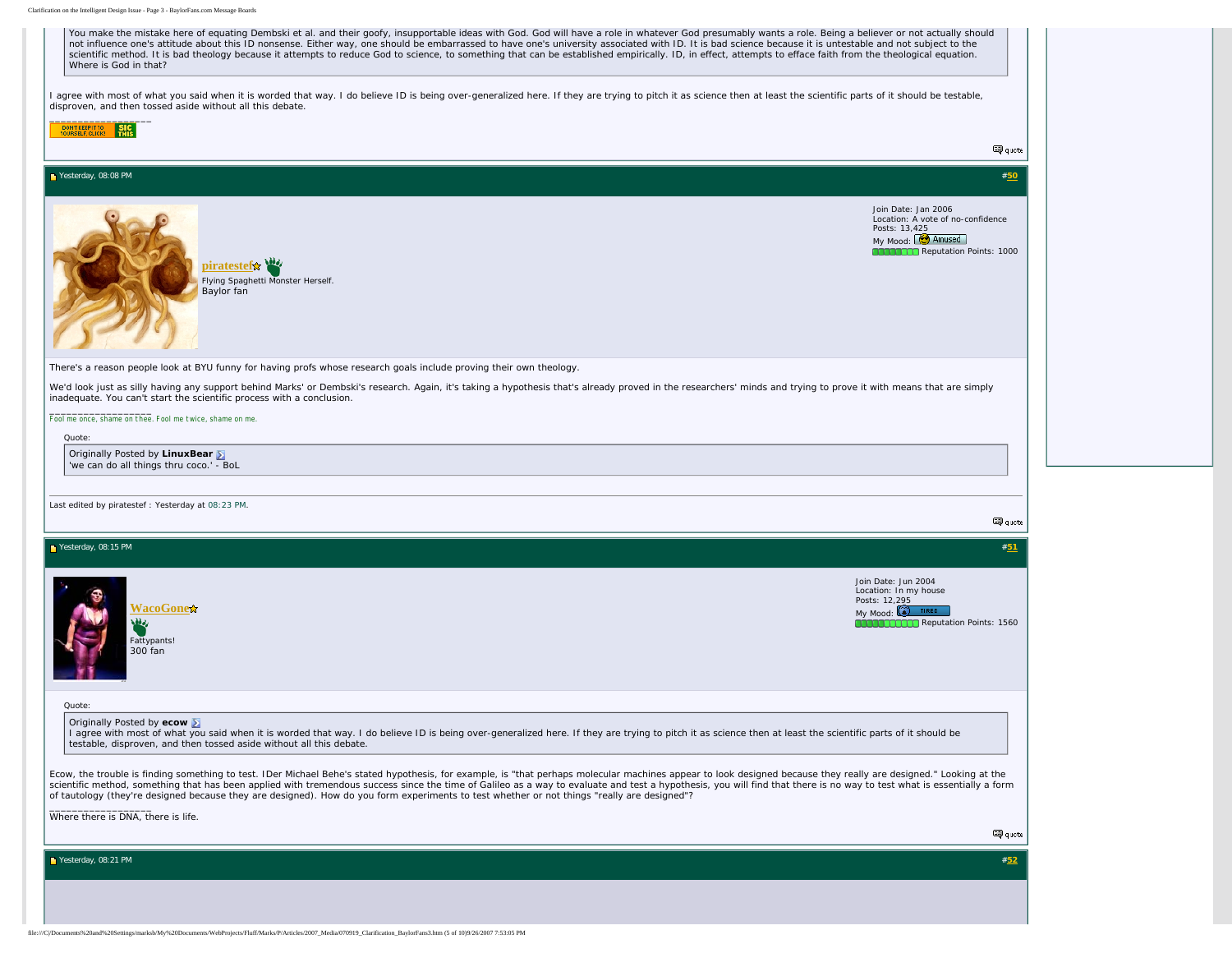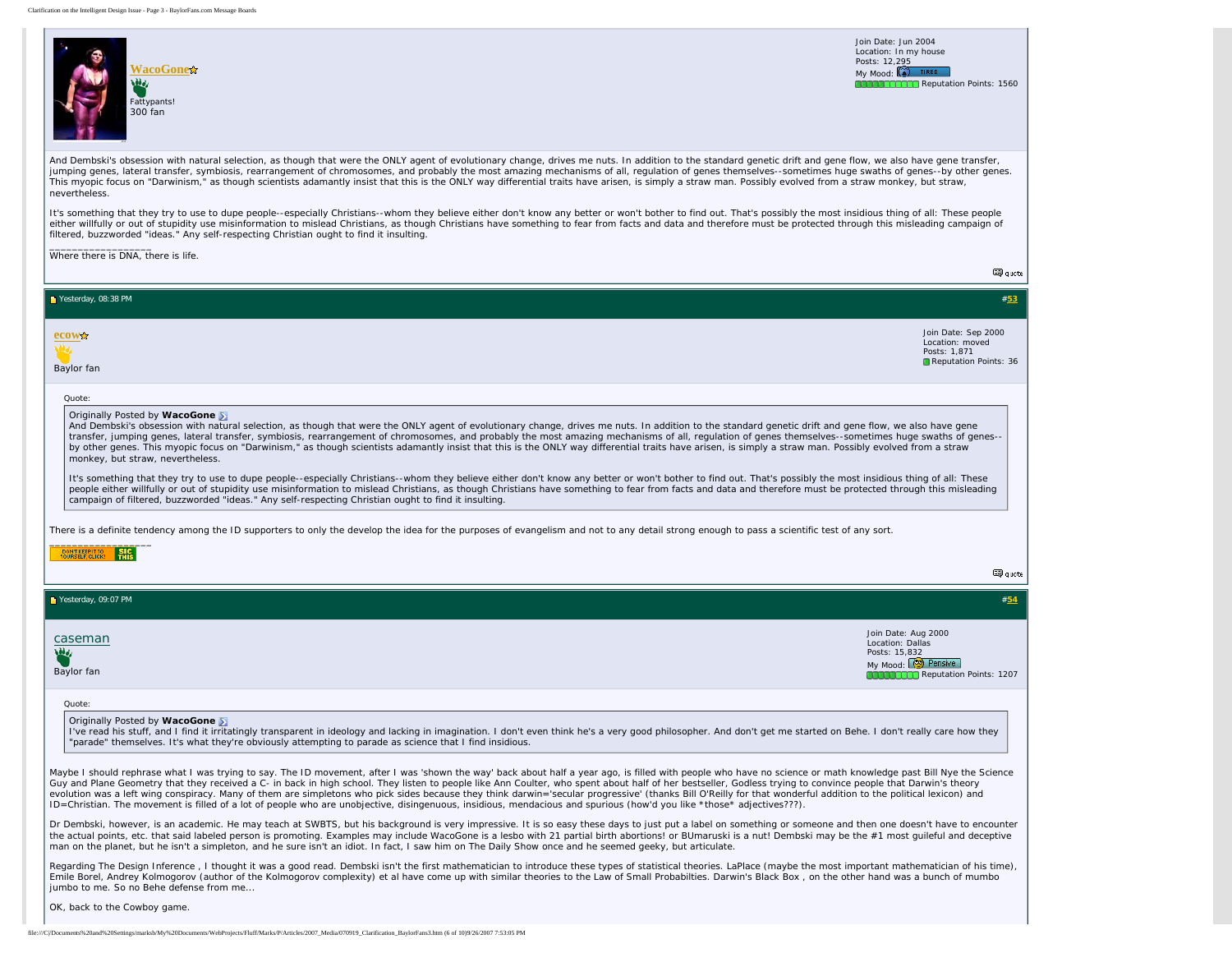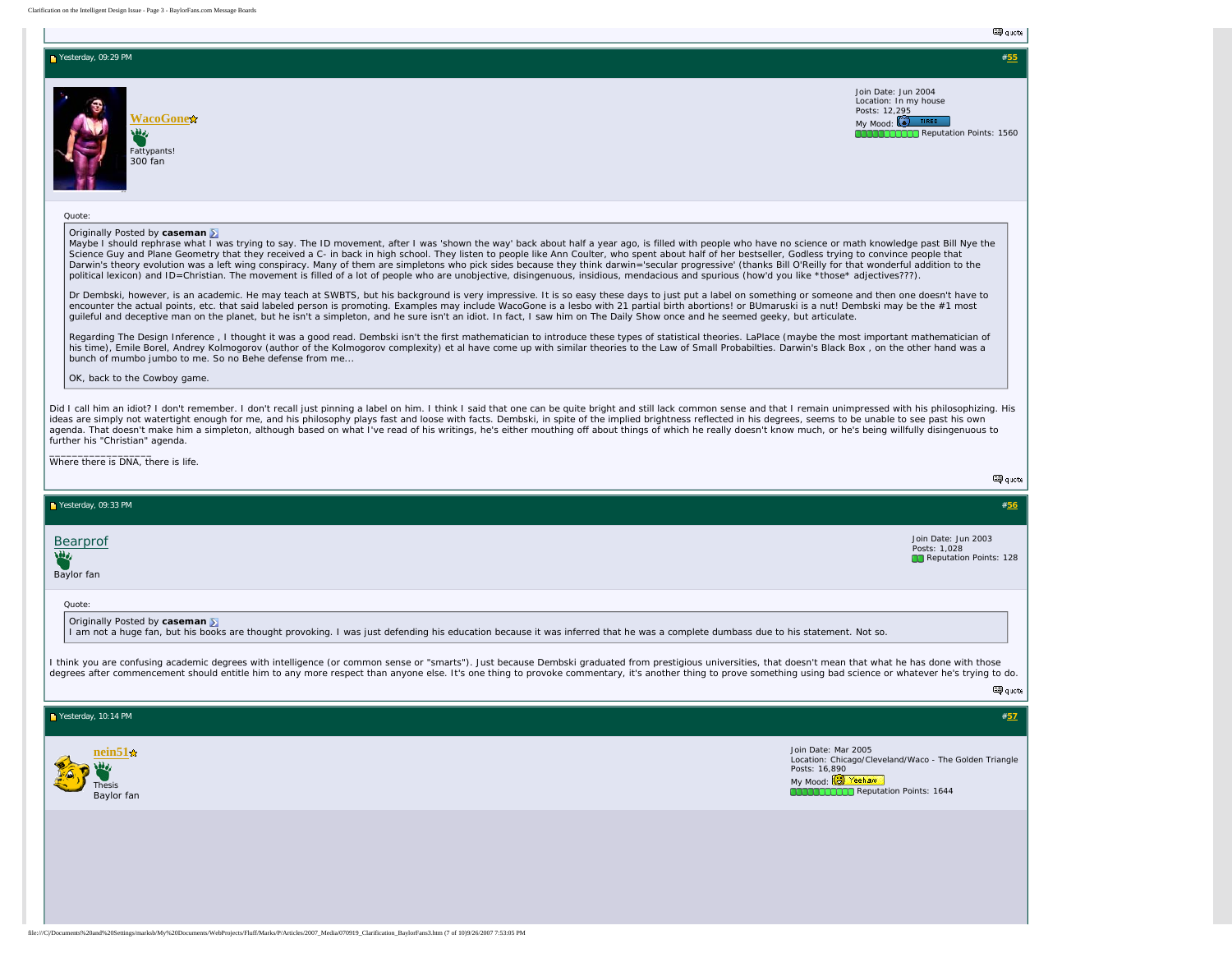## Quote: Originally Posted by **WacoGone** It is bad science because it is untestable and not subject to the scientific method. It is bad theology because it attempts to reduce God to science, to something that can be established empirically. ID, in *effect, attempts to efface faith from the theological equation. Where is God in that?* WG, it is sort of an interesting progression. Some of the earliest work in statistics was to try to answer the question [para] "Is God real?"  $\mathcal{L}=\mathcal{L}=\mathcal{L}=\mathcal{L}=\mathcal{L}=\mathcal{L}=\mathcal{L}=\mathcal{L}=\mathcal{L}=\mathcal{L}=\mathcal{L}=\mathcal{L}=\mathcal{L}=\mathcal{L}=\mathcal{L}=\mathcal{L}=\mathcal{L}=\mathcal{L}=\mathcal{L}=\mathcal{L}=\mathcal{L}=\mathcal{L}=\mathcal{L}=\mathcal{L}=\mathcal{L}=\mathcal{L}=\mathcal{L}=\mathcal{L}=\mathcal{L}=\mathcal{L}=\mathcal{L}=\mathcal{L}=\mathcal{L}=\mathcal{L}=\mathcal{L}=\mathcal{L}=\mathcal{$ Some of the most successful relationships are based on lies and deceit. Since that's where they usually end up anyway, it's a logical place to start. Eig quote Yesterday, 10:34 PM #**[58](http://baylorfans.com/forums/showpost.php?p=2201666&postcount=58)** Join Date: Aug 2000 [caseman](http://baylorfans.com/forums/member.php?u=1239) Location: Dallas Posts: 15,832 w. My Mood: (2) Pensive Baylor fan **Reputation Points: 1207** Quote: Originally Posted by **Bearprof** *I think you are confusing academic degrees with intelligence (or common sense or "smarts"). Just because Dembski graduated from prestigious universities, that doesn't mean that what he has done with those degrees after commencement should entitle him to any more respect than anyone else. It's one thing to provoke commentary, it's another thing to prove something using bad science or whatever he's trying to do.* I'm sure he is smart. You don't receive a PhD in Mathematics from the most prestigious math program in the country without being smart....and I suppose he probably has common sense, too, maybe not though.... Not to mention his PhD in Philosophy from UIC and a MDiv. I don't agree with his agenda, nor do I necessarily like how he is supposedly tarnishing my beloved alma mater by his association with Polyani (although I imagine maybe 100 people outside of current profs or students even are aware of Dembski=Baylor). He also may be a huge dickhead. I am not sure because I haven't met the guy. Even though I am fully on the side of the academics in this 'debate,' I also think it is a little amusing that the same people (professors or academics) who insist that receiving a PhD and becoming a professor and getting grants, etc. is the hardest thing on the planet, even if you received said degree from Oklahoma Panhandle State University are the same people who seem to be so harsh on Dembski's academic credentials when he graduated and therefore defended an original dissertation in pure mathematics at the #1 math grad program in the entire world.....and he isn't, once again, calling himself a scientist (because the law of small probabilities is pure statistical and probability theory), but a mathematician or a philosopher. It is Michael Behe who is pushing the science/bio agenda (although in Dembski's second book, he alludes to biological concepts and seems to take a more haughty approach to this new field he has supposedly unearthed). Anyway, just an observation, nothing personal. Maybe I should research more into the association with Baylor, because on the surface, design inference, law of small probabilities and the explanatory filter doesn't really offend me. 国 quote #**[59](http://baylorfans.com/forums/showpost.php?p=2201669&postcount=59)** Yesterday, 10:36 PM Join Date: Aug 2000 [caseman](http://baylorfans.com/forums/member.php?u=1239) Location: Dallas Posts: 15,832 My Mood: (2) Pensive Baylor fan **Reputation Points: 1207** Quote: Originally Posted by **WacoGone** Did I call him an idiot? I don't remember. I don't recall just pinning a label on him. I think I said that one can be quite bright and still lack common sense and that I remain unimpressed with his *philosophizing. His ideas are simply not watertight enough for me, and his philosophy plays fast and loose with facts. Dembski, in spite of the implied brightness reflected in his degrees, seems to be*  unable to see past his own agenda. That doesn't make him a simpleton, although based on what I've read of his writings, he's either mouthing off about things of which he really doesn't know much, or *he's being willfully disingenuous to further his "Christian" agenda.* I don't think you did, but I am sure that people who couldn't care less about probability theory or mathematics do. Maybe not, I dunno. Maybe everyone who criticizes Dembski's association with Baylor is rational and looks at and considers both sides. With the track record of Baylor politics, I REALLY doubt it, however.... I didn't mean to accuse you of being bittchy. Sorry about that. For the record, I do agree with what you are saying above. *Last edited by caseman : Yesterday at 10:56 PM.*

| Yesterday, 11:02 PM                                                                       | #60                                                                                                                                   |
|-------------------------------------------------------------------------------------------|---------------------------------------------------------------------------------------------------------------------------------------|
| <b>LordByron</b> <sup>*</sup><br><b>Made</b><br>BaylorFans Sponsor <b>☆</b><br>Baylor fan | Join Date: Dec 2003<br>Location: Arlington, TX<br>Posts: 6,251<br>My Mood: <b>Companie 1988</b><br><b>COOD</b> Reputation Points: 315 |
|                                                                                           |                                                                                                                                       |

国 quote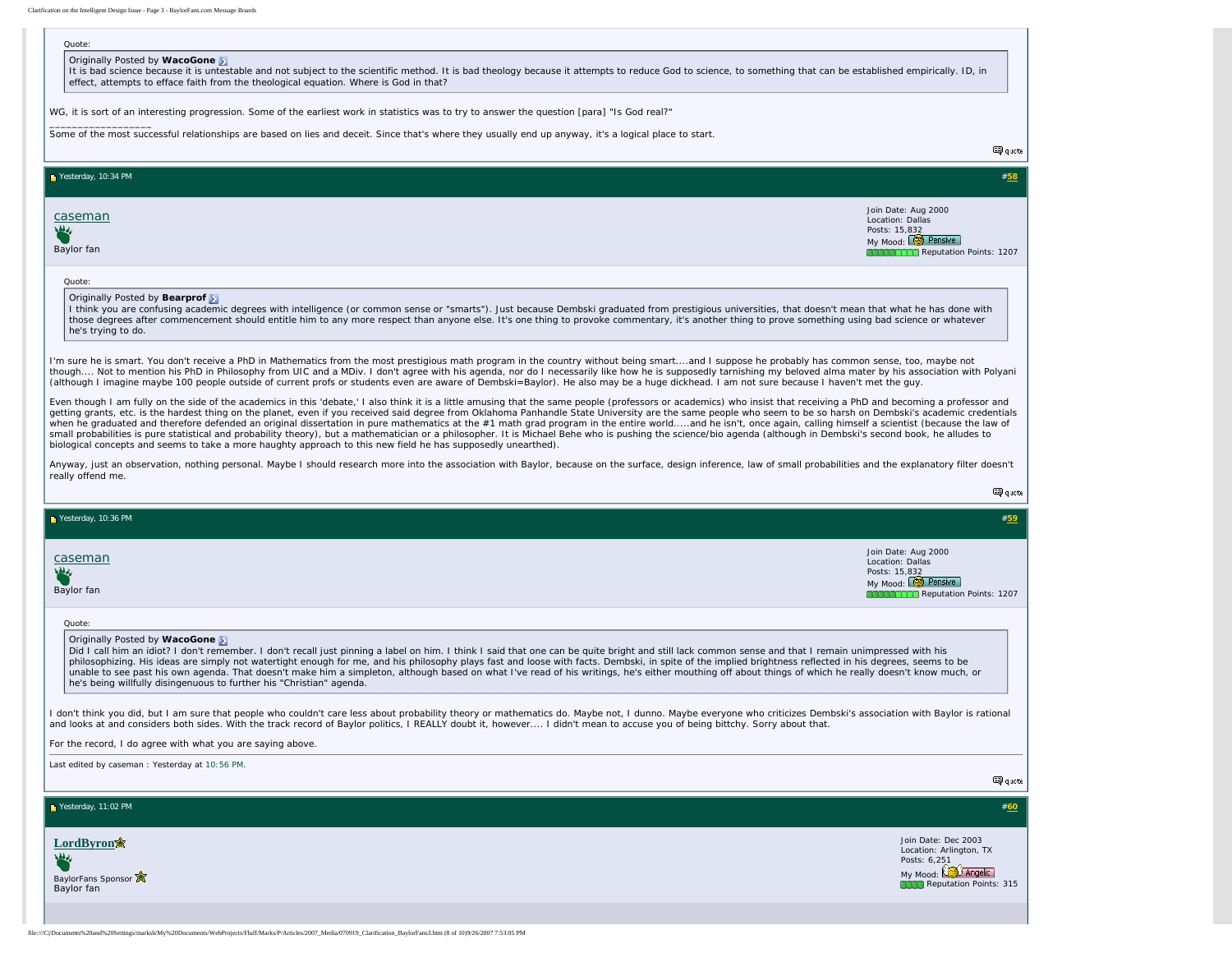

aVmMfjSG7Za46nKoWAsTtQ7XrM9XFBjXaImPUUZbTrUXVdJ1mrjnPU7s1EQt3aYg4a7Qnq7H1bFgWtrXoPUBms7podQJ3TZbf2dym3AZbEnFbZbYVUV1c3Y1G7opavV3FvRWbMEUPQTPTf3Ps3NQH7s1Wju0SvIoZbKV4v/ http://clk.atdmt.com/RON/go/trblfedu0010000120ron/direct/01/860493889/' TARGET='\_blank' > <IMG SRC='http://view.atdmt.com/RON/view/trblfedu0010000120ron/direct/01/860493889/' BORDER='0' > </A> </NOSCRIPT>



You **may not** post replies You **may not** post attachments You **may not** edit your posts

 $\bullet$ 

[vB code](http://baylorfans.com/forums/misc.php?do=bbcode) is **On** [Smilies](http://baylorfans.com/forums/misc.php?do=showsmilies) are **On** [\[IMG\]](http://baylorfans.com/forums/misc.php?do=bbcode#imgcode) code is Off HTML code is **Off**



All times are GMT -5. The time now is 10:33 PM.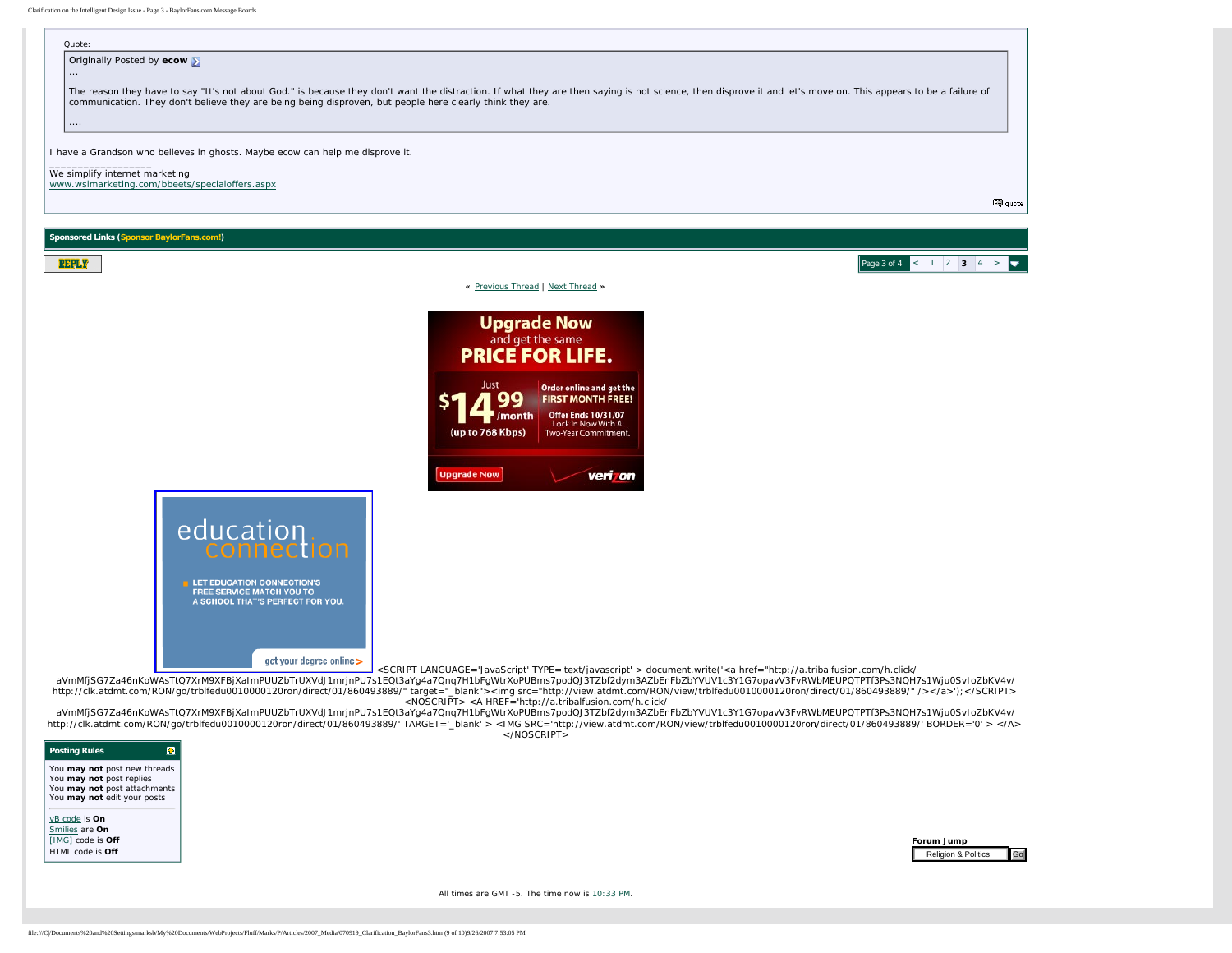Powered by vBulletin® Version 3.6.5<br>Copyright ©2000 - 2007, Jelsoft Enterprises Ltd.<br>BaylorFans.com is an independent site and is not affiliated with Baylor University or the Baylor University Athletic Department.<br>Copyrig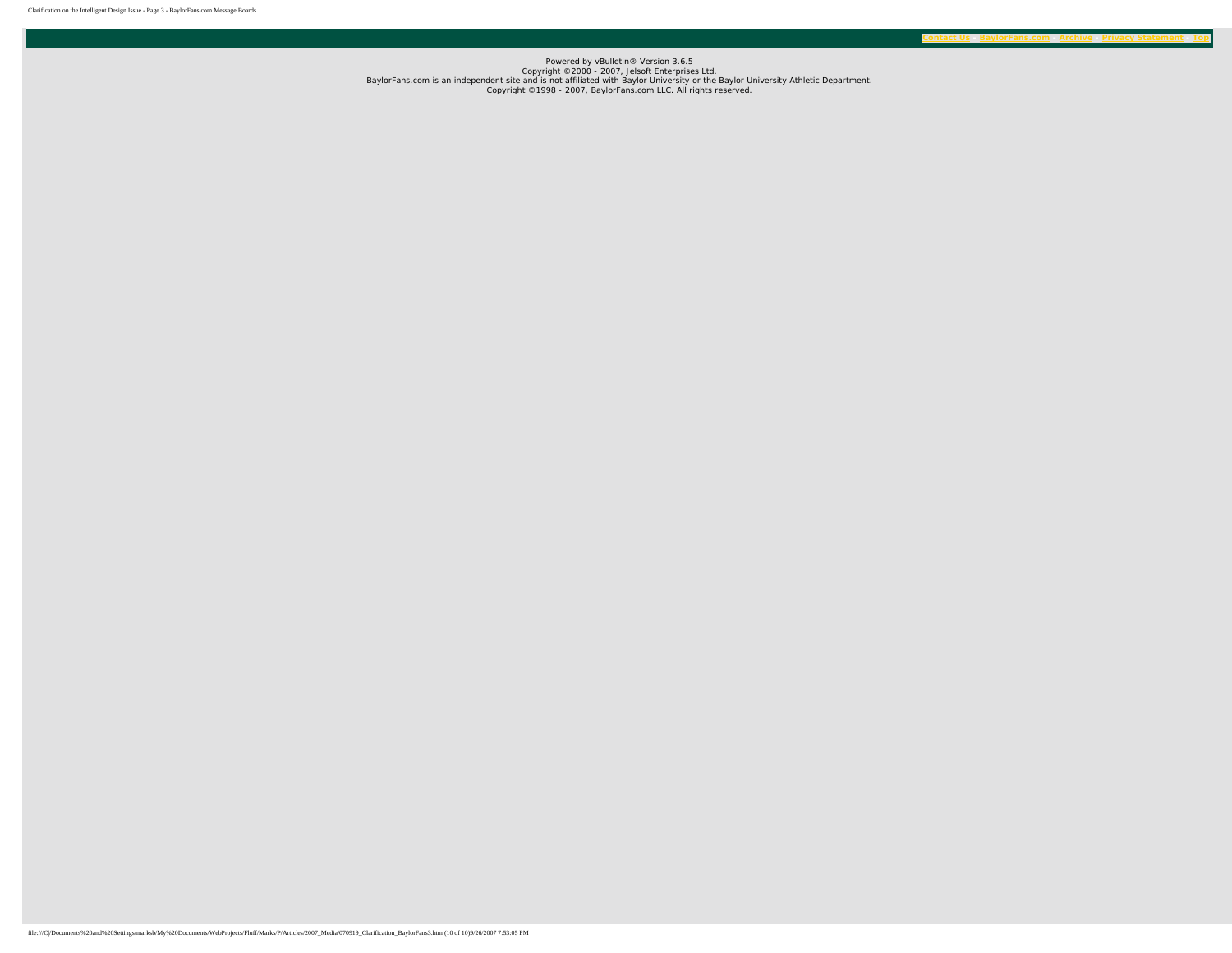Clarification on the Intelligent Design Issue - Page 4 - BaylorFans.com Message Boards



com/ads/ad9166a-map.cgi/BCPG80281.111707.129915/SZ=468X60A|728X90A/V=2.1S//REDIRURL=;ord=73726?"></SCRIPT> [Sponsor BaylorFans.com!](http://baylorfans.com/sponsor.php)

**[Welcome our newest sponsor\(s\), English Bear, BaylorHooah, GarlandBear84, Shakesbear,](http://www.baylorfans.com/forums/showgroups.php) [Playoffs?, Shelby's Friend, Uncle Klem, billytheskink,](http://www.baylorfans.com/forums/showgroups.php) dad2n2, MisterFresh, pepbear92, cwwyatt and Juncbear, GSTzman,Pale Rider, BU Believer, [BigBearChaseMe, Waymond Bear1, ninjacoco,](http://www.baylorfans.com/forums/showgroups.php)  canada78, zebbie, [Sic Em Bears, excalibear, CNC, Showtime, booray17, ManOfTheHour,](http://www.baylorfans.com/forums/showgroups.php) BHJ, space49, [Malbec,Bipolarbear, El Mariachi, Sam Lowry, May,](http://www.baylorfans.com/forums/showgroups.php) Joe Bear 79, bujkw, Chamberman, Kansas Bear, fire\_steele, flash, [bigbearballs, and ecow. Also THANK YOU TO ALL OF THE](http://www.baylorfans.com/forums/showgroups.php)  [SPONSORS FOR HELPING THIS SITE! CLICK HERE TO VIEW THE SPONSORS LIST OF MEMBERS!](http://www.baylorfans.com/forums/showgroups.php)**

| <b>Sponsor BaylorFans.com</b>                                                                                                                                                                                                                       |            |               | <b>Baylor Fans Photo Plog</b>                                  |                                       |
|-----------------------------------------------------------------------------------------------------------------------------------------------------------------------------------------------------------------------------------------------------|------------|---------------|----------------------------------------------------------------|---------------------------------------|
| BaylorFans.com Message Boards > Baylor Community > Religion & Politics<br>Clarification on the Intelligent Design Issue                                                                                                                             |            |               | User Name   User Name<br>Password                              | $\Box$ Remember Me?<br>Log in $\vert$ |
| Register<br><b>Chat Room</b>                                                                                                                                                                                                                        | <b>FAQ</b> | <b>Donate</b> | <b>Members List</b>                                            | Calendar                              |
| The Search is Over.<br><b>THE F</b><br>AST, EASY WAY<br>Post jobs easily.<br><b>FOR EMPLOYERS TO</b><br><b>Hear from qualified</b><br><b>FIND GREAT, LOCAL</b><br>local candidates<br>TALENT.<br>instantly.<br>Post a Job Now!<br>Post a Job Now! } |            |               | <script language="JavaScript" type="text/javascript"></script> |                                       |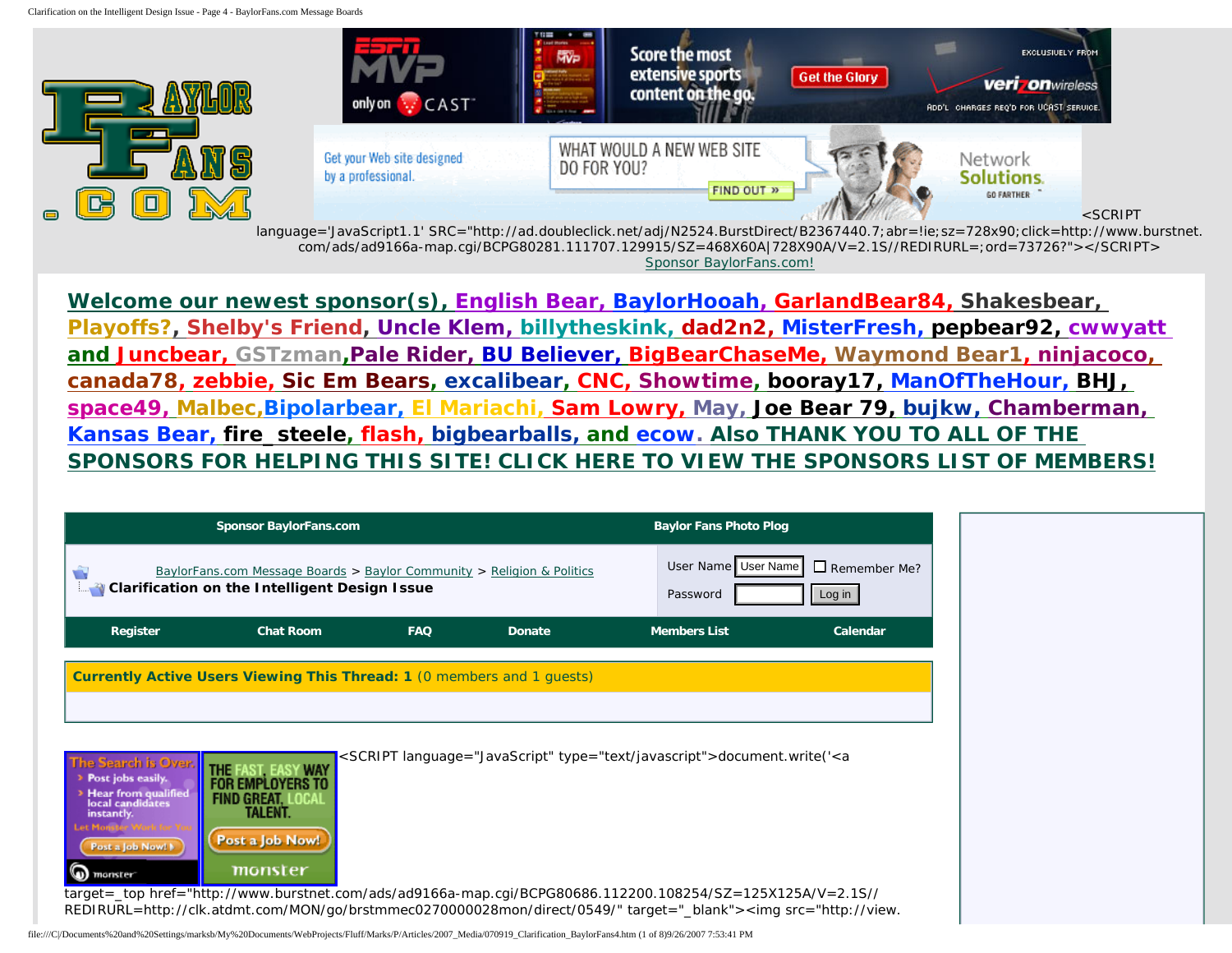Clarification on the Intelligent Design Issue - Page 4 - BaylorFans.com Message Boards

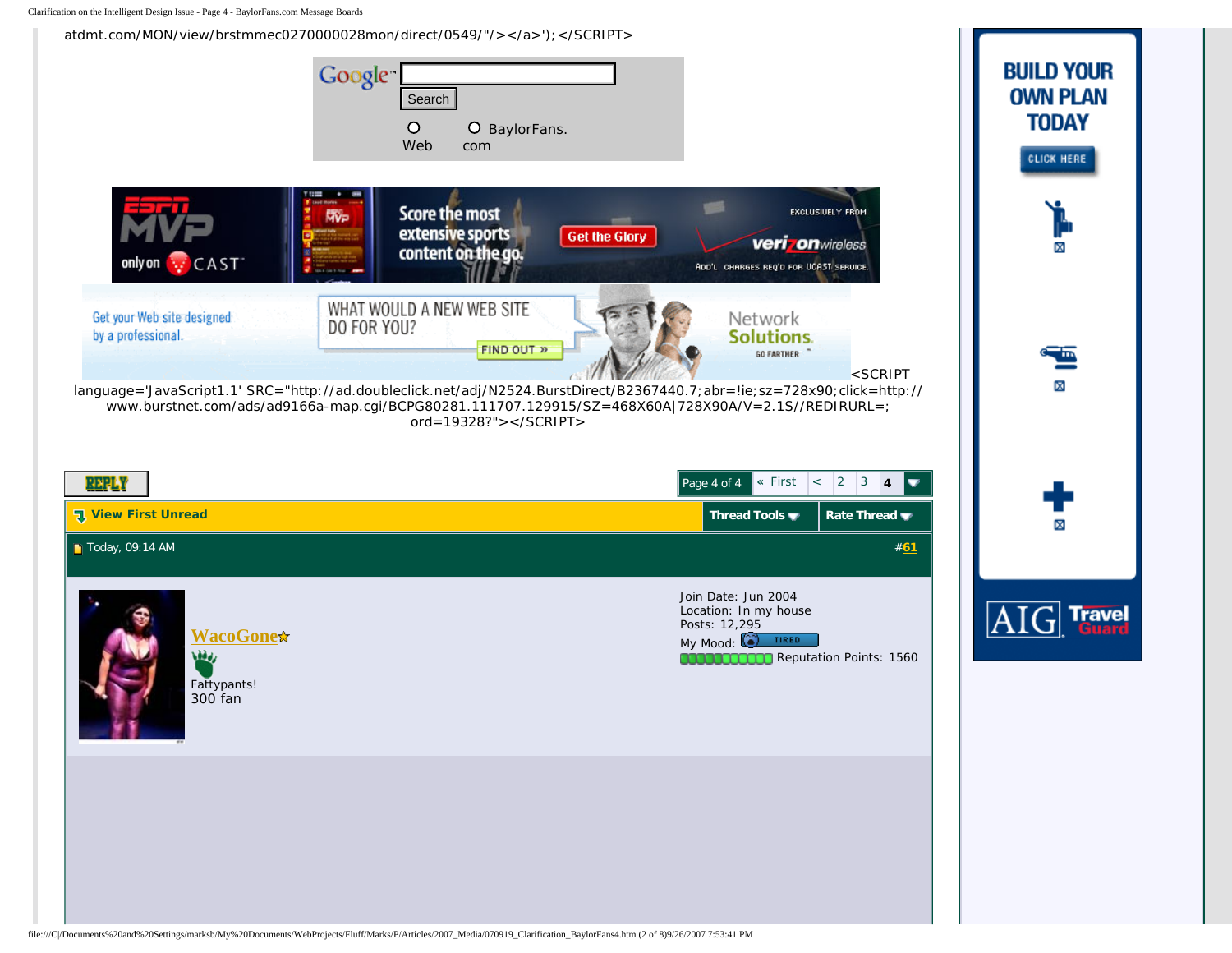### Quote:

#### Originally Posted by **nein51**

*WG, it is sort of an interesting progression. Some of the earliest work in statistics was to try to answer the question [para] "Is God real?"*

It is an interesting progression. It is not, however, (in my opinion) science or even good theology. It is a statistical exercise. As we see repeatedly in life, God defies statistics.

Where there is DNA, there is life.

 $\overline{\phantom{a}}$  , where the contract of the contract of the contract of the contract of the contract of the contract of the contract of the contract of the contract of the contract of the contract of the contract of the contr

**Sponsored Links ([Sponsor BaylorFans.com!](http://baylorfans.com/sponsor.php))**

# **T** Today, 09:20 AM



**[WacoGone](http://baylorfans.com/forums/member.php?u=7698)**

Fattypants! 300 fan

#### Join Date: Jun 2004 Location: In my house Posts: 12,295 My Mood: (4) **TIRED Reputation Points: 1560**

#**[62](http://baylorfans.com/forums/showpost.php?p=2202083&postcount=62)**

国 quote

## Quote:

## Originally Posted by **caseman**

*Even though I am fully on the side of the academics in this 'debate,' I also think it is a little amusing that the same people (professors or academics) who insist that receiving a PhD and becoming a professor and getting grants, etc. is the hardest thing on the planet, even if you received said degree from Oklahoma Panhandle State University are the same people who seem to be so harsh on Dembski's academic credentials when he graduated and therefore defended an original dissertation in pure mathematics at the #1 math grad program in the entire world.....and he isn't, once again, calling himself a scientist (because the law of small probabilities is pure statistical and probability theory), but a mathematician or a philosopher. It is Michael Behe who is pushing the science/bio agenda (although in Dembski's second book, he alludes to biological concepts and seems to take a more haughty approach to this new field he has supposedly unearthed).*

I think I've responded to this already. I haven't been "harsh" about his credentials; I just don't care about them because I find his arguments full of holes and his efforts to use science to support them (scientist or not) based either in a willful disregard for the evidence or ignorance of it. His credentials don't really enter into it except to make me think that with such credentials, he ought to be a bit better at this; it is for this reason that I believe he is so blinded by his personal agenda. And he is pushing that agenda right along with Behe.

I'm not sure where seeking grants or getting the PhD or the related difficulties thereof enter into this. It's sometimes harder to earn the PhD at a small school because they can be very uptight right to the end of the process. R01 schools often are much more lax because they figure that if you can get in and make it through the work in your PI's lab, that's enough. Bio PhDs from Yale don't even do oral exams. But that's all a digression. I don't see what earning the PhD or getting a grant has to do



| CAST<br>only on                                                                                                                                                                                                                                                  |
|------------------------------------------------------------------------------------------------------------------------------------------------------------------------------------------------------------------------------------------------------------------|
| <b>Score the most</b><br>extensive sports                                                                                                                                                                                                                        |
| content on the go.                                                                                                                                                                                                                                               |
| <b>Get the Glory</b><br><script< th=""></script<>                                                                                                                                                                                                                |
|                                                                                                                                                                                                                                                                  |
| <b>OLG</b><br><b>GBH</b><br>₩<br><b>Lead Stories</b><br>ū٣<br>ırizon<br><b>EXCLUSIVELY FROM</b><br><b>veri on</b> wireless                                                                                                                                       |
| ADD'L CHARGES REQ'D FOR<br>UCAST SERUICE.                                                                                                                                                                                                                        |
| language='JavaScript1.1'<br>SRC="http://ad.doubleclick.net/<br>adj/N2998.BurstMedia/<br>B2280635.10; abr=!ie;<br>sz=160x600;click=http://www.<br>burstnet.com/ads/ad9166a-map.<br>cgi/BCPG78409.109389.126720/<br>SZ=120X600A 160X600A/<br>$V=2.2$ S//REDIRURL=; |

ord=29907?"></SCRIPT>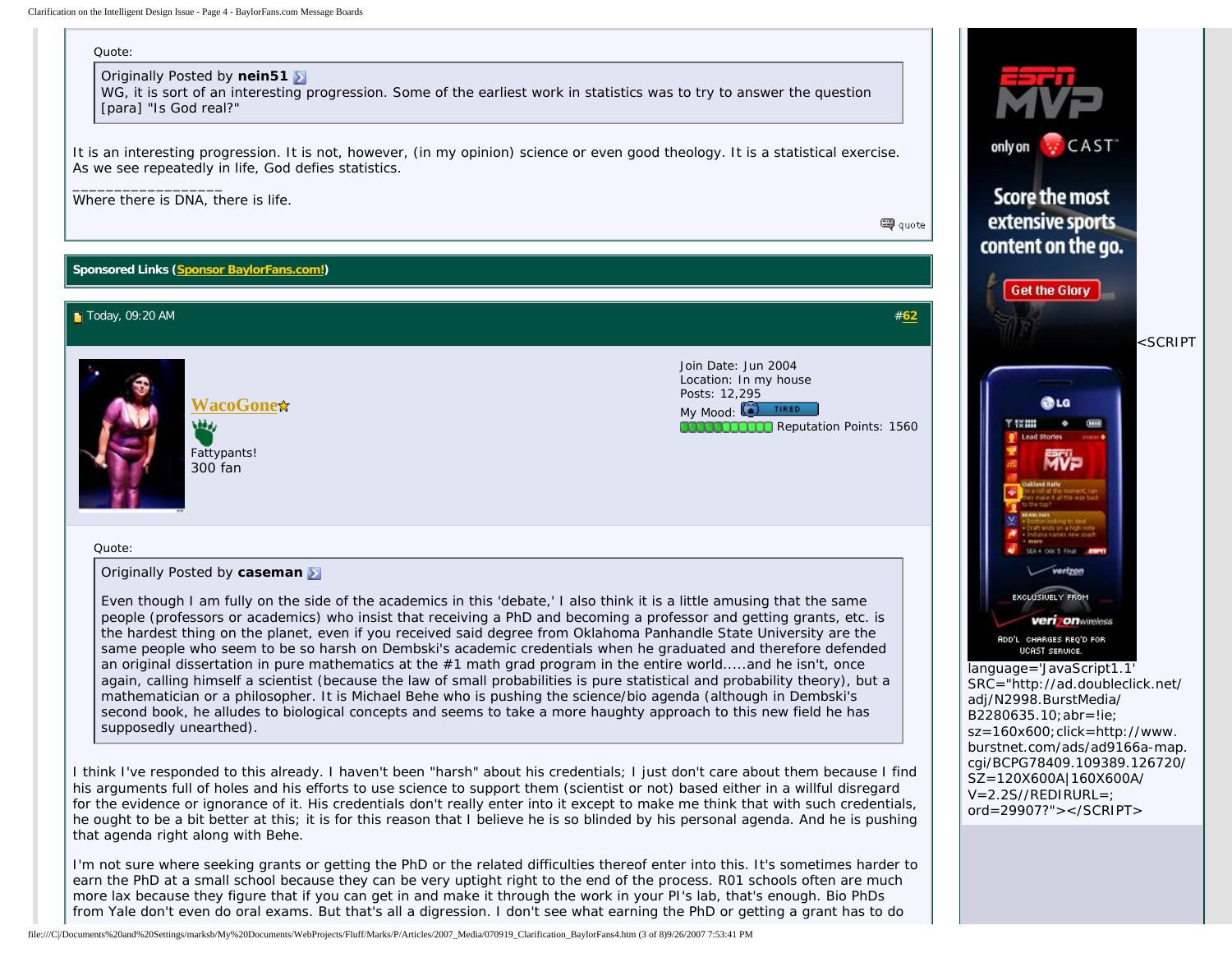Clarification on the Intelligent Design Issue - Page 4 - BaylorFans.com Message Boards

| this discussion of the merits or lack thereof of the ID arguments. I don't think of Dembski in personal terms; I think of his<br>scholarship. |                                         |                                                                                       |
|-----------------------------------------------------------------------------------------------------------------------------------------------|-----------------------------------------|---------------------------------------------------------------------------------------|
| Where there is DNA, there is life.                                                                                                            |                                         | <b>Take public</b>                                                                    |
|                                                                                                                                               | 国 quote                                 | transportation<br>whenever                                                            |
| Today, 09:32 AM                                                                                                                               | #63                                     | possible.                                                                             |
| Sin Bad                                                                                                                                       | Join Date: Jun 2005<br>Posts: 2,557     | You'll save on gas<br>and reduce air                                                  |
| <b>YAN</b><br>Baylor fan                                                                                                                      | <b>DOO</b> Reputation Points: 273       | pollution.<br>You may even                                                            |
| As witnessed by George Bush's Harvard MBA and John Kerry's Harvard degree, I think we've all seen that credentials don't                      |                                         | lower your<br>blood pressure.                                                         |
| necessarily mean squat.                                                                                                                       | 国 quote                                 | <b>Click for more ways</b><br>to get green.                                           |
| Today, 12:15 PM                                                                                                                               | #64                                     | <a< td=""></a<>                                                                       |
| TheRadvocate                                                                                                                                  | Join Date: Jan 2002                     |                                                                                       |
| ₩                                                                                                                                             | Posts: 3,357<br>My Mood: 3 ASLEEP       |                                                                                       |
| Baylor fan                                                                                                                                    | Reputation Points: 135                  |                                                                                       |
| Quote:                                                                                                                                        |                                         |                                                                                       |
| Originally Posted by khmerbear<br>my quest to join the message board commune here-where Wilco is the greatest band in the world.              |                                         |                                                                                       |
| well this may not be the place for you - there are far more Carrie Underwood fans here than Wilco fans                                        |                                         | е<br><b><i>ENVIRONMENTAL DEFENSE</i></b>                                              |
|                                                                                                                                               | 国 quote                                 |                                                                                       |
| Today, 12:36 PM                                                                                                                               | #65                                     | Get Green Council<br>href="http://c.casalemedia.com/                                  |
| caseman                                                                                                                                       | Join Date: Aug 2000<br>Location: Dallas | c?s=77447& f=3&<br>id=2379783708.1870513"                                             |
| <b>YAG</b>                                                                                                                                    | Posts: 15,832<br>My Mood: (C) Pensive   | $target="blank" > < img$<br>src="http://as.casalemedia.com/<br>s?s=77447& u=http%3A// |
| Baylor fan                                                                                                                                    | <b>COOCCOO</b> Reputation Points: 1207  | baylorfans.com/forums/<br>showthread.php%3Ft%                                         |
|                                                                                                                                               |                                         | 3D132036%26page%3D4&<br>$f = 3$ &                                                     |
|                                                                                                                                               |                                         | id=2379783708.1870513&<br>if=0" width="120" height="600"<br>border="0">               |
|                                                                                                                                               |                                         |                                                                                       |
|                                                                                                                                               |                                         |                                                                                       |

file:///C|/Documents%20and%20Settings/marksb/My%20Documents/WebProjects/Fluff/Marks/P/Articles/2007\_Media/070919\_Clarification\_BaylorFans4.htm (4 of 8)9/26/2007 7:53:41 PM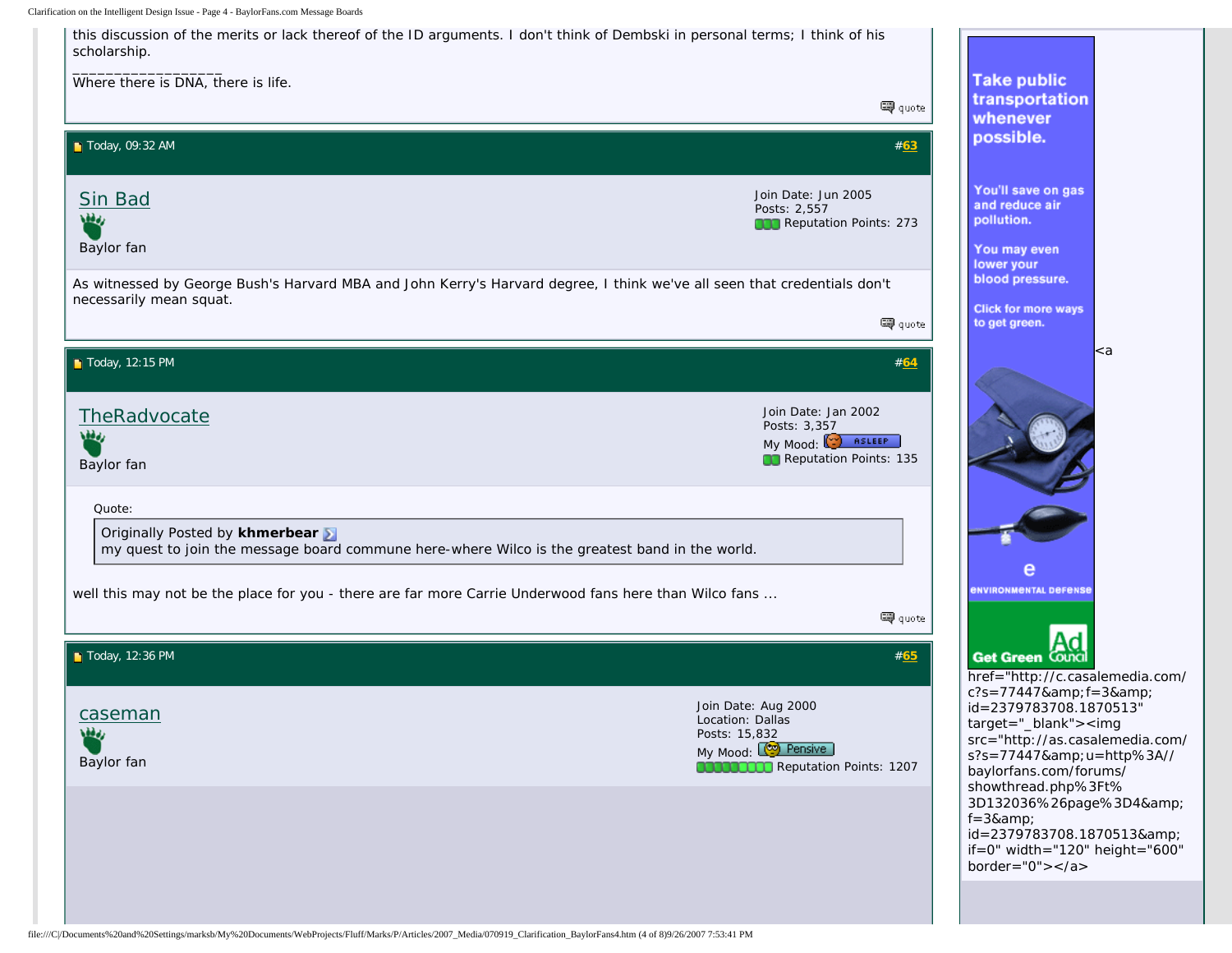俊

Quote:

# Originally Posted by **Sin Bad**

*As witnessed by George Bush's Harvard MBA and John Kerry's Harvard degree, I think we've all seen that credentials don't necessarily mean squat.*

First, W and Kerry are certainly smart guys. You don't get elected to the Senate or President without being smart. At least smarter than me.

Second, a math PhD from ANYWHERE impresses me more than an MBA from ANYWHERE. MBAs don't have to write bond book copies of dissertations. Original research, even if at New Mexico Highlands Univ. is much tougher than finance or economics. Harvard MBA might be cutthroat, but it prepares you for real life wheras a PhD in mathematics, especially pure mathematics from Univ of Chicago prepares you for a career in research or at places like NASA.

Third, to WG, I wasn't necessarily referring to you, per se. I just respect the hell out of anyone who writes and defends a thesis, much less a dissertation. In my previous grad school experience in a field that is so straightforward it takes little study or reading past basic epidemiology, the thesis track was a beotch. Also, I like to read journals, sometimes in math and statistics (since my field of choice is epi/biostats). The kind of esoteric crap that is peer reviewed in pure mathematics (as opposed to stuff that anyone with calculus background can understand in applied math) is really boring. Boolean algebra, knot theory, etc. For Dembski to equate statistics with theology is right up my alley. Maybe I just defend the guy bc I enjoyed his first book and respect him for gaining so much education. 2 PhDs and a MDiv is impressive, no matter what one decides to do with it. I am pretty sure Dembski could research computer science theory and write boring ass journal articles and teach diff eq. at State U, he just decided to, agenda based or not, go into another 'field.'

That's all for now. Transfusion time! WOOOOOOOOOOOOOOO!

| ■ Today, 12:51 PM                                                                                                                                                                                                                                                                              | #66                                                                                                                |
|------------------------------------------------------------------------------------------------------------------------------------------------------------------------------------------------------------------------------------------------------------------------------------------------|--------------------------------------------------------------------------------------------------------------------|
| quash☆<br>Baylor fan                                                                                                                                                                                                                                                                           | Join Date: Aug 2003<br>Location: Dallas<br>Posts: 985<br>My Mood: (Cal Cheeky<br><b>DOD</b> Reputation Points: 216 |
| Quote:<br><b>Originally Posted by caseman</b><br>I don't agree with his agenda, nor do I necessarily like how he is supposedly tarnishing my beloved alma mater by his<br>association with Polyani (although I imagine maybe 100 people outside of current profs or students even are aware of |                                                                                                                    |
| Dembski=Baylor).<br>Woohoo, count me in that One Hundred. And I may have added a few to the total with my ranting about it. Mostly, though,<br>people don't get why I'm pissed. You guys sure get it. And thanks.                                                                              |                                                                                                                    |
| KALLISTI y'all!!!                                                                                                                                                                                                                                                                              | 国 quote                                                                                                            |

# **CONGRATULATIONS!**

You have been chosen to receive a



国 quote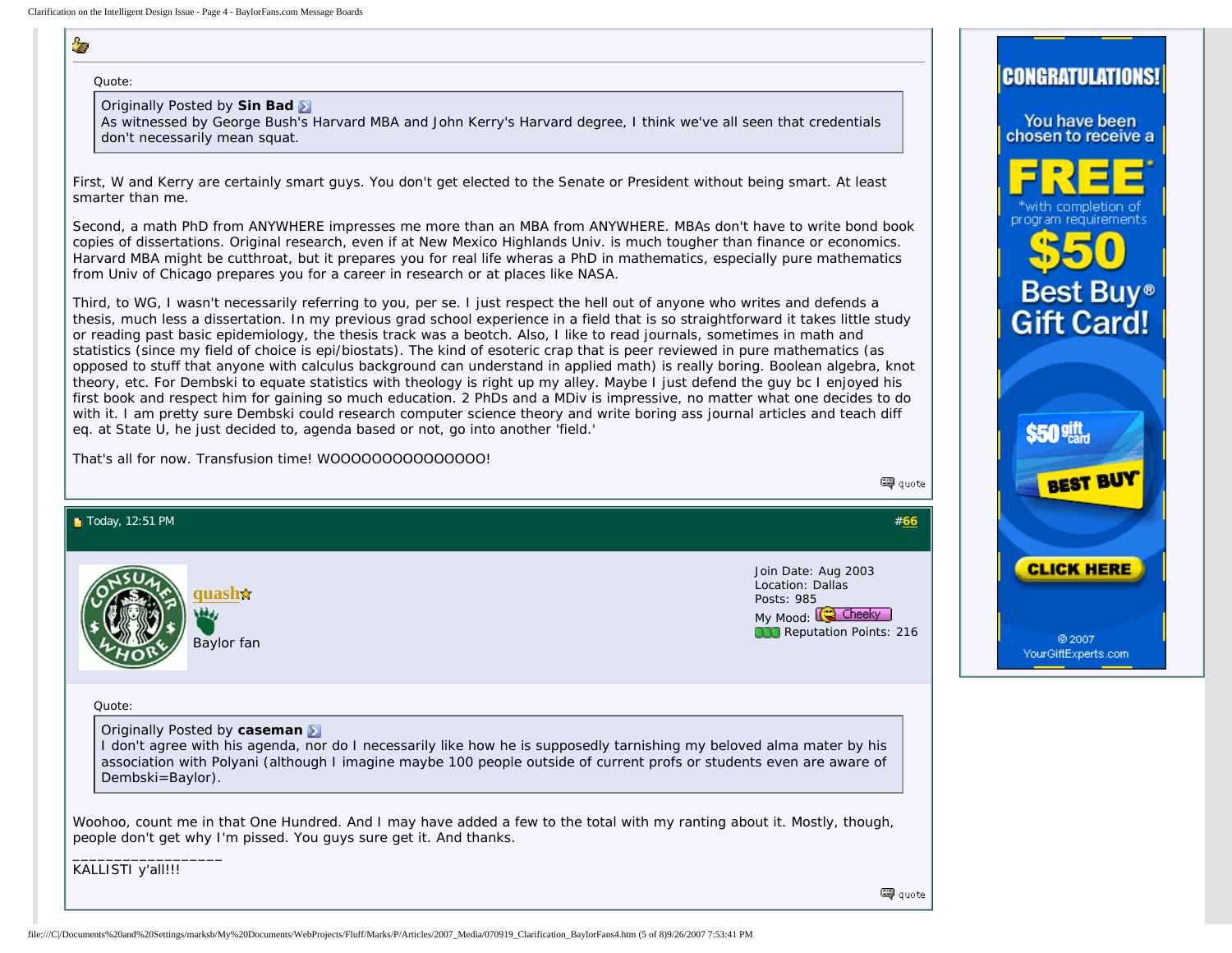Clarification on the Intelligent Design Issue - Page 4 - BaylorFans.com Message Boards

| Today, 04:40 PM                            |                                                                                                                                                                                                                                    | #67                                                                                                                                                                                                                                                             |
|--------------------------------------------|------------------------------------------------------------------------------------------------------------------------------------------------------------------------------------------------------------------------------------|-----------------------------------------------------------------------------------------------------------------------------------------------------------------------------------------------------------------------------------------------------------------|
| bugramps<br><b>Ma</b><br>Baylor fan        |                                                                                                                                                                                                                                    | Join Date: Sep 2002<br>Location: Waco<br>Posts: 1,608<br>Reputation Points: 2                                                                                                                                                                                   |
| Quote:                                     | Originally Posted by RD2WINAGNBEAR86                                                                                                                                                                                               |                                                                                                                                                                                                                                                                 |
|                                            | I am a firm believer that it was GOD who created the "Big Bang Theory". I feel strongly both ways. Not my way or the<br>highway! I see no reason that Evolution and Creationism can't co-exist!                                    |                                                                                                                                                                                                                                                                 |
| of what we have become.                    | No reason to be offended by evolution. Don't believe we were monkeys, -just hairier and more hunched over versions                                                                                                                 |                                                                                                                                                                                                                                                                 |
|                                            | If not, methinks wisdom teeth and our appendix must be just two Intelligent Design flaws.                                                                                                                                          |                                                                                                                                                                                                                                                                 |
| RD <sub>2</sub>                            |                                                                                                                                                                                                                                    |                                                                                                                                                                                                                                                                 |
|                                            | Didn't a Catholic priest named Georges Lemaître put the Big Bang Theory together? I've never understood why some<br>apparently also feared that with the church advocating it, then it would cause it to be more easily dismissed. | Christians had such a problem with a theory that essentially fell in line with Genesis. From my limited understanding, Lemaitre<br>had to ask the church to be quiet in promoting the Big Bang Theory because he found it a matter of science and not faith. He |
|                                            | I'm a believer that faith and science can co-exist and should. Christians should be at the forefront of all scientific discovery.<br>We shouldn't be afraid of any truth or any question if we believe truth is on our side.       |                                                                                                                                                                                                                                                                 |
| My two cents.                              |                                                                                                                                                                                                                                    | 国 quote                                                                                                                                                                                                                                                         |
| Today, 06:05 PM                            |                                                                                                                                                                                                                                    | #68                                                                                                                                                                                                                                                             |
| $nein 51$ *<br><b>Thesis</b><br>Baylor fan |                                                                                                                                                                                                                                    | Join Date: Mar 2005<br>Location: Chicago/Cleveland/Waco - The Golden Triangle<br>Posts: 16,890<br>My Mood: (c) Yeehaw<br><b>COLORADO DE Reputation Points: 1644</b>                                                                                             |
|                                            |                                                                                                                                                                                                                                    |                                                                                                                                                                                                                                                                 |
|                                            |                                                                                                                                                                                                                                    |                                                                                                                                                                                                                                                                 |
|                                            |                                                                                                                                                                                                                                    |                                                                                                                                                                                                                                                                 |
|                                            |                                                                                                                                                                                                                                    |                                                                                                                                                                                                                                                                 |
|                                            |                                                                                                                                                                                                                                    |                                                                                                                                                                                                                                                                 |
|                                            |                                                                                                                                                                                                                                    |                                                                                                                                                                                                                                                                 |

file:///C|/Documents%20and%20Settings/marksb/My%20Documents/WebProjects/Fluff/Marks/P/Articles/2007\_Media/070919\_Clarification\_BaylorFans4.htm (6 of 8)9/26/2007 7:53:41 PM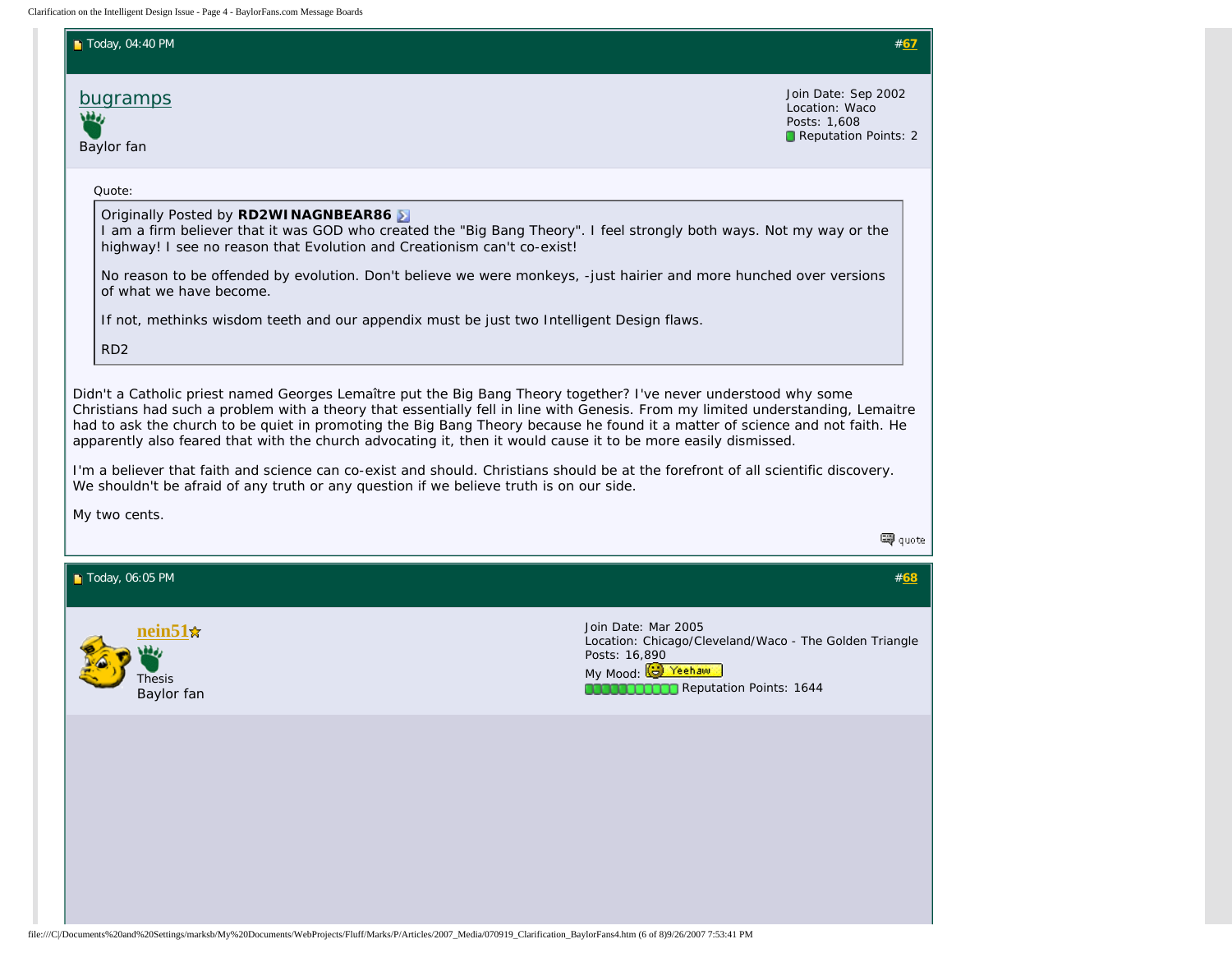